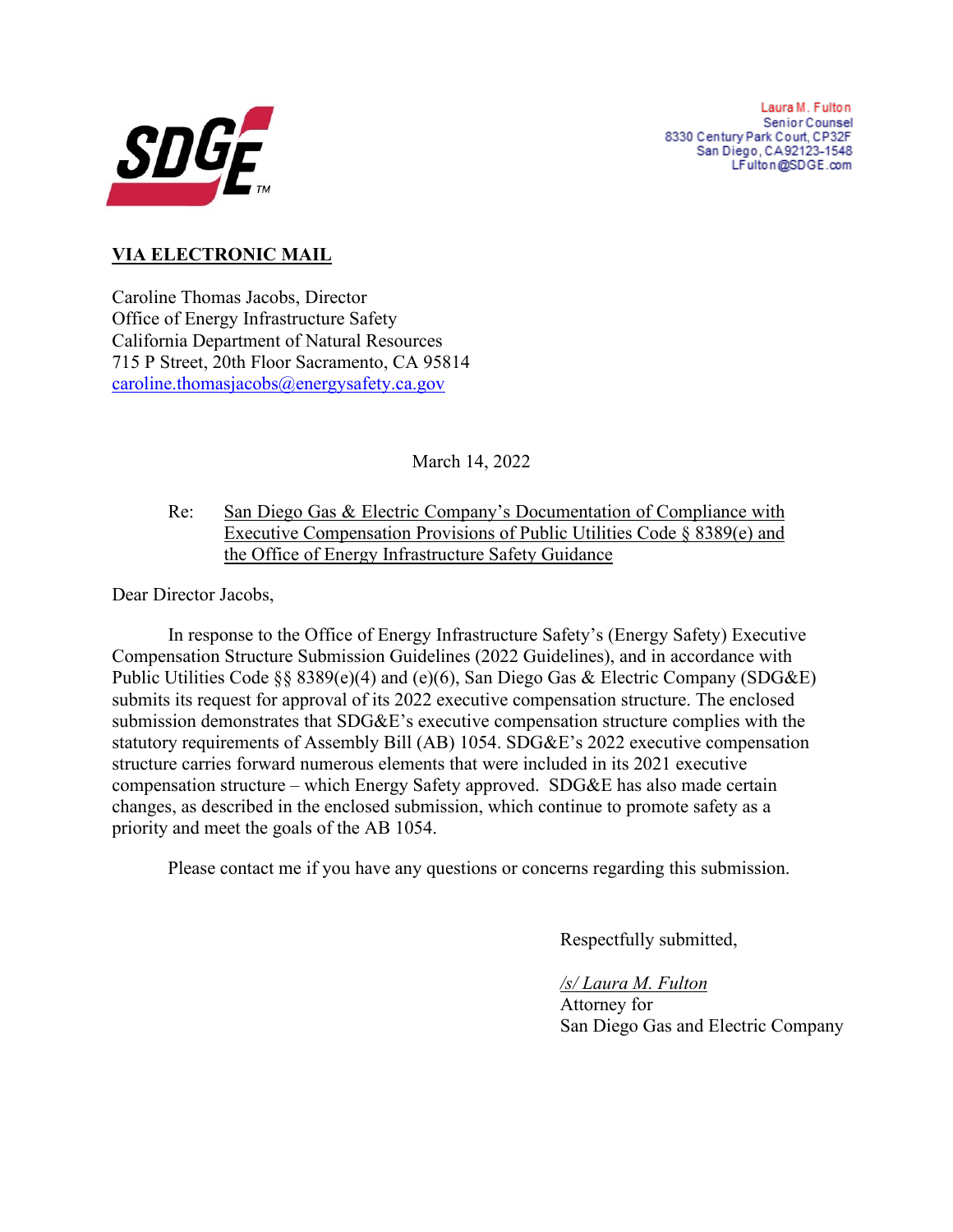# **Section 1: Incentive Compensation Components**

**Instructions:** In Table 1.1, for each executive officer subject to the executive compensation filing requirements, provide the executive title and function, the executive name (if the executive is classified as an Officer of the Company per the Company's website), the target percentage of Short-Term Incentives (STIP) and Long-Term Incentives (LTIP) as a proportion of Total Incentive Compensation (TIC) for the appropriate 2022 filing year. See the definition of the proceeding terms in **Attachment 2**.

For purposes of calculating the percentage of TIC, use the grant value of the compensation as determined for accounting purposes. Grant value is the value that is disclosed in proxy statement summary compensation tables for executive officers who are proxy officers. Percentages must be specified for each executive officer and not a range for various position levels.

| <b>Executive Title/ Function and Name</b><br>(where applicable) | Target STIP as a<br><b>Percent of TIC</b> | Target LTIP as a<br>Percent of TIC <sup>1</sup> |
|-----------------------------------------------------------------|-------------------------------------------|-------------------------------------------------|
|                                                                 | 26%                                       | 74%                                             |
|                                                                 | 26%                                       | 74%                                             |
|                                                                 | 28%                                       | 72%                                             |
|                                                                 | 34%                                       | 66%                                             |

## **Table 1.1 Incentive Compensation at the Target Level**

<span id="page-1-0"></span><sup>&</sup>lt;sup>1</sup> SDG&E's LTIP calculations do not include special time-restricted stock-based compensation in the form of recognition awards and made in the sole discretion of SDG&E's parent corporation, Sempra. Sempra's Energy With Purpose Awards Policy is designed to recognize exemplary performance made by individuals or teams who contribute to Sempra's values and goals and apply to all Sempra employees. These are post-performance awards that may be paid outside or after the year(s) of performance and are not a component of the executives' guaranteed or incentive compensation structures.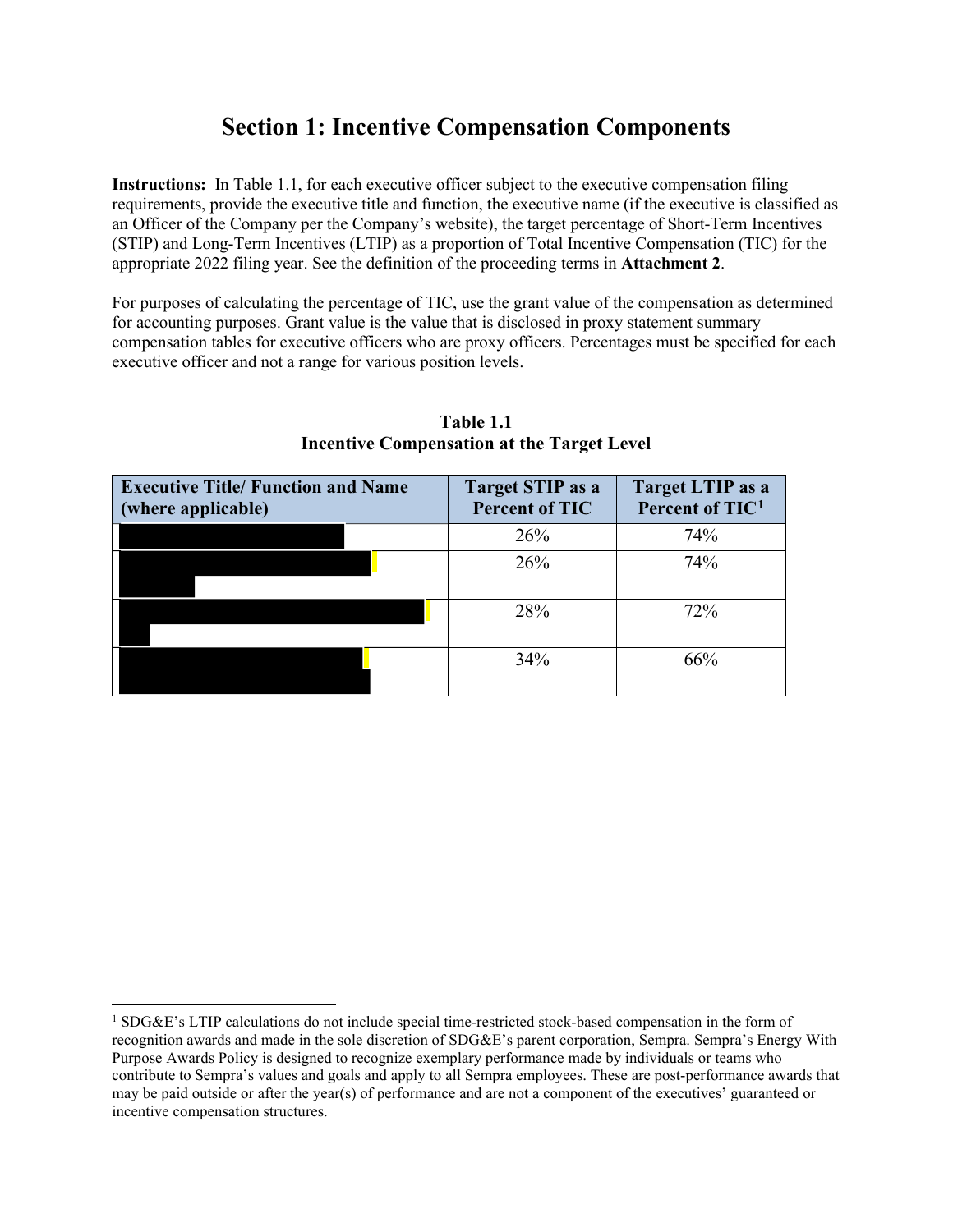# **Section 2: Executive Officer Exclusion Rationale**

**Instructions:** For the purpose of completing Table 2.1, include all the positions of the highest three tiers of the executives or officers of the electrical corporation that do not fit within the definition of "executive officers" as defined in Pub. Util. Code § 451.5(c). For those positions, provide a simple explanation regarding why the executives holding those positions are not considered "executive officers" as set forth in Pub. Util. Code § 451.5(c). Examples:

- This position does not perform policy making functions.
- This position is not employed by the public utility.
- This position is not subject to approval of the board of directors.

| <b>Executive Title/Function</b>                                    |                                                                                                                                    |
|--------------------------------------------------------------------|------------------------------------------------------------------------------------------------------------------------------------|
| SDG&E SVP, Customer Service & External<br>Affairs                  | SDG&E has excluded the SVP as this is not a<br>policy making role, and the individual does<br>not perform policy making functions. |
| SDG&E SVP, Electric Operations                                     | SDG&E has excluded the SVP as this is not a<br>policy making role, and the individual does<br>not perform policy making functions. |
| SDG&E SVP, CIO & Chief Digital Officer                             | SDG&E has excluded the SVP as this is not a<br>policy making role, and the individual does<br>not perform policy making functions. |
| SVP, State Government Affairs & Chief<br><b>Regulatory Officer</b> | SDG&E has excluded the SVP as this is not a<br>policy making role, and the individual does<br>not perform policy making functions. |

## **Table 2.1 Pub. Util. Code** § **451.5(c) Exclusion Rationales**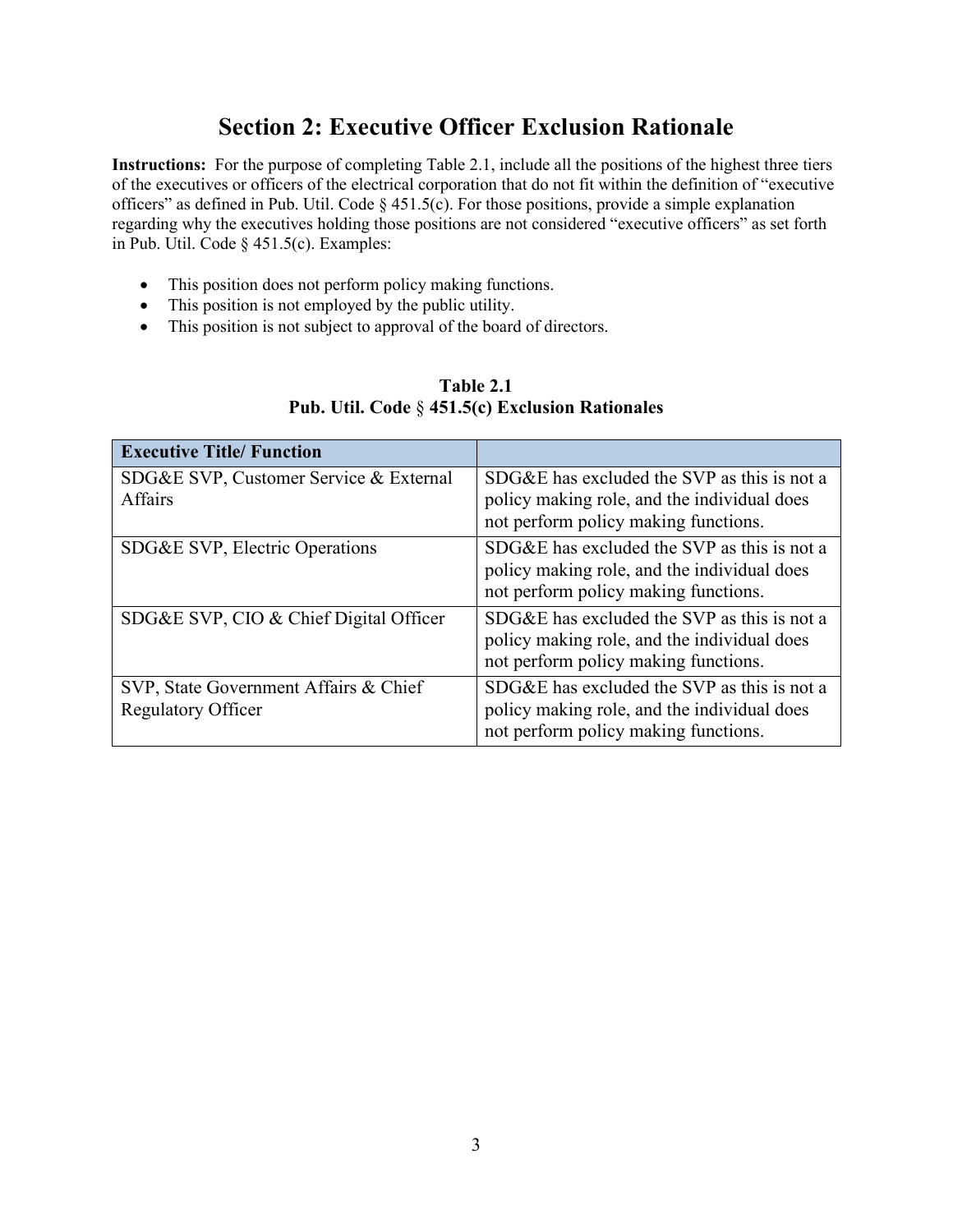## **Section 3: Short-Term Incentive Program (STIP)**

**Instructions:** The STIP includes all performance-based compensation awarded on a performance term of less than three years. If the electrical corporation uses more than one short-term incentive mechanism, repeat this information for each mechanism (e.g., Quarterly and Annually).

## **Section 3a: STIP Structure**

**i) STIP Payment Type** (check one):

Cash:  $\boxtimes$  Other:  $\square$ 

**If other, please describe:**

**ii) Use of Any Performance Triggers** 

**Does the electrical corporation's 2022 STIP use any performance triggers (e.g., must achieve annual earnings per share of at least XYZ before any STIP payments are made)?** Check one: Yes:  $\boxtimes$  No:  $\square$ 

**If "Yes", please describe any performance triggers:** 

If SDG&E's earnings are at or below minimum, the ICP payout for the Operational Goals, other than Safety, shall be discretionary as determined by the SDG&E Board of Directors.

**iii) Use of Any Automatic Deductions**

**Does the electrical corporation's 2022 STIP have any automatic deductions (e.g., failure to achieve WMP targets results in X% reduction, catastrophic wildfire results in zeroing out all safety metrics)?** Check one:

Yes:  $\Box$  No:  $\boxtimes$ 

**If "Yes", please describe all automatic deductions:** 

**iv) Use of a Performance Range - 2021**

**Were the 2021 STIP payouts based on a performance range (i.e., below minimum/threshold, minimum/threshold, target, maximum)?** Check one:

Yes:  $\boxtimes$  No:  $\Box$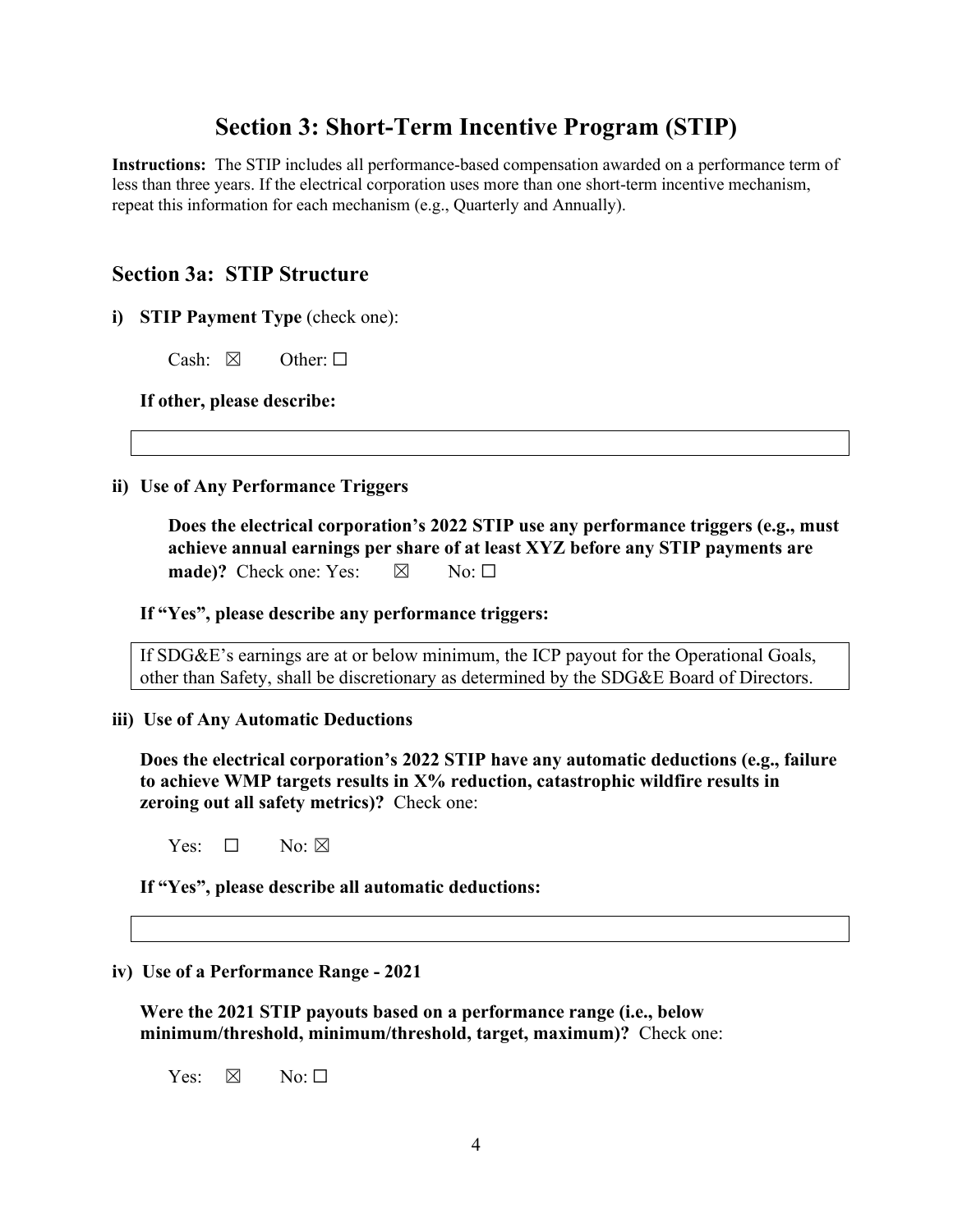## **Did the electrical corporation use one range for all 2021 STIP metrics or differing ranges based on the category of metric)?** Check one:

One range for all metrics:  $\Box$  Multiple ranges:  $\boxtimes$ 

## **Provide the 2021 STIP metric performance range(s):**

## **Table 3a.1 2021 STIP Metric Performance Range(s)**

|                                                              | <b>Below</b><br><b>Minimum</b> | <b>Minimum</b> | <b>Target</b> | <b>Maximum</b> |  |  |  |  |  |  |  |
|--------------------------------------------------------------|--------------------------------|----------------|---------------|----------------|--|--|--|--|--|--|--|
| <b>EMPLOYEE &amp; PUBLIC SAFETY OPERATIONS</b>               |                                |                |               |                |  |  |  |  |  |  |  |
| <b>System and Customer Safety</b>                            |                                |                |               |                |  |  |  |  |  |  |  |
| <b>Electric Safety and Reliability</b>                       |                                |                |               |                |  |  |  |  |  |  |  |
| Overhead System Hardening<br>(miles)                         | 0%                             | 0%             | 100%          | 200%           |  |  |  |  |  |  |  |
| <b>Underground System</b><br>Hardening (miles)               | $0\%$                          | 0%             | 100%          | 200%           |  |  |  |  |  |  |  |
| All Other STIP Metrics                                       | $0\%$                          | 0%             | 100%          | 200%           |  |  |  |  |  |  |  |
| Wildfire Safety<br>Communications                            | $0\%$                          | $0\%$          | 100%          | 200%           |  |  |  |  |  |  |  |
| Average Days for Tier 3 Level<br>1 Corrections               | 0%                             | 0%             | 100%          | 200%           |  |  |  |  |  |  |  |
| Vegetation Contacts in HFTD                                  | $0\%$                          | $0\%$          | 100%          | 200%           |  |  |  |  |  |  |  |
| <b>PSPS Average Circuit</b><br><b>Restoration Time</b>       | $0\%$                          | $0\%$          | 100%          | 200%           |  |  |  |  |  |  |  |
| <b>Wildfire Risk Events</b>                                  | $0\%$                          | $0\%$          | 100%          | 200%           |  |  |  |  |  |  |  |
| <b>System Average Interruption</b><br>Duration Index (SAIDI) | 0%                             | 0%             | 100%          | 200%           |  |  |  |  |  |  |  |
| <b>Gas Safety</b>                                            |                                |                |               |                |  |  |  |  |  |  |  |
| Distribution Integrity<br>Management Program                 | $0\%$                          | 0%             | 100%          | 200%           |  |  |  |  |  |  |  |
| Damage Prevention (Damages<br>per USA Ticket Rate)           | 0%                             | 0%             | 100%          | 200%           |  |  |  |  |  |  |  |
| Mobile Home Park Retrofit<br>Program                         | $0\%$                          | 0%             | 100%          | 200%           |  |  |  |  |  |  |  |
| P1 Gas Response Time<br>(Minutes)                            | $0\%$                          | 0%             | 100%          | 200%           |  |  |  |  |  |  |  |
| PSEP Line 1600 - Project<br>Progress                         | 0%                             | 0%             | 100%          | 200%           |  |  |  |  |  |  |  |
| <b>Employee Safety</b>                                       |                                |                |               |                |  |  |  |  |  |  |  |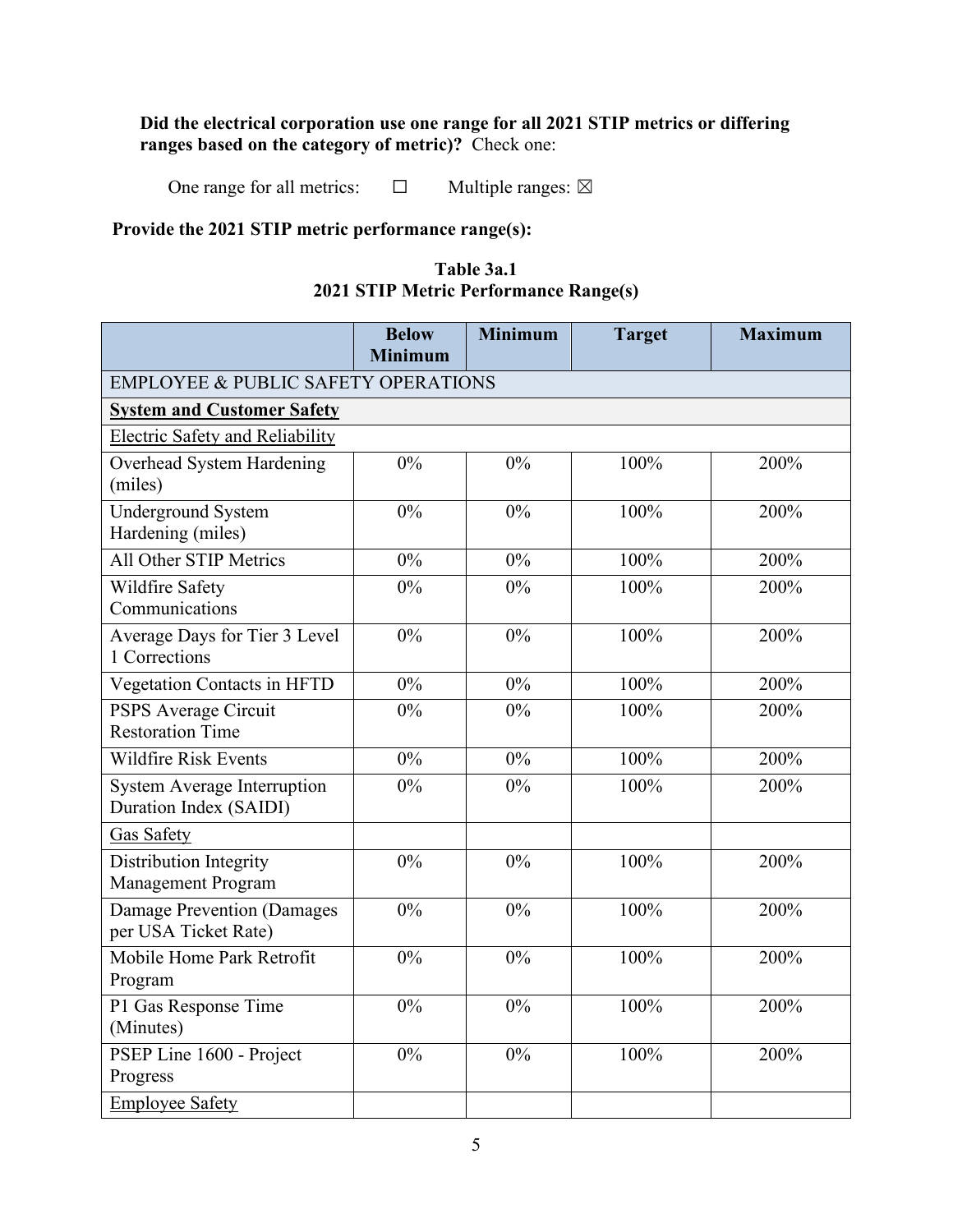| Zero employee electric                                 | $0\%$ | 0%    | 0%   | 200% |
|--------------------------------------------------------|-------|-------|------|------|
| contacts                                               |       |       |      |      |
| Lost Time Incident (LTI) Rate                          | $0\%$ | $0\%$ |      | 200% |
| <b>ESCMP</b>                                           | $0\%$ | 0%    | 100% | 200% |
| <b>ESCMP Findings Mediated</b>                         | $0\%$ | $0\%$ |      | 200% |
| <b>Field Observations</b>                              | $0\%$ | $0\%$ | 100% | 200% |
| <b>Near Misses Reported</b>                            | $0\%$ | $0\%$ | 100% | 200% |
| <b>CUSTOMER SERVICE</b>                                |       |       |      |      |
| SDG&E Listens Survey (Voice                            | $0\%$ | $0\%$ | 100% | 200% |
| of the Customer)                                       |       |       |      |      |
| Envision: Deploy and begin<br>serving customers        | $0\%$ | 0%    | 0%   | 200% |
| DIVERSITY AND INCLUSION                                |       |       |      |      |
| Diversity and Inclusion Action<br><b>Plan Progress</b> | $0\%$ | $0\%$ |      | 200% |
| <b>Community Relations</b>                             | $0\%$ | $0\%$ | 100% | 200% |
| <b>Supplier Diversity</b>                              | $0\%$ | $0\%$ | 100% | 200% |
| FINANCIAL GOALS (in Millions)                          |       |       |      |      |
| <b>SRE</b> Earnings                                    | $0\%$ | $0\%$ | 100% | 200% |
| SDG&E Earnings                                         | $0\%$ | $0\%$ | 100% | 200% |

### **Describe the interpolation method between categories (e.g., straight line):**

Straight line interpolation between minimum and target and target and maximum for all goals except those noted below.

\*Zero employee electric contacts and Envision goals are paid at zero for performance below maximum and 200% for maximum.

\*Payouts for Lost Time Incident Rate, ESCMP Findings Mediated, and Diversity and Inclusion are interpolated between minimum and maximum.

\*Payout scale for earnings goals is zero at minimum, 50% of target at performance at the minimum  $+25%$  of the difference between minimum and target, 100% of target and straightline interpolation between target and maximum.

### **v) Use of a Performance Range - 2022**

**Do the 2022 STIP payouts include a performance range (i.e., below minimum/threshold, minimum/threshold, target, maximum)?** Check one:

Yes:  $\boxtimes$  No:  $\square$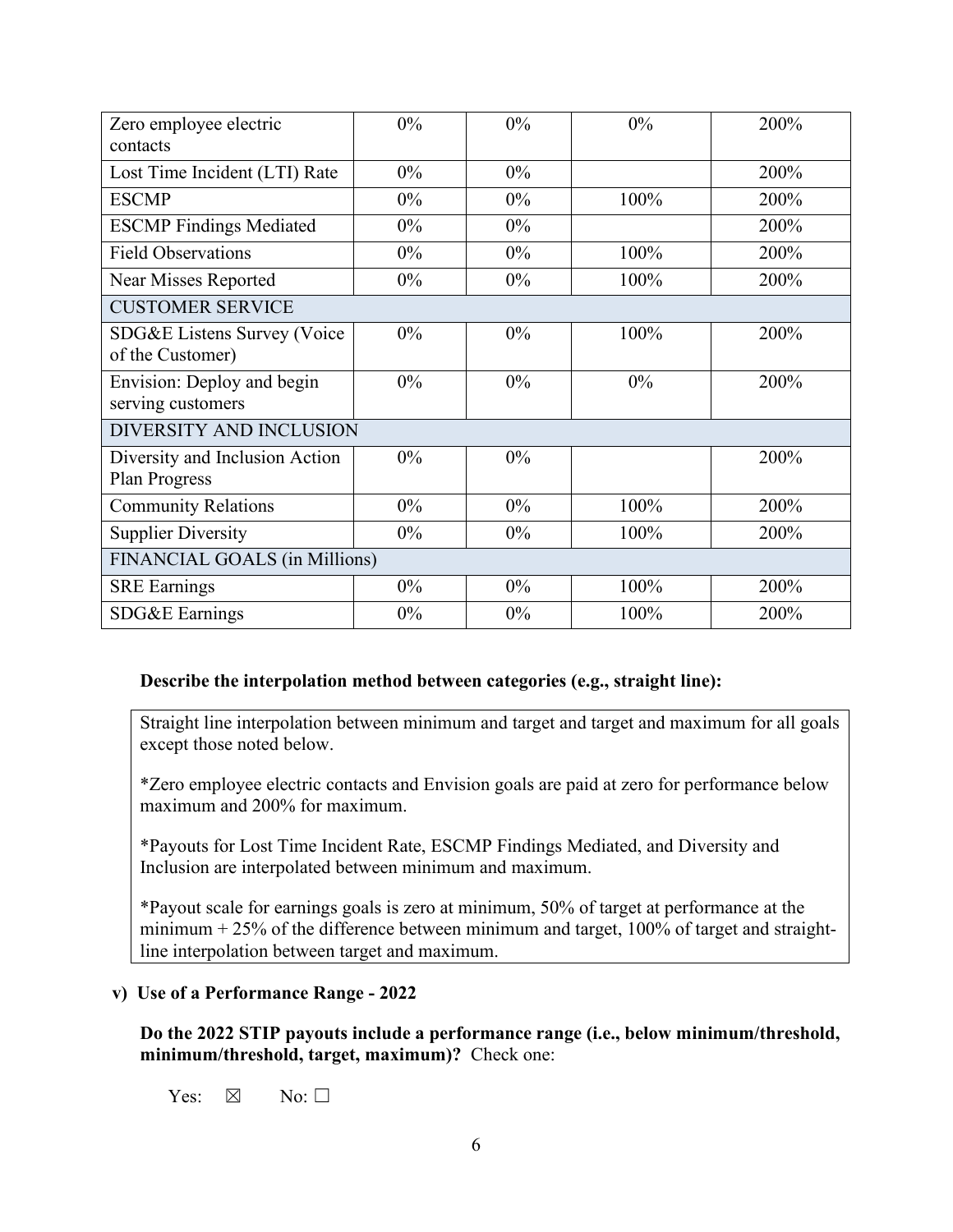## **Is the electrical corporation using one range for all 2022 STIP metrics or differing ranges based on the category of metric)?** Check one:

One range for all metrics:  $\boxtimes$  Multiple ranges:  $\Box$ 

## **Provide the 2022 STIP metric performance range(s):**

| Table 3a.2                            |  |  |  |  |  |  |  |  |
|---------------------------------------|--|--|--|--|--|--|--|--|
| 2022 STIP Metric Performance Range(s) |  |  |  |  |  |  |  |  |

|                                                                                                            | <b>Below</b><br><b>Minimum</b> | <b>Minimum</b> | <b>Target</b> | <b>Maximum</b> |  |  |  |  |  |  |
|------------------------------------------------------------------------------------------------------------|--------------------------------|----------------|---------------|----------------|--|--|--|--|--|--|
| OPERATING GOALS                                                                                            |                                |                |               |                |  |  |  |  |  |  |
| <b>EMPLOYEE &amp; PUBLIC SAFETY/SUSTAINABILITY</b>                                                         |                                |                |               |                |  |  |  |  |  |  |
| <b>Electric Safety and Reliability</b>                                                                     |                                |                |               |                |  |  |  |  |  |  |
| Wildfire & PSPS System Hardening                                                                           | $0\%$                          | $0\%$          | 100%          | 200%           |  |  |  |  |  |  |
| Vegetation Contacts in HFTD                                                                                | $0\%$                          | $0\%$          | 100%          | 200%           |  |  |  |  |  |  |
| PSPS Average Circuit Restoration<br>Time (Hours)                                                           | 0%                             | $0\%$          | 100%          | 200%           |  |  |  |  |  |  |
| <b>Wildfire Risk Events</b>                                                                                | $0\%$                          | $0\%$          | 100%          | 200%           |  |  |  |  |  |  |
| <b>System Average Interruption Duration</b><br>Index (SAIDI)                                               | 0%                             | $0\%$          | 100%          | 200%           |  |  |  |  |  |  |
| <b>Annual Average Phishing Report Rate</b>                                                                 | $0\%$                          | $0\%$          | 100%          | 200%           |  |  |  |  |  |  |
| <b>Gas Safety</b>                                                                                          |                                |                |               |                |  |  |  |  |  |  |
| <b>Distribution Integrity Management</b><br>Program - Miles of Vintage Mains &<br><b>Services Replaced</b> | $0\%$                          | $0\%$          | 100%          | 200%           |  |  |  |  |  |  |
| Damage Prevention (Damages per<br>USA ticket rate)                                                         | 0%                             | 0%             | 100%          | 200%           |  |  |  |  |  |  |
| P1 Gas Response Time (Minutes)                                                                             | 0%                             | $0\%$          | 100%          | 200%           |  |  |  |  |  |  |
| <b>Employee Safety</b>                                                                                     |                                |                |               |                |  |  |  |  |  |  |
| Lost Time Incident (LTI) Rate                                                                              | $0\%$                          | $0\%$          | 100%          | 200%           |  |  |  |  |  |  |
| Controllable Motor Vehicle Incidents<br>(CMVI)                                                             | 0%                             | $0\%$          | 100%          | 200%           |  |  |  |  |  |  |
| <b>Field Observations</b>                                                                                  | 0%                             | $0\%$          | 100%          | 200%           |  |  |  |  |  |  |
| Near Misses Reported                                                                                       | 0%                             | $0\%$          | 100%          | 200%           |  |  |  |  |  |  |
| OTHER OPERATIONAL/SUSTAINABILITY                                                                           |                                |                |               |                |  |  |  |  |  |  |
| SDG&E Listens Survey (Voice of the<br>Customer)                                                            | $0\%$                          | $0\%$          | 100%          | 200%           |  |  |  |  |  |  |
| Virtual Power Plant - Phase of<br>Production                                                               | 0%                             | 0%             | 100%          | 200%           |  |  |  |  |  |  |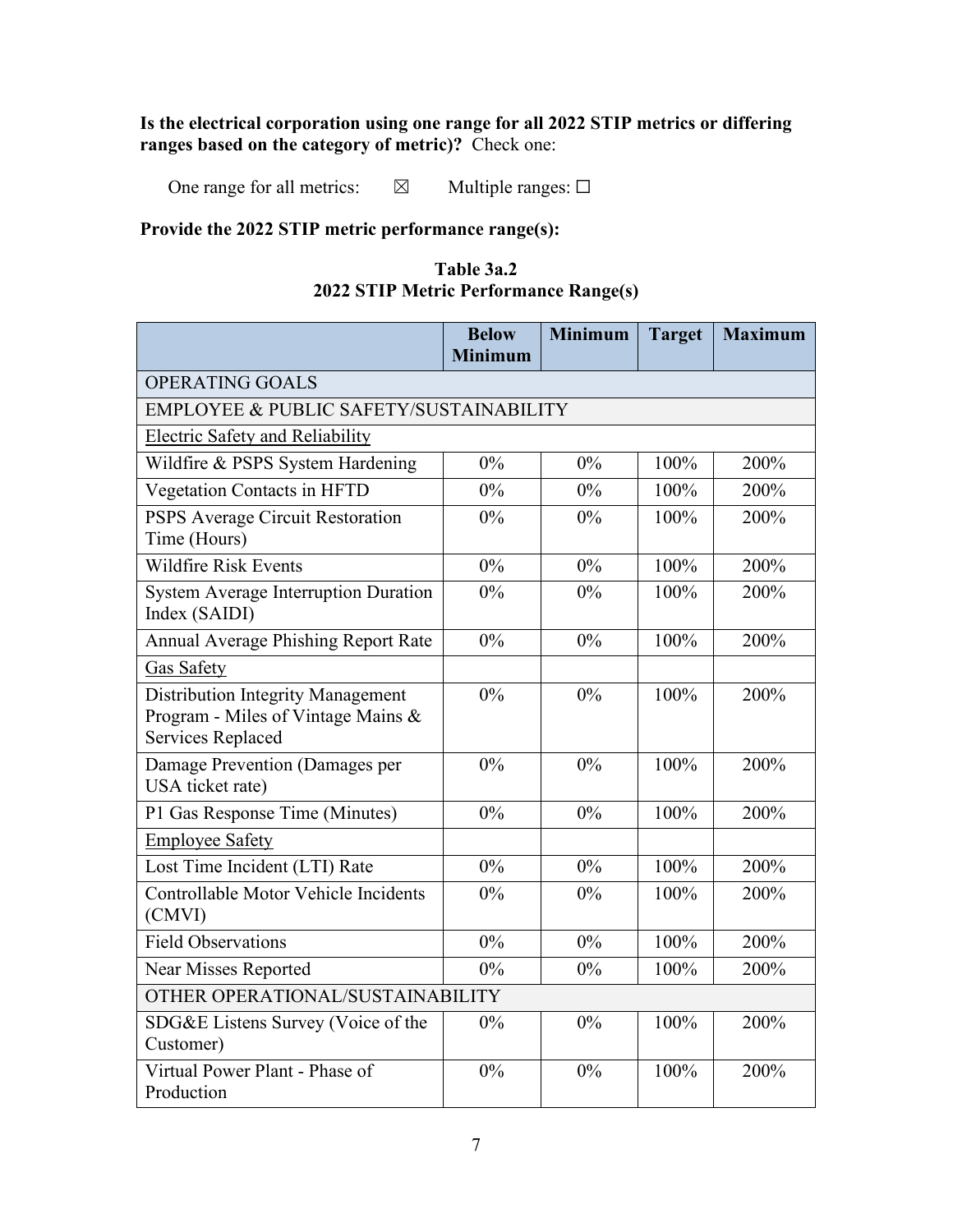| Diversity, Equity and Inclusion | $0\%$ | $0\%$ | 100% | 200% |
|---------------------------------|-------|-------|------|------|
| <b>Action Plan Progress</b>     |       |       |      |      |
| <b>Community Relations</b>      | $0\%$ | $0\%$ | 100% | 200% |
| <b>Supplier Diversity</b>       | $0\%$ | $0\%$ | 100% | 200% |
| <b>FINANCIAL GOALS</b>          |       |       |      |      |
| <b>SRE</b> Earnings             | $0\%$ | $0\%$ | 100% | 200% |
| SDG&E Earnings                  | $0\%$ | $0\%$ | 100% | 200% |

#### **Describe the interpolation method between categories (e.g., straight line):**

Straight line interpolation between minimum and target and target and maximum for all goals except earnings.

\*Payout scale for earnings goals is zero at minimum, 50% of target at performance at the minimum  $+ 25\%$  of the difference between minimum and target, 100% of target and straight-line interpolation between target and maximum.

### **vi) Use of Performance Modifiers**

**Does the electrical corporation's STIP involve the use of any of the following types of performance modifiers? If so, please describe.**

### **Individual Performance Modifier:**

Yes: □ No: ⊠

**If Yes, Describe and Quantify for Each Individual:** 

#### **Company Performance Modifier:**

Yes:  $\Box$  No:  $\boxtimes$ 

**If Yes, Describe and Quantify:** 

#### **Board Discretion:**

 $Yes: \ \boxtimes \ \ No: \Box$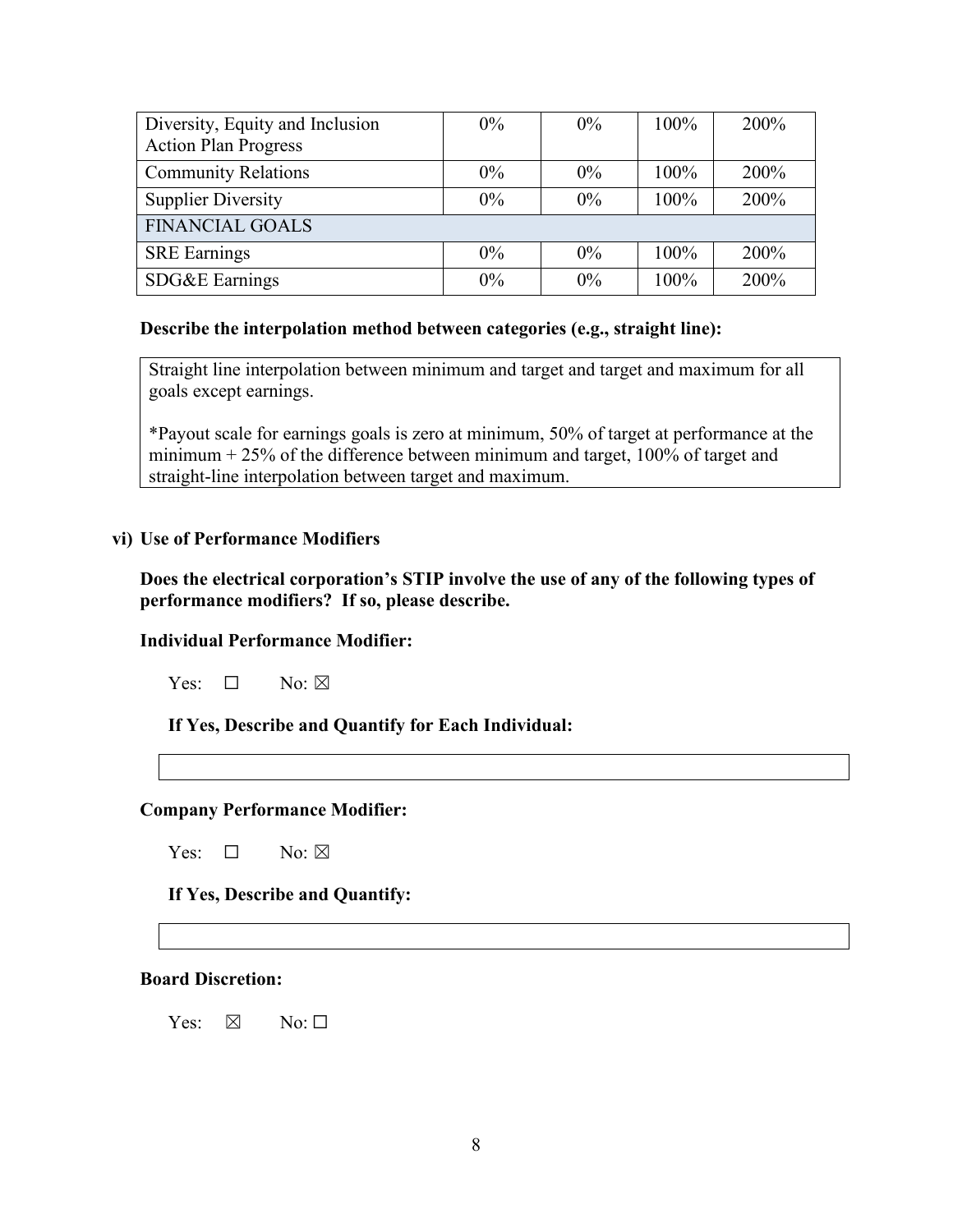## **If Yes, Describe and Quantify:**

The Company retains the discretion and authority to interpret, amend or modify the plan; to grant incentive awards; as well as to terminate, increase or decrease any incentive award opportunity during the performance period; and to reduce or eliminate any incentive awards that would otherwise be payable at the end of the performance period. The Company, in its sole discretion determines the Company Performance results and award calculations.

The Company shall require the forfeiture, recovery or reimbursement of awards or compensation under this Plan as (i) required by applicable law, or (ii) required under any policy implemented or maintained by the Company pursuant to any applicable rules or requirements of a national securities exchange or national securities association on which any securities of the Company are listed. The Company reserves the right to recoup compensation paid if it determines that the results on which the compensation was paid were not actually achieved. The SDG&E Board may, in its sole discretion, require the recovery or reimbursement of short-term incentive compensation awards from any employee whose fraudulent or intentional misconduct materially affects the operations or financial results of the Company or its subsidiaries.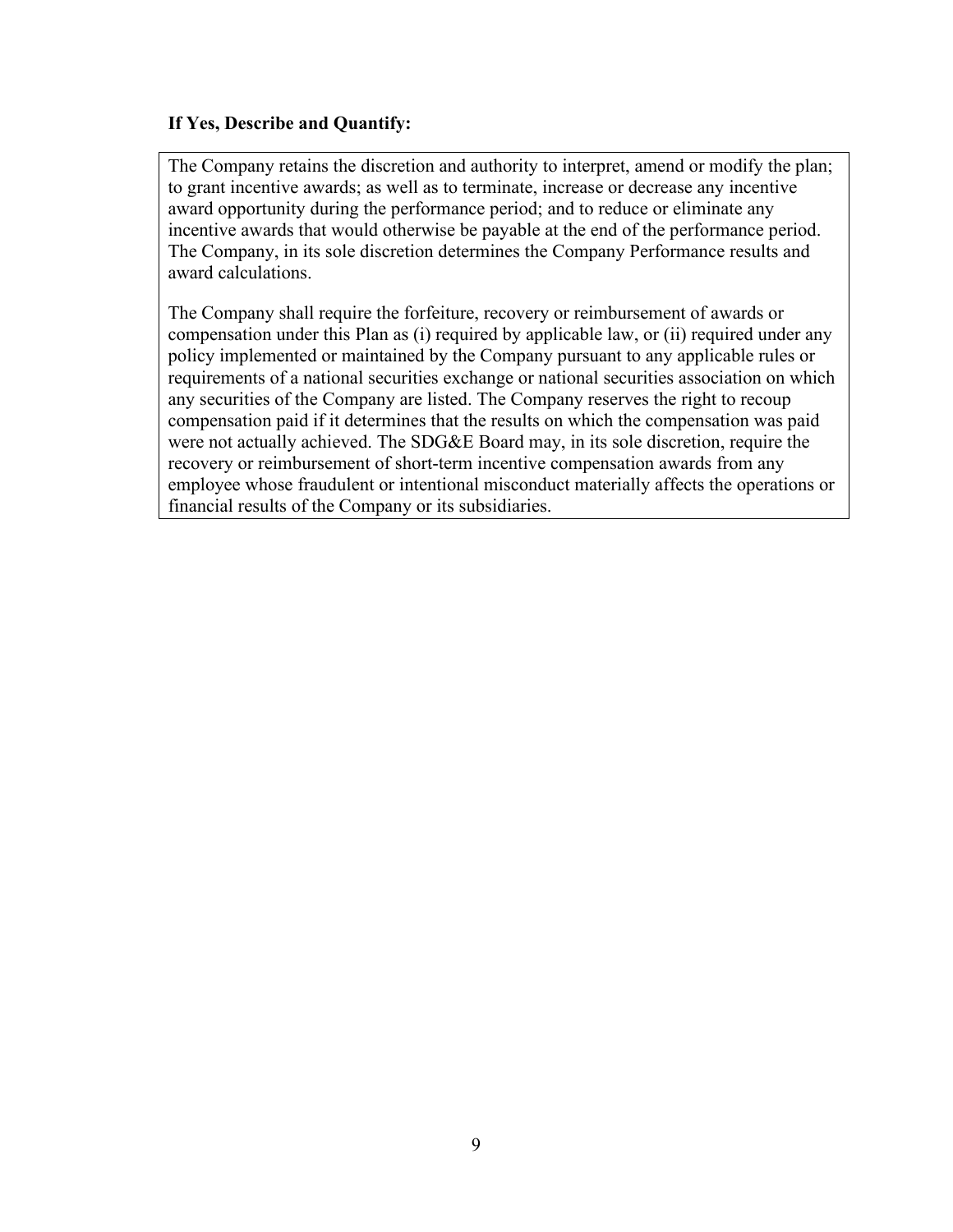# **Section 3b: 2021 STIP Metrics – Minimum, Target, Maximum and Actual**

**Instructions:** Complete Table 3b.1 for the 2021 STIP metrics, adding lines as necessary. See **Attachment 3** for a discussion of categories and sub-categories. Add lines as needed.

| Category | <b>Sub-Category</b>                | <b>Metric</b>                                             | <b>Metric</b>       | Weight | Min            |                      | <b>Max</b> | <b>Actual</b><br>Performanc | Weighted<br>Contributi |
|----------|------------------------------------|-----------------------------------------------------------|---------------------|--------|----------------|----------------------|------------|-----------------------------|------------------------|
|          | Wildfire                           |                                                           | <b>Type</b>         | 3%     | 119            | <b>Target</b><br>124 |            | e<br>137.7                  | on<br>$6.00\%$         |
| Safety   |                                    | Overhead System Hardening (miles)                         | Leading             |        |                |                      | 129        |                             |                        |
| Safety   | Wildfire                           | Underground System Hardening<br>(miles)                   | Leading             | 3%     | 20             | 22.5                 | 25         | 26.24                       | $6.00\%$               |
| Safety   | Wildfire                           | Wildfire Safety Communications                            | Leading             | 2%     | 76%            | 82%                  | 85%        | 84.8%                       | 3.87%                  |
| Safety   | Public Safety-<br>Other Electric 1 | Average Days for Tier 3 Level 1<br>Corrections            | Leading             | $2\%$  | $\overline{3}$ | $\overline{2}$       |            | 0.48                        | 4.00%                  |
| Safety   | Wildfire                           | Vegetation Contacts in HFTD                               | Lagging/Out<br>come | 2%     | 22             | 16                   | 10         | 9                           | 4.00%                  |
| Safety   | Wildfire                           | PSPS Average Circuit Restoration<br>Time                  | Leading             | $2\%$  | 24             | 22                   | 20         | 3.28                        | 4.00%                  |
| Safety   | Wildfire                           | <b>Wildfire Risk Events</b>                               | Lagging/Out<br>come | 2%     | 481            | 411                  | 376        | 466                         | 0.43%                  |
| Safety   | Public Safety-<br>Gas 2            | <b>Distribution Integrity Management</b><br>Program       | Lagging/Out<br>come | 4%     | 42             | 47                   | 52         | 52.06                       | 8.00%                  |
| Safety   | Public Safety-<br>Gas 2            | Damage Prevention (Damages per<br><b>USA Ticket Rate)</b> | Lagging/Out<br>come | 3%     | 1.82           | 1.66                 | 1.58       | 1.66                        | 3.00%                  |
| Safety   | Public Safety-<br>Gas 2            | Mobile Home Park Retrofit Program                         | Lagging/Out<br>come | 2%     | 1,020          | 1,130                | 1,180      | 1,181                       | 4.00%                  |
| Safety   | Public Safety-<br>Gas 2            | P1 Gas Response Time (Minutes)                            | Lagging/Out<br>come | 2%     | 33.5           | 32                   | 30         | 29.1                        | 4.00%                  |
| Safety   | Public Safety-<br>Gas 2            | PSEP Line 1600 - Project Progress                         | Lagging/Out<br>come | 2%     | 5              | 6                    | 7          | 7                           | 4.00%                  |

**Table 3b.1 2021 STIP – Minimum, Target and Maximum Versus Actual**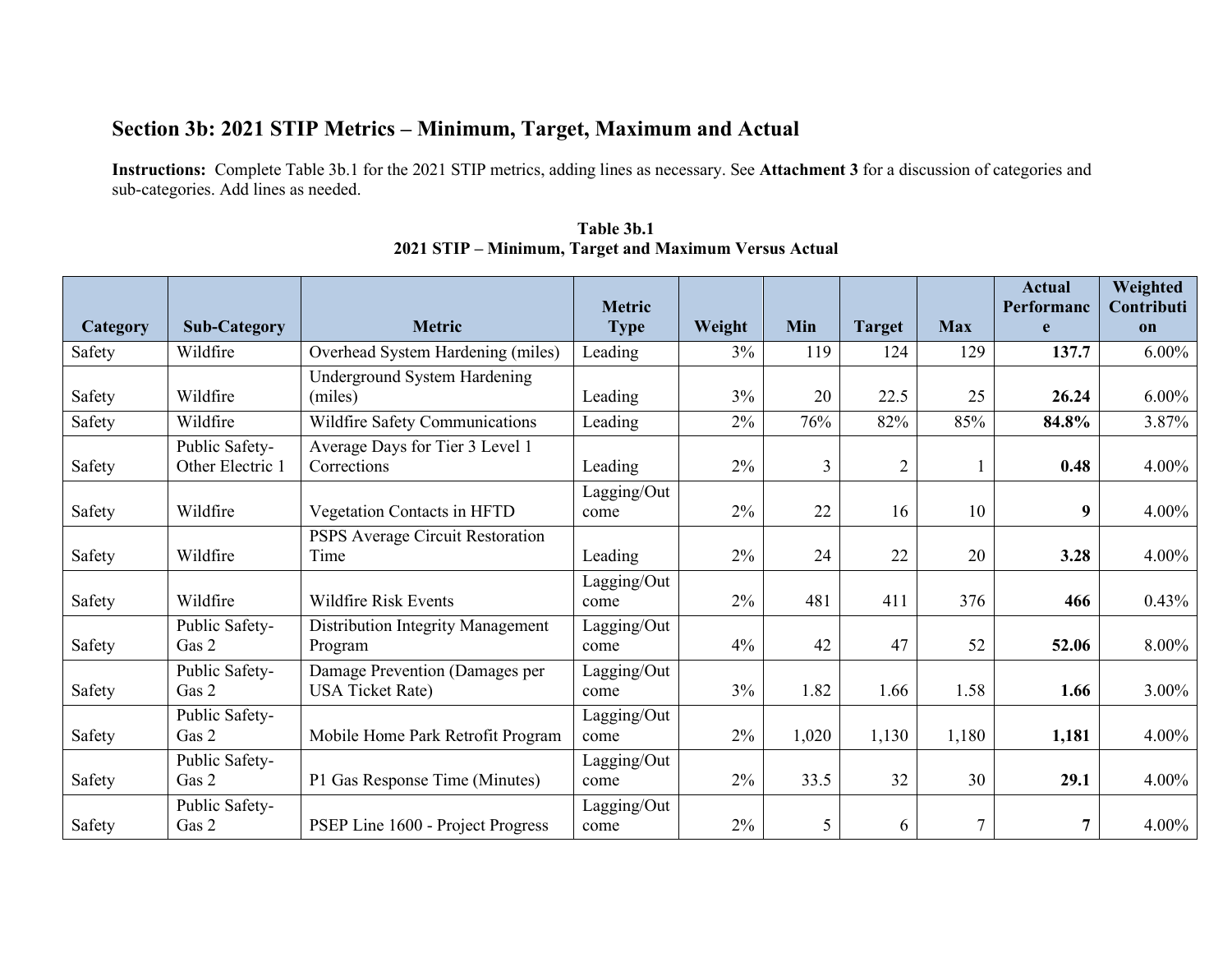|               | Workforce                         |                                     | Lagging/Out |       |         |        |                  |                 |          |
|---------------|-----------------------------------|-------------------------------------|-------------|-------|---------|--------|------------------|-----------------|----------|
| Safety        | Safety                            | Zero employee electric contacts     | come        | 3%    |         |        | $\boldsymbol{0}$ | $\bf{0}$        | $6.00\%$ |
|               | Workforce                         |                                     | Lagging/Out |       |         |        |                  |                 |          |
| Safety        | Safety                            | Lost Time Incident (LTI) Rate       | come        | 3%    | 0.56    |        | 0.36             | 0.44            | 3.60%    |
|               | Workforce                         | Controllable Motor Vehicle          | Lagging/Out |       |         |        |                  |                 |          |
| Safety        | Safety                            | Incidents (CMVI)                    | come        | 2%    | 50      | 40     | 30               | 24              | 4.00%    |
|               | Workforce                         |                                     |             |       |         |        |                  |                 |          |
| Safety        | Safety                            | <b>ESCMP Findings Mediated</b>      | Leading     | 3%    | 90%     |        | 100%             | 100%            | $6.00\%$ |
|               | Workforce                         |                                     |             |       |         |        |                  |                 |          |
| Safety        | Safety                            | <b>Field Observations</b>           | Leading     | 3%    | 14,800  | 15,800 | 16,800           | 17,178          | $6.00\%$ |
|               | Workforce                         |                                     |             |       |         |        |                  |                 |          |
| Safety        | Safety                            | Near Misses Reported                | Leading     | 3%    | 100     | 200    | 300              | 251             | 4.53%    |
| Subtotal:     |                                   |                                     |             |       |         |        |                  |                 |          |
| <b>Safety</b> |                                   |                                     |             | 46%   |         |        |                  |                 | 81%      |
| Customer      |                                   | <b>System Average Interruption</b>  | Lagging/Out |       |         |        |                  |                 |          |
| Service       |                                   | Duration Index (SAIDI)              | come        | 3%    | 70      | 65.5   | 61               | 70.1            | $0.00\%$ |
| Customer      |                                   | SDG&E Listens Survey (Voice of      | Lagging/Out |       |         |        |                  |                 |          |
| Service       |                                   | the Customer)                       | come        | 3%    | 74%     | 80%    | 84%              | 76.6%           | 1.30%    |
| Customer      |                                   | Envision: Deploy and begin serving  | Lagging/Out |       |         |        |                  |                 |          |
| Service       |                                   | customers                           | come        | $1\%$ |         |        | Q2 2021          | Q2 2021         | 2.00%    |
|               | <b>Subtotal: Customer Service</b> |                                     |             | $7\%$ |         |        |                  |                 | 3%       |
|               |                                   | Diversity and Inclusion Action Plan |             |       | Goal    |        | Goal             |                 |          |
| DEI           |                                   | Progress                            | Leading     | 2%    | Not Met |        | Met              | <b>Goal Met</b> | 4.00%    |
| <b>DEI</b>    |                                   | <b>Community Relations</b>          | Leading     | $1\%$ | 50%     | 80%    | 100%             | 100.0%          | 2.00%    |
|               |                                   |                                     | Lagging/Out |       |         |        |                  |                 |          |
| DEI           |                                   | <b>Supplier Diversity</b>           | come        | 2%    | 34%     | 38%    | 42%              | 39.13%          | 2.57%    |
| Subtotal:     |                                   |                                     |             |       |         |        |                  |                 |          |
| <b>DEI</b>    |                                   |                                     |             | 5%    |         |        |                  |                 | 9%       |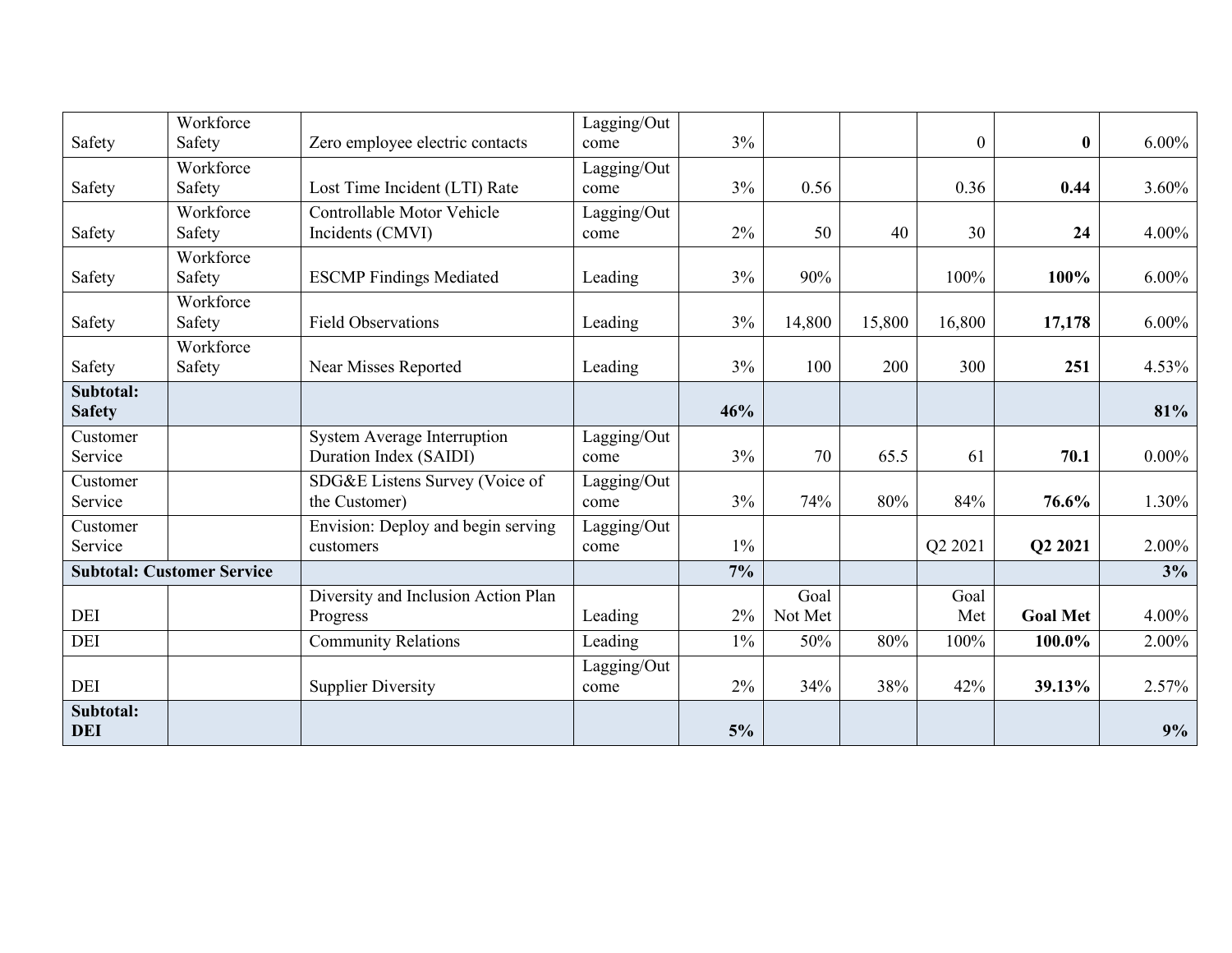| Financial                               | <b>SRE</b> Earnings                                                       | Lagging/Out<br>come | 12% | 2,226 | 2,368 | 2,510 | 2,558 | 24.00% |
|-----------------------------------------|---------------------------------------------------------------------------|---------------------|-----|-------|-------|-------|-------|--------|
| Financial                               | SDG&E Earnings                                                            | Lagging/Out<br>come | 15% | 766   | 806   | 822   | 822   | 30.00% |
| Subtotal:<br>Financial                  |                                                                           |                     | 27% |       |       |       |       | 54%    |
| <b>Subtotal: Company</b><br>Performance |                                                                           |                     | 85% |       |       |       |       | 147%   |
| <b>Individual</b>                       | <b>Individual Performance and</b><br><b>Individual Safety Performance</b> |                     | 15% |       |       |       |       |        |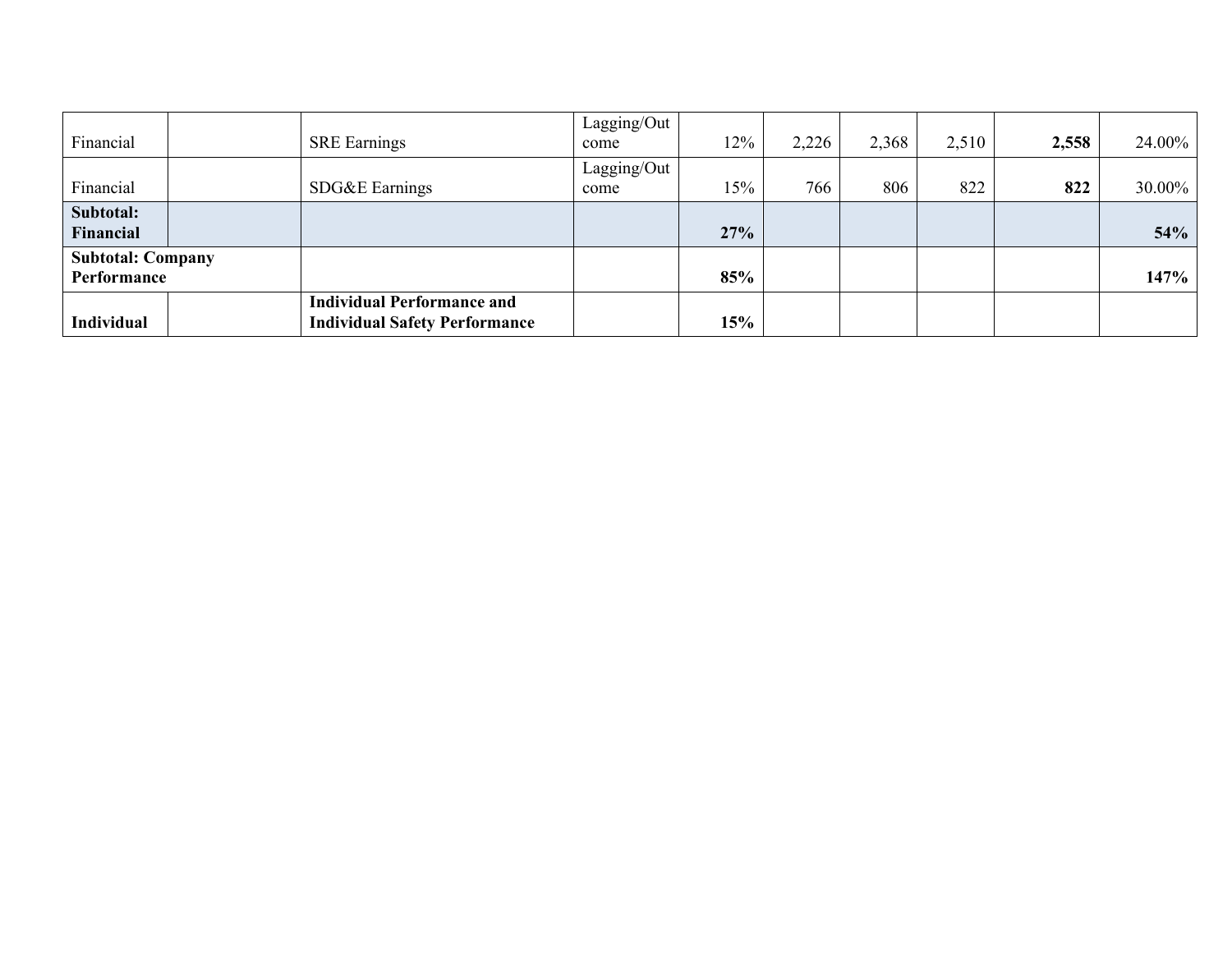# **Section 3c: 2022 Short-Term Incentive Program**

**Instructions:** Complete Table 3c.1 for the 2022 STIP. Provide details of the STIP metrics and minimum, target and maximum performance values for the filing year. Add additional lines as needed.

| Class                      | Sub-Class           | Metric                                                                                    | Metric Type     | Weight | Min    | Target | Max    |
|----------------------------|---------------------|-------------------------------------------------------------------------------------------|-----------------|--------|--------|--------|--------|
| Performance Range          |                     |                                                                                           |                 |        |        |        |        |
| Safety                     | Wildfire            | Wildfire & PSPS System Hardening                                                          | Leading         | $5\%$  | 125    | 147    | 170    |
| Safety                     | Wildfire            | Vegetation Contacts in HFTD                                                               | Lagging/Outcome | $5\%$  | 21     | 15     | $\tau$ |
| Safety                     | Wildfire            | PSPS Average Circuit Restoration Time<br>(Hours)                                          | Leading         | $5\%$  | 24     | 22     | 20     |
| Safety                     | Wildfire            | Electric Overhead Fault Rate During Elevated<br>Fire Potential                            | Lagging/Outcome | $5\%$  | 1.47   | 1.14   | 0.97   |
| Safety                     | Public Safety-Gas 2 | Distribution Integrity Management Program -<br>Miles of Vintage Mains & Services Replaced | Lagging/Outcome | $5\%$  | 44     | 49     | 54     |
| Safety                     | Public Safety-Gas 2 | Damage Prevention (Damages per USA ticket<br>rate)                                        | Lagging/Outcome | $5\%$  | 1.82   | 1.65   | 1.57   |
| Safety                     | Public Safety-Gas 2 | P1 Gas Response Time (Minutes)                                                            | Lagging/Outcome | $5\%$  | 33.0   | 31.5   | 29.5   |
| Safety                     | Workforce Safety    | Lost Time Incident (LTI) Rate                                                             | Lagging/Outcome | $5\%$  | 0.44   | 0.31   | 0.18   |
| Safety                     | Workforce Safety    | Controllable Motor Vehicle Incidents (CMVI)                                               | Lagging/Outcome | $3\%$  | 43     | 35     | 27     |
| Safety                     | Workforce Safety    | <b>Field Observations</b>                                                                 | Leading         | $5\%$  | 15,178 | 16,178 | 17,178 |
| Safety                     | Workforce Safety    | Near Misses Reported                                                                      | Leading         | $5\%$  | 200    | 250    | 350    |
| Subtotal:<br><b>Safety</b> |                     |                                                                                           |                 | 53%    |        |        |        |

## **Table 3c.1 2022 STIP Metrics**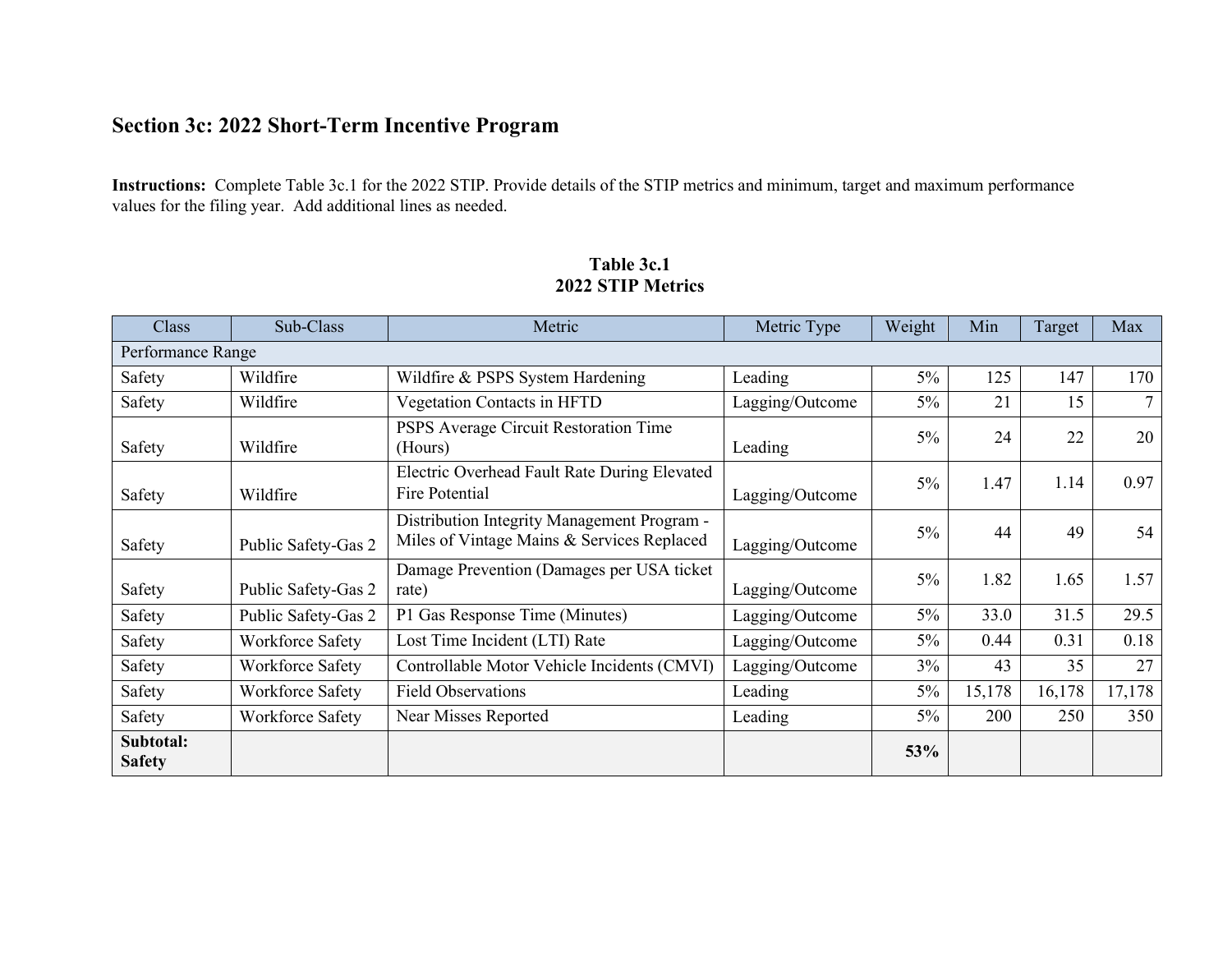| Performance Range                              |                                                                 |      |              |                |                |
|------------------------------------------------|-----------------------------------------------------------------|------|--------------|----------------|----------------|
| Security                                       | Annual Average Phishing Report Rate<br>Leading                  | 4%   | 65%          | 70%            | 75%            |
| Subtotal:<br><b>Security</b>                   |                                                                 | 4%   |              |                |                |
| Performance Range                              |                                                                 |      |              |                |                |
| Customer<br>Service                            | System Average Interruption Duration Index (SAIDI)<br>Leading   | 3%   | 70           | 66             | 61             |
| Customer<br>Service                            | SDG&E Listens Survey (Voice of the Customer)<br>Lagging/Outcome | 3%   | 58           | 68             | 78             |
| Subtotal:<br><b>Customer</b><br><b>Service</b> |                                                                 | 6%   |              |                |                |
| Performance<br>Range                           |                                                                 |      |              |                |                |
| <b>ESG</b>                                     | Virtual Power Plant - Phase of Production<br>Leading            | 2%   | $\mathbf{1}$ | $\overline{2}$ | $\mathfrak{Z}$ |
| Subtotal:<br><b>ESG</b>                        |                                                                 | 2%   |              |                |                |
| Performance<br>Range                           |                                                                 |      |              |                |                |
| DEI                                            | Diversity, Equity and Inclusion Action Plan Progress<br>Leading | 3%   | $\mathbf{1}$ | $\overline{2}$ | $\mathfrak{Z}$ |
| DEI                                            | <b>Community Relations</b><br>Leading                           | 2%   | 76%          | 78%            | 80%            |
| <b>DEI</b>                                     | <b>Supplier Diversity</b><br>Lagging/Outcome                    | 2%   | 35           | 38             | 42             |
| Subtotal:<br><b>DEI</b>                        |                                                                 | 7%   |              |                |                |
| Performance<br>Range                           |                                                                 |      |              |                |                |
| Financial                                      | <b>SRE Earnings</b><br>Lagging/Outcome                          | 12%  | \$2,489      | \$2,657        | \$2,816        |
| Financial                                      | SDG&E Earnings<br>Lagging/Outcome                               | 16%  | \$827        | \$870          | \$887          |
| Subtotal:<br>Financial                         |                                                                 | 28%  |              |                |                |
| Total                                          |                                                                 | 100% |              |                |                |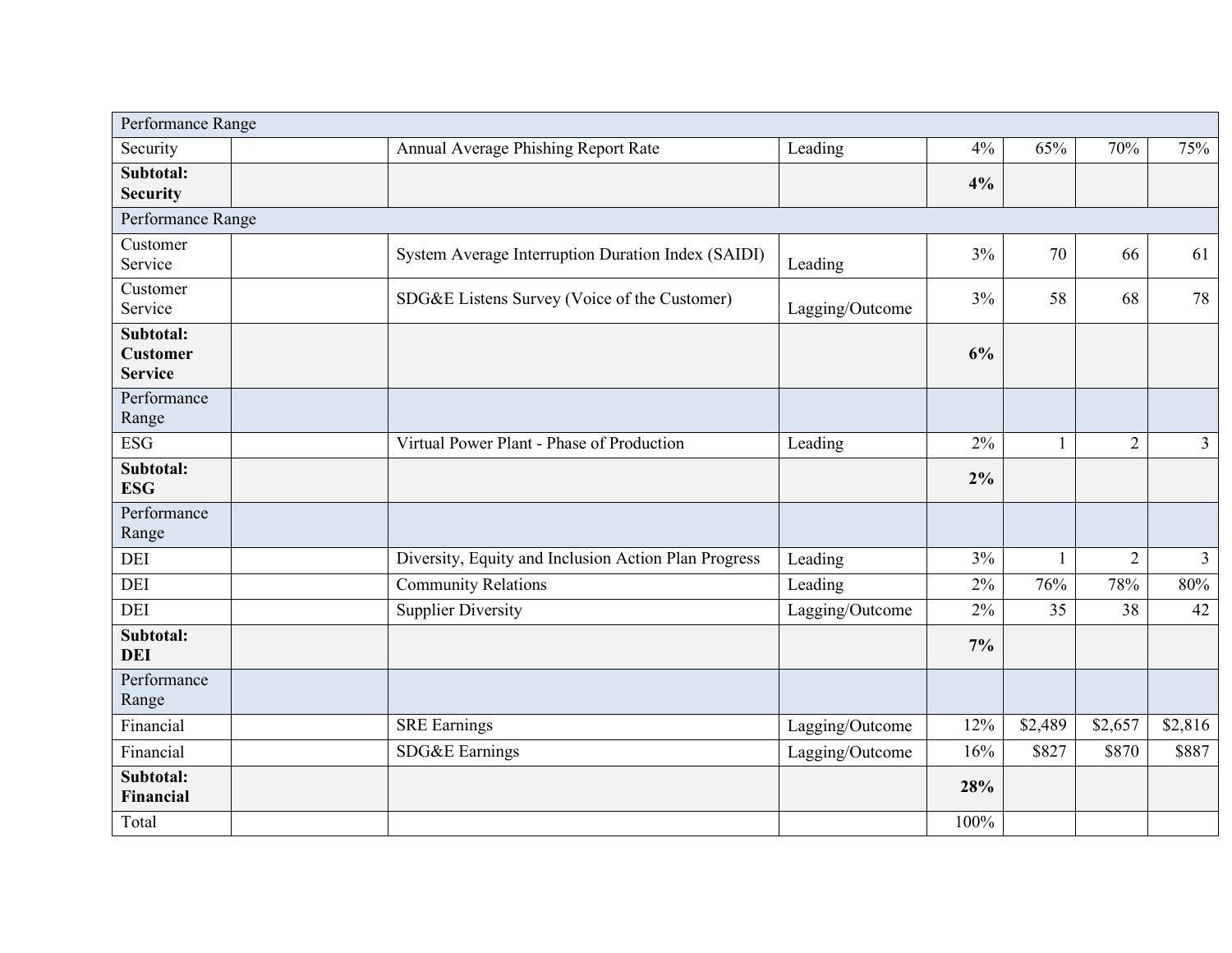## **Section 3d: 2022 STIP Metric Definition and Calculation**

**Instructions:** Provide detailed definitions, whether the metric is leading, lagging or outcome, and calculations for the 2022 STIP metrics. For each metric, provide a detailed definition of the metric, any adjustments or exclusions, the basis for the definition and the actual calculation such that if Energy Safety requested the source data/inputs, it would be able to derive the reported results.

| Measure/Metric                                                    | <b>Detailed Definition</b>                                                                                                                                                                                                                                                        | <b>Calculation Methodology</b>                                                                                                                                                                                                                                                                                                                                                                                                                                            | Any Adjustments/Exclusions |
|-------------------------------------------------------------------|-----------------------------------------------------------------------------------------------------------------------------------------------------------------------------------------------------------------------------------------------------------------------------------|---------------------------------------------------------------------------------------------------------------------------------------------------------------------------------------------------------------------------------------------------------------------------------------------------------------------------------------------------------------------------------------------------------------------------------------------------------------------------|----------------------------|
| Wildfire & PSPS<br><b>System Hardening</b>                        | The goal of this program is to<br>mitigate the risk of wildfire<br>and minimize the impact of<br>PSPS either through<br>undergrounding portions of<br>the distribution circuits or<br>hardening the overhead<br>distribution system to known<br>local wind conditions.            | This goal will be tracked by the project managers<br>in the following programs and verified on the<br>quarterly GIS reports. Programs include<br>Transmission Wood to Steel, Strategic<br>Underground, Overhead Hardening Program;<br>Corrective Maintenance Program (CMP).                                                                                                                                                                                               |                            |
| Vegetation<br>Contacts in HFTD                                    | Measures the number of<br>vegetation contacts in the<br><b>High Fire Threat District</b><br>(HFTD) annually.                                                                                                                                                                      | Each vegetation contact with the primary voltage<br>system that results in an outage, or an ignition is<br>captured via our NMS system and by our reported<br>by our Reliability Team. The Vegetation<br>Management Team follows up on each tree<br>contact to identify further details and action to be<br>taken.                                                                                                                                                        |                            |
| <b>PSPS</b> Average<br><b>Circuit Restoration</b><br>Time (Hours) | Each electric investor-owned<br>utility is instructed ensure<br>that electric service to<br>impacted service points is<br>restored as soon as possible<br>and within 24 hours from the<br>termination of the de-<br>energization event, unless it is<br>unsafe to do so. Electric | Each PSPS de-energization event tied to a<br>sectionalizing device is a record. Time is<br>measured commencing at de-energized state of the<br>sectionalizing device. The order to re-energize is<br>tied to specific meteorological conditions as well<br>as the availability of daylight and ability for air<br>resources to safely conduct operations.<br>If repairs are required as part of the patrol that<br>inhibits the ability to re-energize the sectionalizing |                            |

**Table 3d.1 2022 STIP – Metric Definitions and Calculation**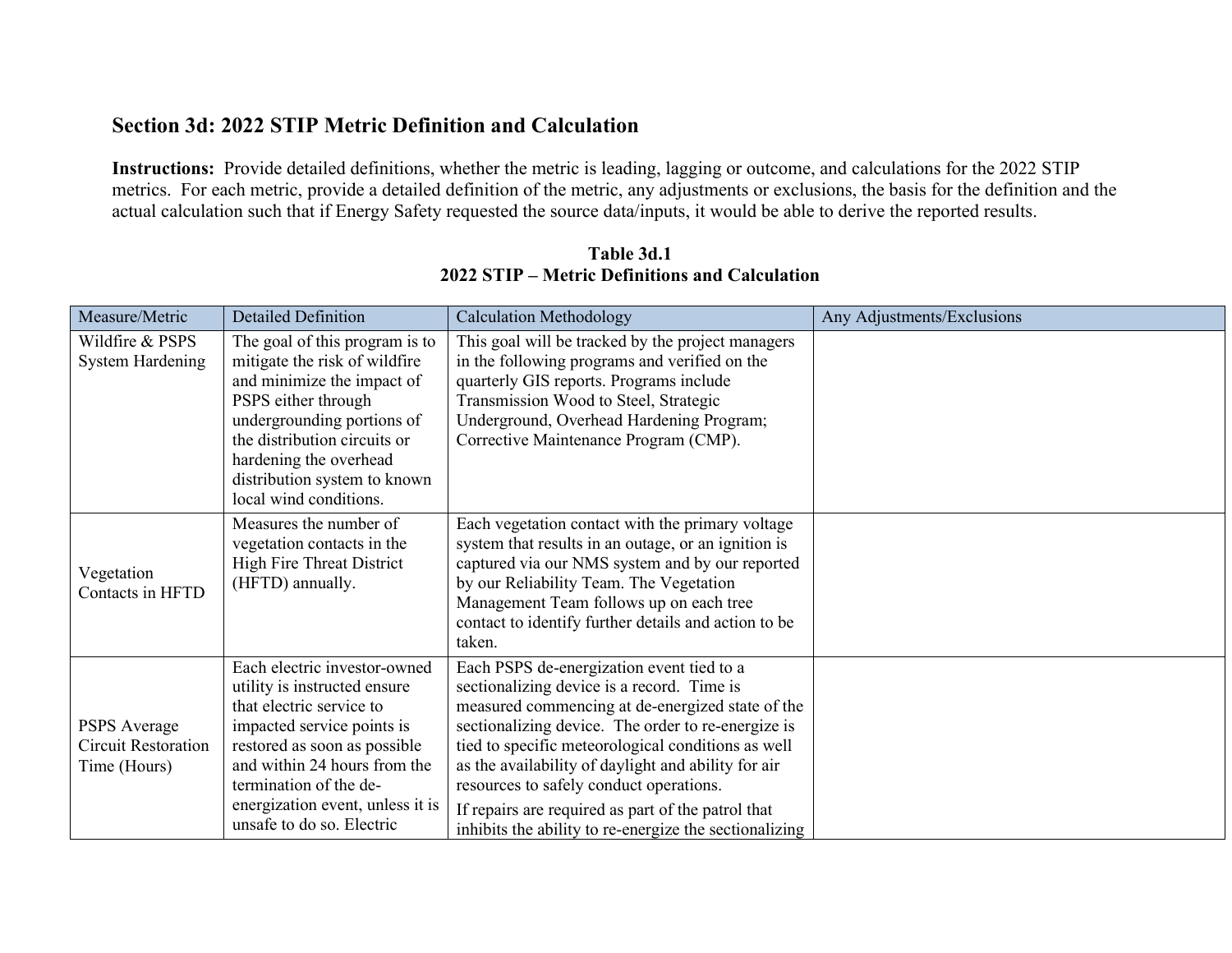|                                                                                                       | service shall be restored only<br>after facilities have been<br>inspected and the utility has<br>determined that service can<br>be restored safely.                                                                                                                                                                    | device, that record is not included in the average.                                                                                                                                                                                                                                                                                                                                                                                                                                                             |  |
|-------------------------------------------------------------------------------------------------------|------------------------------------------------------------------------------------------------------------------------------------------------------------------------------------------------------------------------------------------------------------------------------------------------------------------------|-----------------------------------------------------------------------------------------------------------------------------------------------------------------------------------------------------------------------------------------------------------------------------------------------------------------------------------------------------------------------------------------------------------------------------------------------------------------------------------------------------------------|--|
| Electric Overhead<br><b>Fault Rate During</b><br><b>Elevated Fire</b><br>Potential                    | Measures overhead faults<br>during conditions that may<br>lead to increased wildfire<br>risk.                                                                                                                                                                                                                          | Measures overhead faults in the High Fire Threat<br>District (HFTD) caused by equipment issues<br>leading to an interruption of service during<br>elevated threat conditions, divided by the number<br>of days per year in the HFTD with elevated threat<br>conditions. In order to count as near misses, these<br>faults must not have caused an ignition. Each fault<br>that caused service interruption will have a record<br>in our Network Management System and a record<br>kept by our Reliability Team. |  |
| Distribution<br>Integrity<br>Management<br>Program - Miles of<br>Vintage Mains &<br>Services Replaced | Miles of pre-1986, Dupont<br>Aldyl-A, plastic pipe mains<br>and services replaced from<br>service or abandoned.                                                                                                                                                                                                        | Reports of the footage retired/replaced by DIMP<br>including material and installation year for mains<br>and services will be used to verify the ICP targets.                                                                                                                                                                                                                                                                                                                                                   |  |
| Damage Prevention<br>(Damages per USA<br>ticket rate)                                                 | The metric "Damages per<br>1,000 Tickets" consists of the<br>number of damages that<br>cause a gas leak to SDG&E's<br>below ground facilities and<br>the total number of received<br>USA Ticket transmittals.<br>This is a standard industry<br>metric for measuring operator<br>performance for damage<br>prevention. | To calculate this metric, the number of damages is<br>normalized by the number of USA tickets and<br>multiplied by 1,000 to obtain the number of<br>damages per 1,000 tickets. Normalizing by ticket<br>counts factors in the year-to-year variation in<br>construction and excavation activities that have a<br>direct influence on damages. This allows for<br>measurable year-to-year performance, allowing<br>this metric to be used as an indicator for success<br>of risk reduction activities.           |  |
| P1 Gas Response<br>Time (Minutes)                                                                     | The Priority 1 gas emergency<br>response time is the average<br>time it takes either Customer                                                                                                                                                                                                                          | Targets are based on a three-year average of<br>response times adjusted for anomalies including<br>area odors.                                                                                                                                                                                                                                                                                                                                                                                                  |  |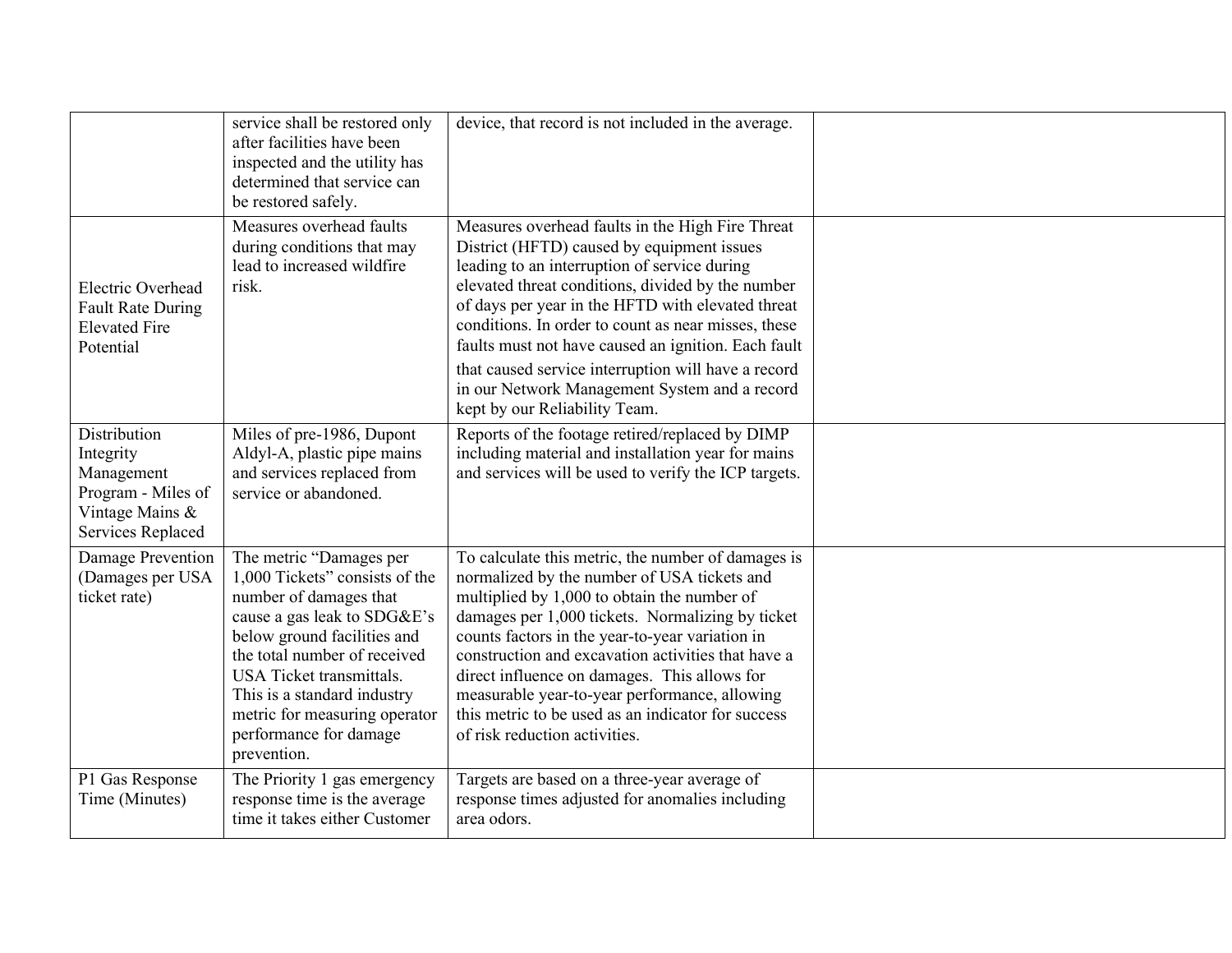|                                                   | Service Field or Gas<br>Operations to respond to a<br>Priority 1 gas emergency.                                                                                                                            |                                                                                                                                                                                                                                                                                                                                    |  |
|---------------------------------------------------|------------------------------------------------------------------------------------------------------------------------------------------------------------------------------------------------------------|------------------------------------------------------------------------------------------------------------------------------------------------------------------------------------------------------------------------------------------------------------------------------------------------------------------------------------|--|
| Lost Time Incident<br>(LTI) Rate                  | LTI - The Lost Time Incident<br>Rate is expressed as the<br>number of OSHA Recordable<br>Injuries or Illnesses resulting<br>in Days Away from Work,<br>per 100 full-time employees.                        | This measure is calculated using the number of<br>Lost-time Incidents x 200,000 divided by the<br>Total Hours Worked.                                                                                                                                                                                                              |  |
| Controllable Motor<br>Vehicle Incidents<br>(CMVI) | CMVI - Motor vehicle<br>incident records in the<br>electronic Safety Information<br>Management System (or<br>EHSM) will document<br>controllability.                                                       | CMVI - Motor vehicle incident records in the<br>electronic Safety Information Management<br>System (or EHSM) will document controllability.                                                                                                                                                                                        |  |
| <b>Field Observations</b>                         | The Company has developed<br>a leading indicator safety<br>metric which counts the<br>number of documented<br>observations to front-line<br>employees.                                                     | An observation is defined as a visit to an<br>employee's or crew's work site in which work is<br>observed and documented, with at minimum the<br>date of observation and notes on the observation.<br>Note: Remote workers may get visited virtually,<br>and Behavior Based Safety peer to peer<br>observations are also eligible. |  |
| Near Misses<br>Reported                           | A leading indicator metric in<br>which a near miss is reported<br>by an employee of an event<br>that resulted in no injuries or<br>illnesses but could have<br>easily resulted in an injury or<br>illness. | Employees submit these near miss events through<br>an SDGE desktop or mobile application designed<br>specifically for near miss reporting. It is measured<br>by counting the number of documented near<br>misses submitted.                                                                                                        |  |
|                                                   |                                                                                                                                                                                                            |                                                                                                                                                                                                                                                                                                                                    |  |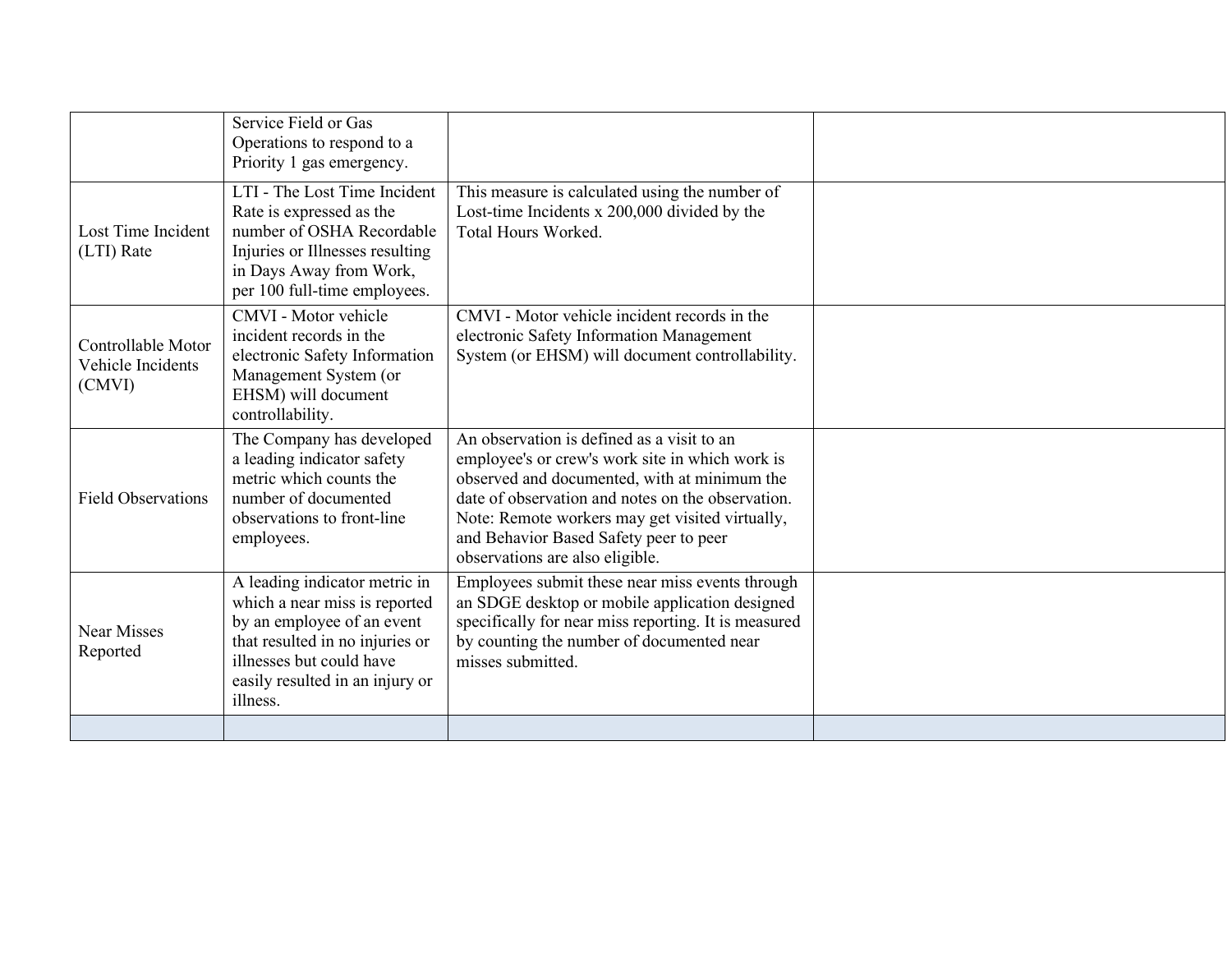| IT performs simulated<br>The Phishing Reporting Metric reflects the portion<br>Phishing exercises every<br>of employees that open the email and respond to<br>Annual Average<br>month to raise employee<br>the monthly simulated phishing exercises by<br>Phishing Report<br>reporting it as Spam, which sends it to the Cyber<br>awareness and establish good<br>Rate<br>cyber security behaviors.<br>Security Center. |                                                                    |                                                                                                                                                                                                           |                                                                                                                                                                                                                                                                                                                                                                                                                                      |  |
|-------------------------------------------------------------------------------------------------------------------------------------------------------------------------------------------------------------------------------------------------------------------------------------------------------------------------------------------------------------------------------------------------------------------------|--------------------------------------------------------------------|-----------------------------------------------------------------------------------------------------------------------------------------------------------------------------------------------------------|--------------------------------------------------------------------------------------------------------------------------------------------------------------------------------------------------------------------------------------------------------------------------------------------------------------------------------------------------------------------------------------------------------------------------------------|--|
|                                                                                                                                                                                                                                                                                                                                                                                                                         |                                                                    |                                                                                                                                                                                                           |                                                                                                                                                                                                                                                                                                                                                                                                                                      |  |
|                                                                                                                                                                                                                                                                                                                                                                                                                         | System Average<br>Interruption<br><b>Duration Index</b><br>(SAIDI) | SDG&E's System Average<br><b>Interruption Duration Index</b><br>(SAIDI) is the cumulative<br>outage time (minutes)<br>experienced by the average<br>SDG&E electric customer in<br>a year                  | Performance will be calculated using data reported<br>as of January 15. Reduce the cumulative outage<br>time experienced by the average electric customer<br>$(SAIDI)$ . $(+/- 3$ minutes)                                                                                                                                                                                                                                           |  |
|                                                                                                                                                                                                                                                                                                                                                                                                                         | SDG&E Listens<br>Survey (Voice of<br>the Customer)                 | This represents customers'<br>assessment of how well<br>SDG&E made the interaction<br>easy for the customer.                                                                                              | The metric represents the top two ratings for the<br>Made it Easy survey question for customers who<br>rated their interaction with SDG&E a 4 or 5 on a<br>$1-5$ scale.                                                                                                                                                                                                                                                              |  |
|                                                                                                                                                                                                                                                                                                                                                                                                                         |                                                                    |                                                                                                                                                                                                           |                                                                                                                                                                                                                                                                                                                                                                                                                                      |  |
|                                                                                                                                                                                                                                                                                                                                                                                                                         | <b>Virtual Power Plant</b><br>- Phase of<br>Production             | Plan and pilot a Virtual<br>Power Plant pilot to further<br>expand and leverage<br>distribution-level resources to<br>reduce GHG emissions,<br>advance resource adequacy,<br>and enhance grid resiliency. | Phase 1: Authorize vendors to develop systems for<br>enrollment and dispatch of customer resources in a<br>Virtual Power Plant.<br>Phase 2: Install and make ready back-end systems<br>to enroll and dispatch customer resources for<br>participation in a Virtual Power Plant pilot.<br>Phase 3: Establish customer program and<br>incentive mechanisms for enrollment of customer<br>resources into the Virtual Power Plant pilot. |  |
|                                                                                                                                                                                                                                                                                                                                                                                                                         |                                                                    |                                                                                                                                                                                                           |                                                                                                                                                                                                                                                                                                                                                                                                                                      |  |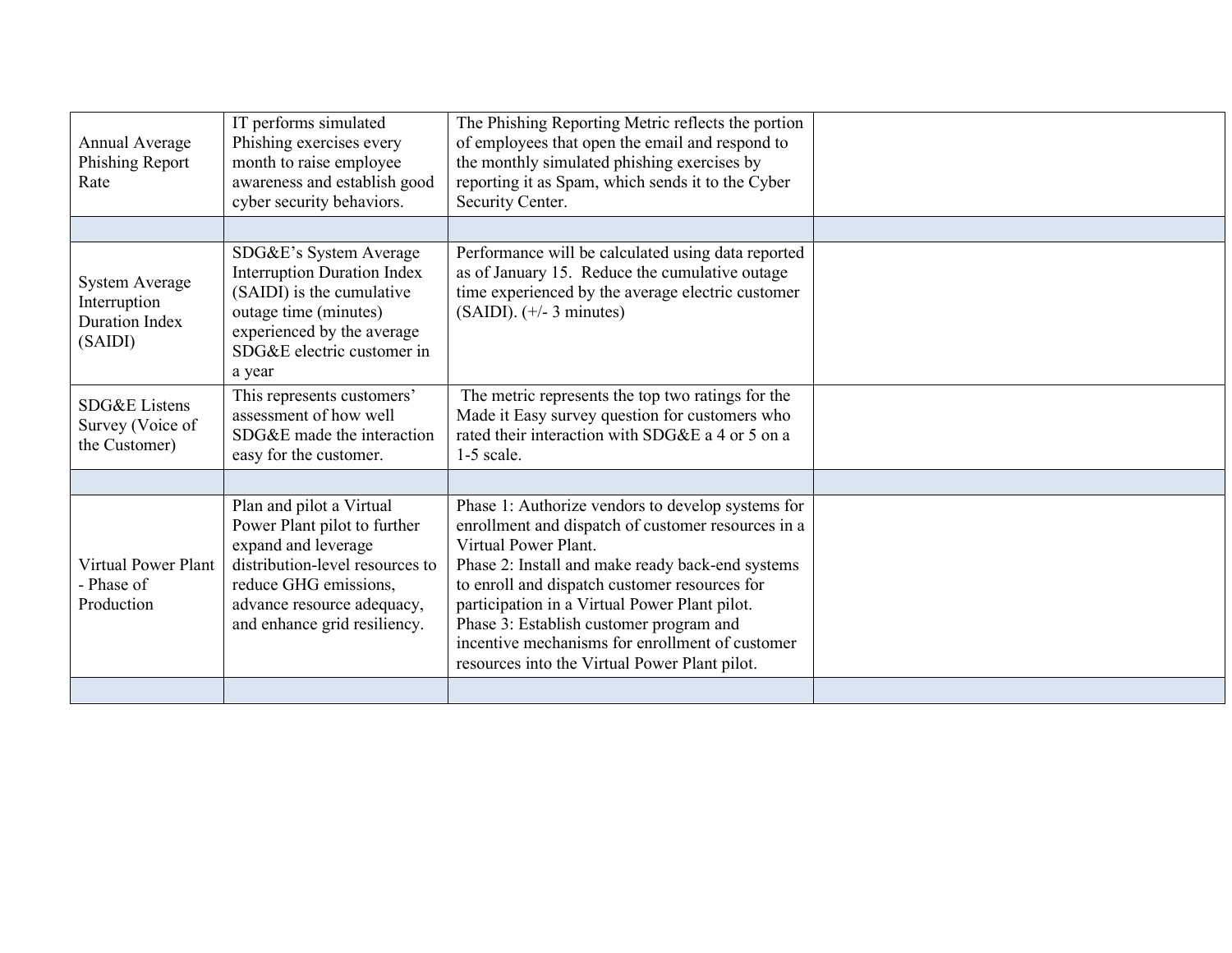| Diversity, Equity<br>and Inclusion<br><b>Action Plan</b><br>Progress | 1. Complete D&I Officer<br><b>Engagement Plan</b><br>2. Front-Line Supervisor<br>Development Program<br>3. Employee Resource<br>Groups                  | 1. Total of 8 objectives. Note: The number of<br>objectives in the officer engagement plan will be<br>weighted equally. For example: if there are ten<br>OEP objectives and five OEP objectives are<br>completed, this goal would be counted as fifty<br>percent complete versus zero percent for not<br>completing all objectives.<br>2. Ensure D&I is incorporated into new front-line<br>supervisor development program.<br>3. Implement guidelines and toolkit for ERG<br>creation. Identify officers to spearhead<br>establishment of new ERGs as determined by<br>employee interest. |  |
|----------------------------------------------------------------------|---------------------------------------------------------------------------------------------------------------------------------------------------------|--------------------------------------------------------------------------------------------------------------------------------------------------------------------------------------------------------------------------------------------------------------------------------------------------------------------------------------------------------------------------------------------------------------------------------------------------------------------------------------------------------------------------------------------------------------------------------------------|--|
| Community<br>Relations                                               | 80% of Direct and Directed<br>Charitable Giving towards<br>diverse & underserved<br>communities.                                                        | 2022 giving includes SDG&E direct, and SDG&E<br>directed San Diego stipulated funding to go to<br>diverse and underserved communities. Diverse<br>and underserved communities defined as any grant<br>that is coded as serving any of the following<br>groups: ethnic minority (people of color), females,<br>LGBTQ, homeless, ill, in crisis, low income,<br>military status, physically/mentally disabled,<br>seniors, students, or youth.                                                                                                                                               |  |
| <b>Supplier Diversity</b>                                            | The Supplier Diversity<br>attainment is calculated by<br>dividing the DBE spend (tier<br>1,2, $\&$ 3) by the total spend<br>for all goods and services. | We will continue to optimize DBE spend by<br>eliminating pass-thru contracting that doesn't add<br>value, reducing markups in subcontracting,<br>expand subcontracting opportunities with tier 3<br>and seeking opportunities for diverse suppliers to<br>take on prime roles.                                                                                                                                                                                                                                                                                                             |  |
|                                                                      |                                                                                                                                                         |                                                                                                                                                                                                                                                                                                                                                                                                                                                                                                                                                                                            |  |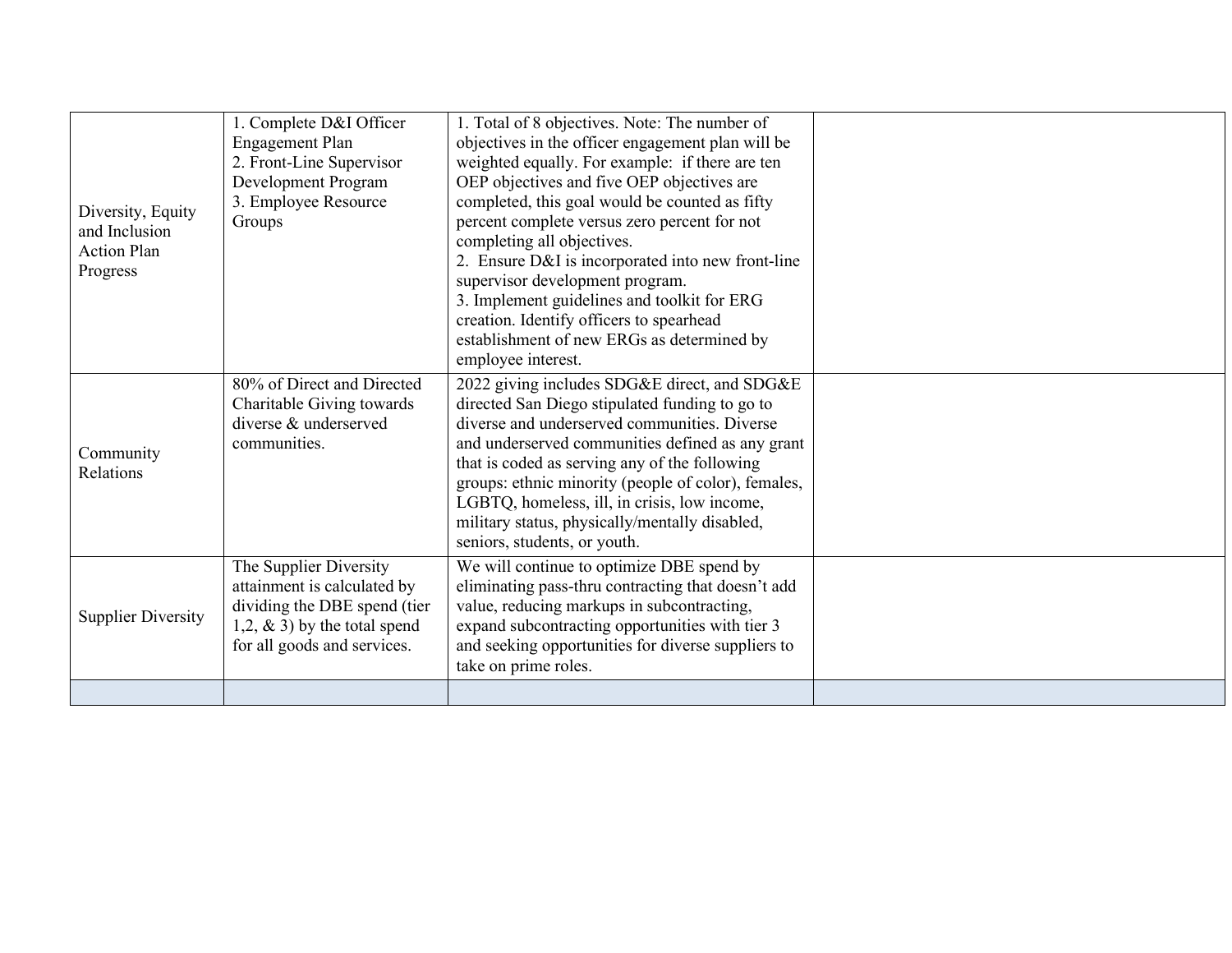| SDG&E Earnings | SDG&E Earnings (After         | Predefined Adjustment to SDG&E Earnings:                  |
|----------------|-------------------------------|-----------------------------------------------------------|
|                | Interest and Taxes), are      | • Exclude the impact of any unplanned changes in tax      |
|                | earnings we generate          | laws or regulations and accounting rule changes.          |
|                | primarily from our electric   | · Exclude certain nonrecurring items at the discretion of |
|                | and gas operations after debt | the Committee, provided that such items do not have a     |
|                | financing costs and income    | material adverse impact on the Company's stock price,     |
|                | taxes.                        | also as determined by the Compensation Committee.         |
|                |                               | Such items would include but not be limited to:           |
|                |                               | o the pro forma earnings impact of any acquisition or     |
|                |                               | divestiture to the extent the earnings impact of such     |
|                |                               | acquisition or divestiture or related transaction and     |
|                |                               | integration costs is not included in the SDG&E ICP        |
|                |                               | earnings target.                                          |
|                |                               | • Exclude 90% of gains or losses related to asset sales   |
|                |                               | and impairments in connection with a sale to the extent   |
|                |                               | the earnings impact of such items is not included in the  |
|                |                               | ICP earnings target.                                      |
|                |                               | • Exclude items that are required to be excluded from     |
|                |                               | ICP under SDG&E CPUC decisions.                           |
|                |                               | • Exclude the variance from plan of any impairments of    |
|                |                               | the California AB 1054 Wildfire Fund.                     |
|                |                               | • Exclude the variance from plan of the liability         |
|                |                               | insurance expense not recoverable through balancing       |
|                |                               | accounts.                                                 |
|                |                               | • Exclude any earnings impact associated with the         |
|                |                               | disallowance of the FERC CAISO participation return on    |
|                |                               | equity adder.                                             |
|                |                               | • Exclude any earnings impact associated with legacy      |
|                |                               | litigation matters.                                       |
|                |                               | • Exclude the variance from plan associated with any      |
|                |                               | changes in the CPUC Cost of Capital.                      |
|                |                               | • Exclude any earnings impact associated with the         |
|                |                               | COVID-19 CEMA filing.                                     |
|                |                               | • Exclude the impact of authorized decisions of the       |
|                |                               | Board that could impact earnings including, but not       |
|                |                               | limited to, issuing debt or preferred stock securities    |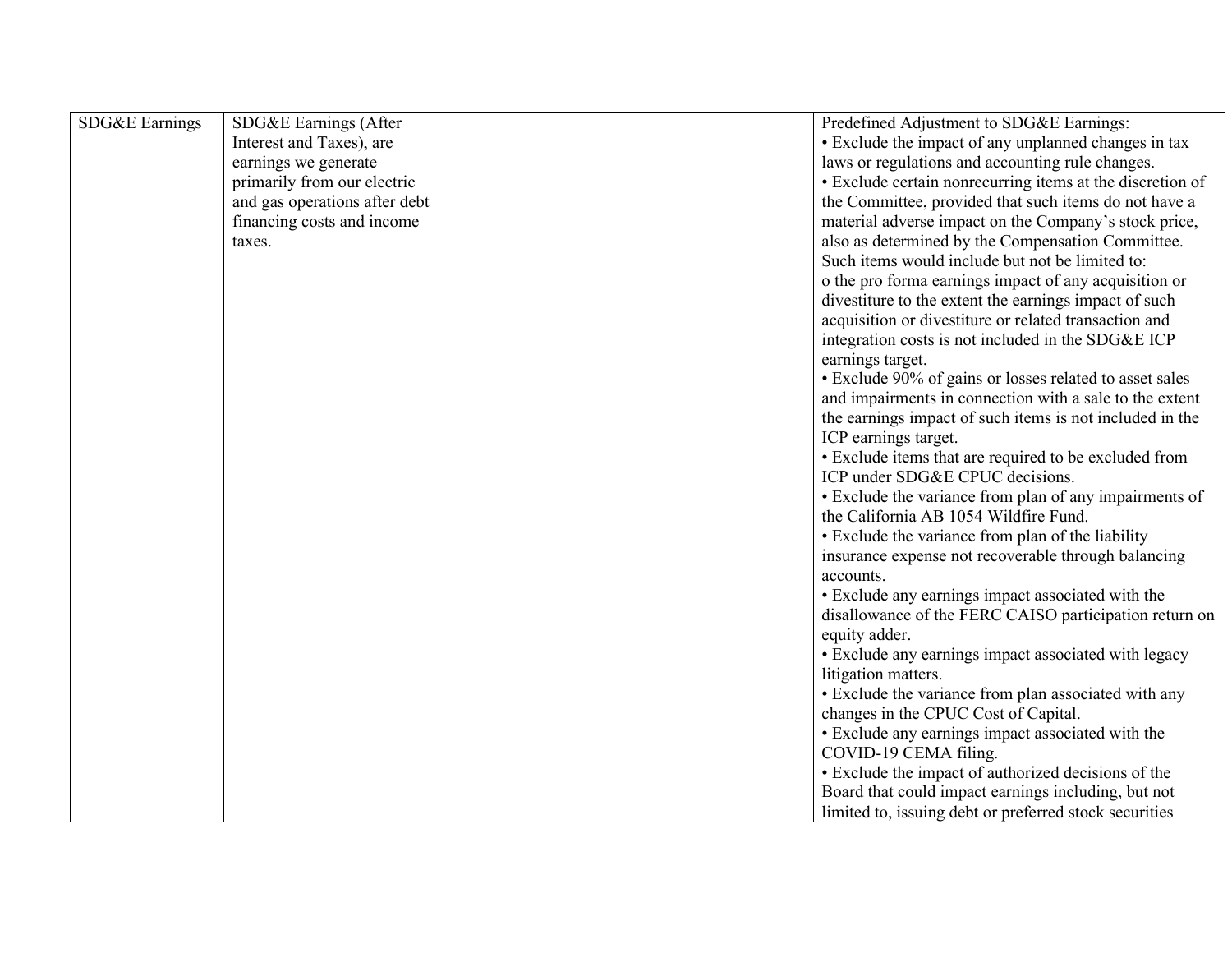|  | exceeding planned amounts to fund dividends, legal<br>settlements, or other strategic expenses approved by the<br>board.<br>In addition, after year-end close, and at the discretion of                                 |
|--|-------------------------------------------------------------------------------------------------------------------------------------------------------------------------------------------------------------------------|
|  | the SDG&E Board of Directors, 2022 SDG&E Earnings<br>for ICP purposes may exclude the after-tax effect of the<br>difference between:<br>• the actual and planned Corporate and SoCalGas ICP<br>allocations to SDG&E and |
|  | • the actual and planned Corporate and SoCalGas<br>departments' Shared Service charge.                                                                                                                                  |
|  |                                                                                                                                                                                                                         |
|  |                                                                                                                                                                                                                         |
|  |                                                                                                                                                                                                                         |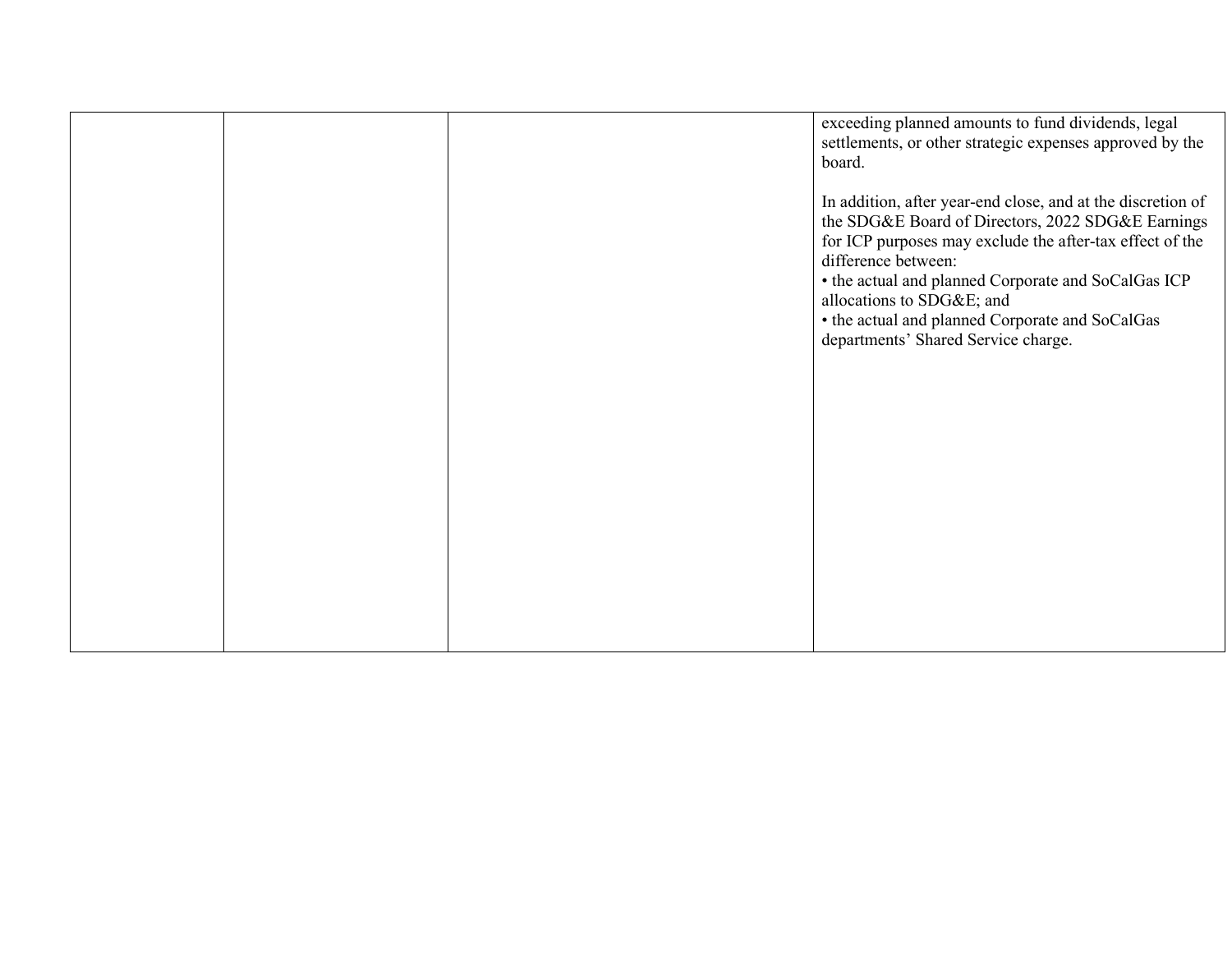| <b>SRE</b> Earnings | Sempra Energy Earnings are    | Predefined Adjustments to Earnings                           |
|---------------------|-------------------------------|--------------------------------------------------------------|
|                     | revenue minus expense, less   | • Exclude the impact of any unplanned changes in tax         |
|                     | tax. Employees can influence  | laws or regulations and accounting rule changes.             |
|                     | earnings by either increasing | • Exclude certain nonrecurring items at the discretion of    |
|                     | revenue or decreasing         | the Committee, provided that such items do not have a        |
|                     | expenses. Earnings are        | material adverse impact on the Company's stock price,        |
|                     | determined after accounting   | also as determined by the Compensation Committee.            |
|                     | for the appropriate accrued   | Such items would include but not be limited to:              |
|                     | level of incentive            | • the pro forma earnings impact of any acquisition or        |
|                     | compensation expense.         | divestiture to the extent the earnings impact of such        |
|                     |                               | acquisition or divestiture or related transaction and        |
|                     |                               | integration cost is not included in the Plan earnings target |
|                     |                               | • non-recurring gains or losses related to RBS Sempra        |
|                     |                               | Commodities                                                  |
|                     |                               | • Exclude the variance from plan of the foreign exchange     |
|                     |                               | gains or losses, net of inflation, including any associated  |
|                     |                               | cost of hedging.                                             |
|                     |                               | • Exclude unrealized Mark-to-Market gains or losses.         |
|                     |                               | • Exclude gains or losses related to legacy litigation       |
|                     |                               | matters.                                                     |
|                     |                               | • Exclude the variance from plan of impacts associated       |
|                     |                               | with the non-controlling interest sale of Sempra             |
|                     |                               | Infrastructure Partners, including timing variances.         |
|                     |                               | • Exclude 90% of gains or losses related to asset sales      |
|                     |                               | and impairments in connection with a sale to the extent      |
|                     |                               | the earnings impact of such item is not included in the      |
|                     |                               | Plan earnings target.                                        |
|                     |                               | • Exclude items that are required to be excluded from the    |
|                     |                               | annual incentive plans under the SDG&E and/or                |
|                     |                               | SoCalGas general rate case decisions.                        |
|                     |                               | • Exclude any earnings impact associated with                |
|                     |                               | decommissioning of the San Onofre Nuclear Generating         |
|                     |                               | Station (SONGS).                                             |
|                     |                               | • Exclude the variance from plan of the liability            |
|                     |                               | insurance expense not recoverable through balancing          |
|                     |                               | accounts.                                                    |
|                     |                               |                                                              |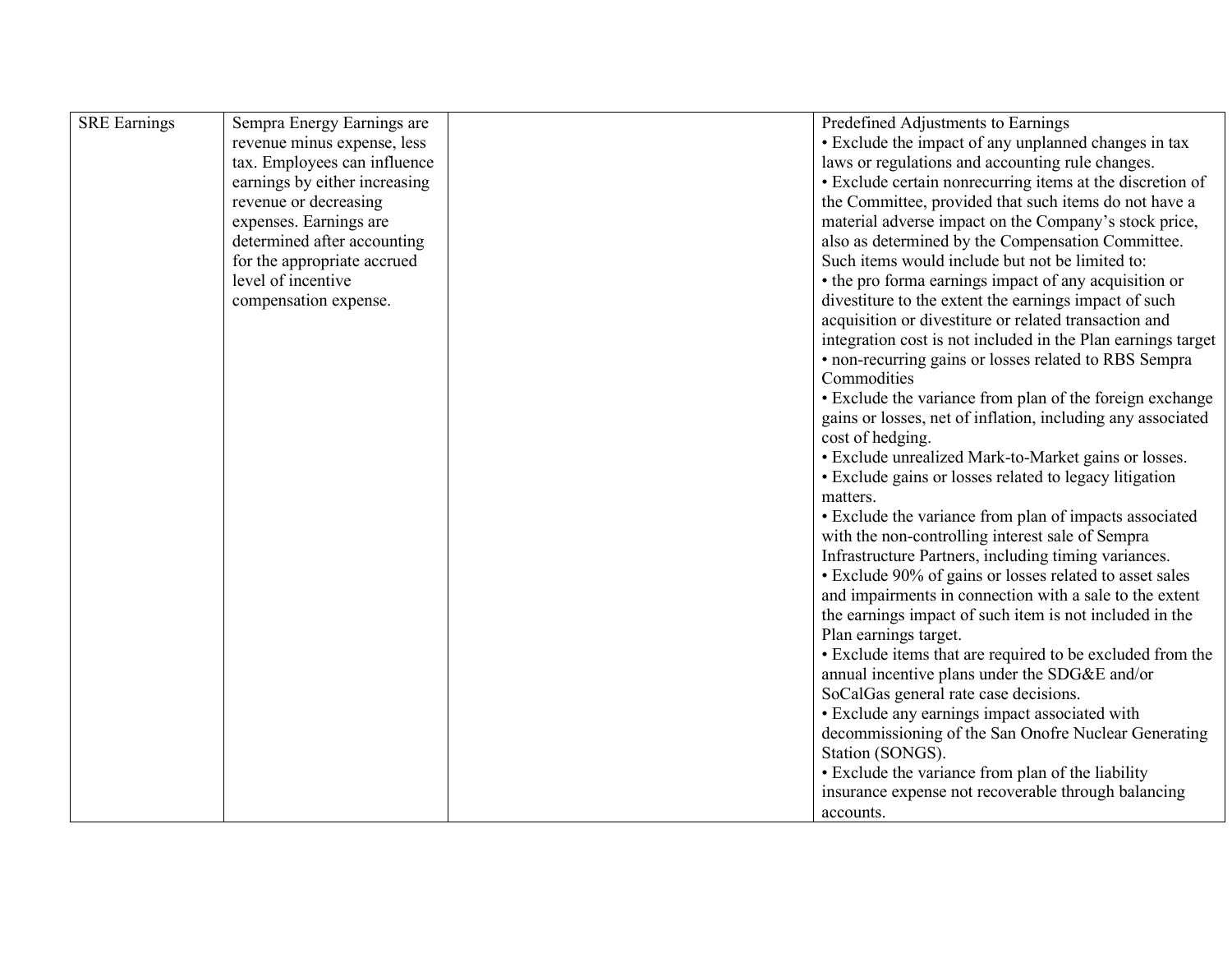|  | · Exclude variance from plan of any impairments of the<br>California AB 1054 Wildfire Fund. |
|--|---------------------------------------------------------------------------------------------|
|  |                                                                                             |
|  | • Exclude variance to plan of the impact of material,                                       |
|  | pending regulatory matters, such as the California Cost                                     |
|  | of Capital and FERC ISO adder.                                                              |
|  | · Exclude one-time nonqualified pension settlement                                          |
|  | charges and Long-Term Incentive Plan tax windfall or                                        |
|  | shortfall to the extent such items are not included in the                                  |
|  | Plan earnings target.                                                                       |
|  | • Limit impact of Rabbi trust results (net of deferred                                      |
|  | compensation) to $+/-5\%$ (percentage points) of the                                        |
|  | Sempra ICP Earnings metric as calculated without such                                       |
|  | gains or losses.                                                                            |
|  |                                                                                             |
|  |                                                                                             |
|  |                                                                                             |
|  |                                                                                             |
|  |                                                                                             |
|  |                                                                                             |
|  |                                                                                             |
|  |                                                                                             |
|  |                                                                                             |
|  |                                                                                             |
|  |                                                                                             |
|  |                                                                                             |
|  |                                                                                             |
|  |                                                                                             |
|  |                                                                                             |
|  |                                                                                             |
|  |                                                                                             |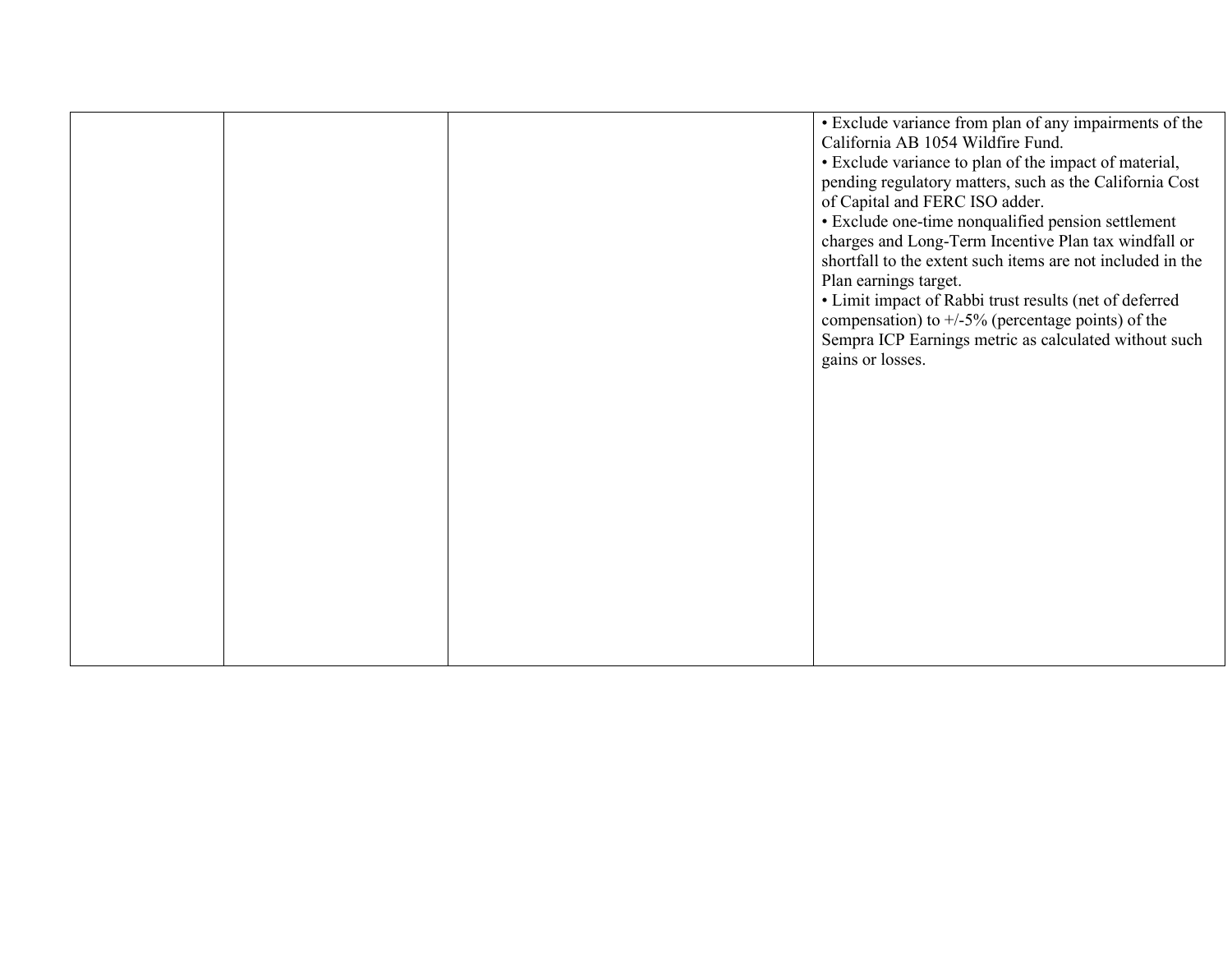## **Section 3e: STIP Changes**

**Instructions:** Describe any changes between 2021 and 2022 in terms of STIP eligibility, structure, modifiers, metrics (including changes to minimum/threshold, target and maximum performance values), weightings and definitions. Explain the reason for the change(s).

SDG&E engages in an extensive goal development process on an annual basis that reviews and establishes Company priorities for the year, concluding with approval of the goals by the SDG&E Board of Directors. Minimum, Maximum and Target goals are reviewed and updated annually considering measurements including but not limited to prior year performance, external benchmarks, internal priorities, and project plans. Success measures may be reviewed and adjusted to account for recent and historical performance, availability of resources, improvements in the means of calculating performance, or other developments.

Changes to the STIP for 2022 include increased weighting for each safety goal (e.g., all goals other than motor vehicle incidents weighted at 5% or greater) and DEI measures, revisions to some goal definitions and metrics to reflect improvements in measuring or capturing applicable data, consolidation of certain goals and revised weighting (e.g., system hardening efforts), and new goals addressing:

\*Annual Phishing Report Rate, to promote cybersecurity;

\*Virtual power plant, which promotes sustainability;

\*Electric Overhead Faults During Elevated Conditions, to reflect electrical faults resulting in elevated wildfire risk.

Certain 2021 measures were not included in the 2022 plan or were combined into one measure to reduce the number of measures and allow greater weighting for each measure.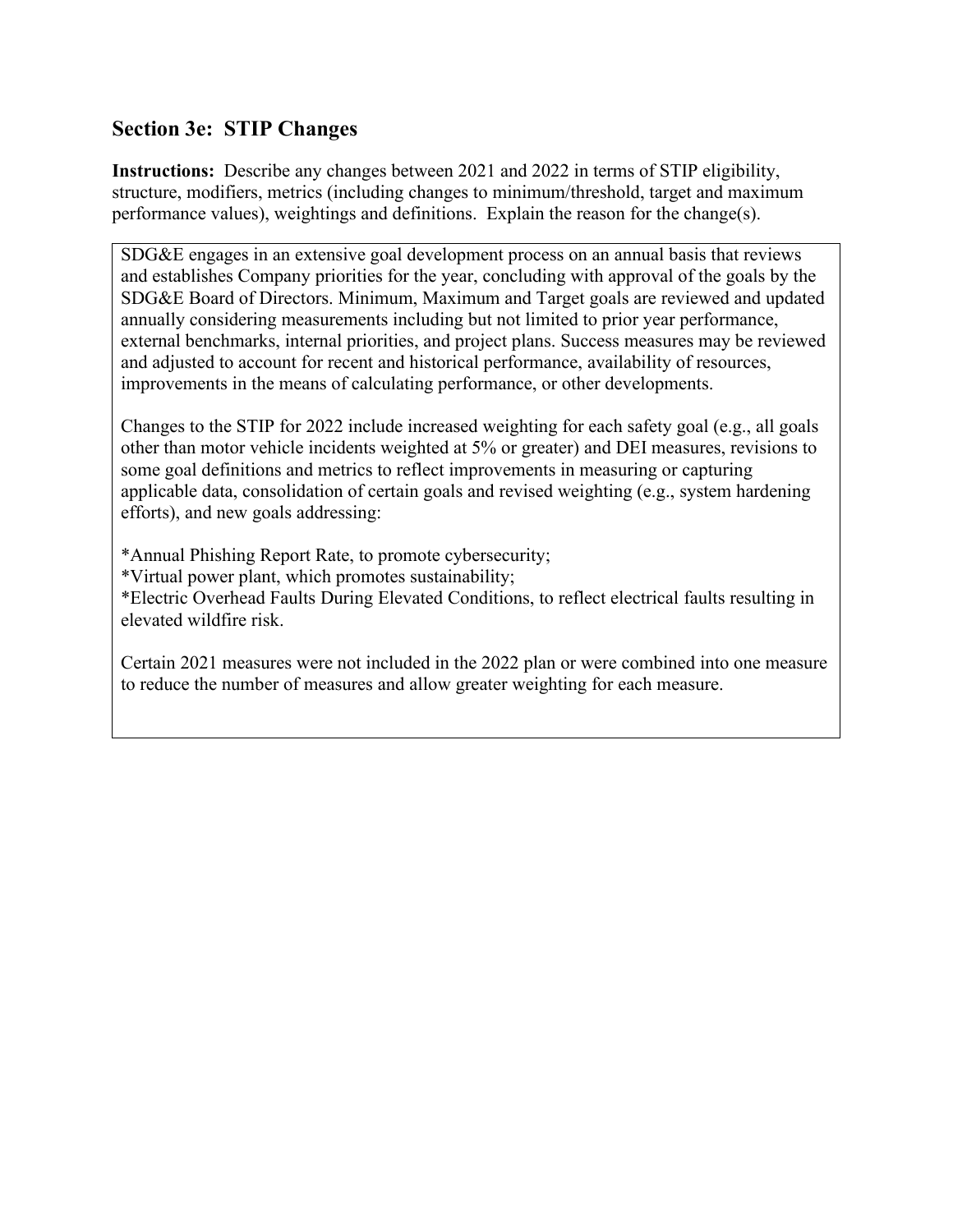## **Section 3f: Historical STIP Data**

Instructions: Provide historical performance data (five years) for 2022 STIP metrics. If data is lacking, or should be considered in a certain context, explain in the Notes/Context field provided why there is no data for a given year(s) and the relevant context. Add rows as necessary.

| Metric                                                                                       | 2017   | 2018   | 2019   | 2020   | 2021     |
|----------------------------------------------------------------------------------------------|--------|--------|--------|--------|----------|
| Wildfire & PSPS System Hardening                                                             | N/A    | N/A    | N/A    | 253.3  | 163.6    |
| Vegetation Contacts in HFTD                                                                  | 22     | 12     | 6      | 6      | 9        |
| PSPS Average Circuit Restoration<br>Time (Hours)                                             | N/A    | N/A    | N/A    | N/A    | 3.28     |
| Electric OH Fault Rate During<br><b>Elevated Fire Potential</b>                              | 0.953  | 0.896  | 1.204  | 1.171  | 1.278    |
| Distribution Integrity Management<br>Program - Miles of Vintage Mains &<br>Services Replaced | 14.5   | 22.5   | 46.93  | 51.19  | 52.06    |
| Damage Prevention (Damages per<br>USA ticket rate)                                           | 2.51   | 2.45   | 2.04   | 1.66   | 1.66     |
| P1 Gas Response Time (Minutes)                                                               | N/A    | N/A    | 32.02  | 29.6   | 29.1     |
| Lost Time Incident (LTI) Rate                                                                | 0.53   | 0.71   | 0.46   | 0.36   | 0.44     |
| Controllable Motor Vehicle Incidents<br>(CMVI)                                               | 38     | 42     | 33     | 40     | 24       |
| <b>Field Observations</b>                                                                    | 2,112  | 9,157  | 11,843 | 15,801 | 17,178   |
| Near Misses Reported                                                                         | N/A    | N/A    | N/A    | N/A    | 251      |
|                                                                                              |        |        |        |        |          |
| Annual Average Phishing Report Rate                                                          | 86     | 92     | 49     | 56     | 68       |
|                                                                                              |        |        |        |        |          |
| System Average Interruption Duration<br>Index (SAIDI)                                        | 60.63  | 72     | 66     | 65.25  | 70.1     |
| SDG&E Listens Survey (Voice of the<br>Customer)                                              | N/A    | N/A    | N/A    | 83.5%  | 76.6%    |
|                                                                                              |        |        |        |        |          |
| Virtual Power Plant - Phase of<br>Production                                                 | N/A    | N/A    | N/A    | N/A    | N/A      |
|                                                                                              |        |        |        |        |          |
| Diversity, Equity and Inclusion Action<br>Plan Progress                                      | N/A    | N/A    | N/A    | N/A    | Goal Met |
| <b>Community Relations</b>                                                                   | N/A    | N/A    | N/A    | N/A    | 100%     |
| Supplier Diversity                                                                           | 44.57% | 43.94% | 40.86% | 41.75% | 39.13%   |
|                                                                                              |        |        |        |        |          |

**Table 3f.1 STIP Metric Historical Actual Performance**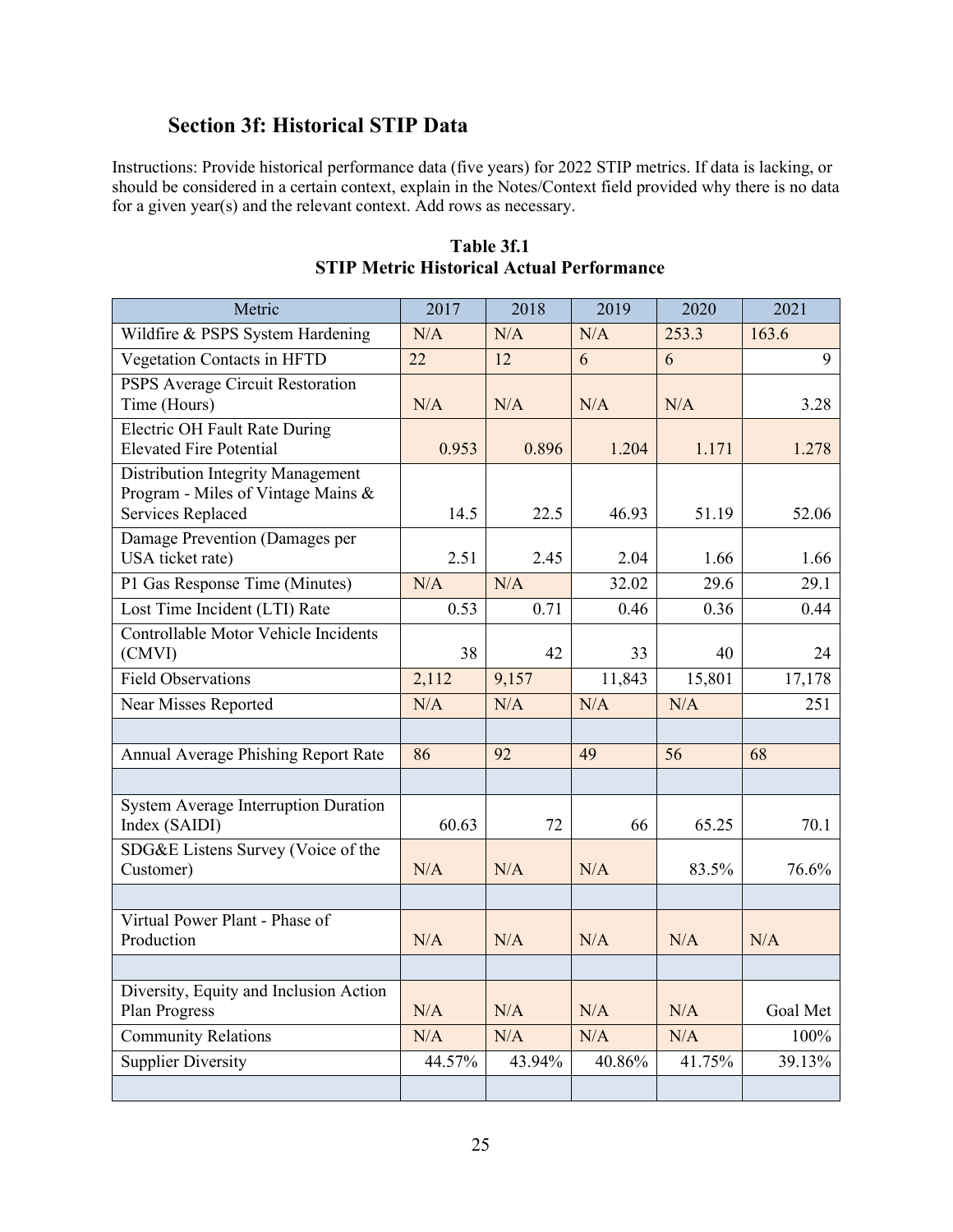| SRE Earnings (\$M)   | 277<br>1, 31 | 1,576                     | 1,980 | 2,339 | 7 55Q<br>2,000 |
|----------------------|--------------|---------------------------|-------|-------|----------------|
| SDG&E Earnings (\$M) | 643          | $\epsilon$ $\pi$<br>0 / J | 766   | 823   | 822            |
|                      |              |                           |       |       |                |

## **Notes/Context:**

Shaded cells indicate that the performance measure was not included in the STIP target for the year indicated.

Not applicable ("N/A") indicates that the performance metric was not tracked previously or tracked reflecting a different methodology or definition than applicable to the current year.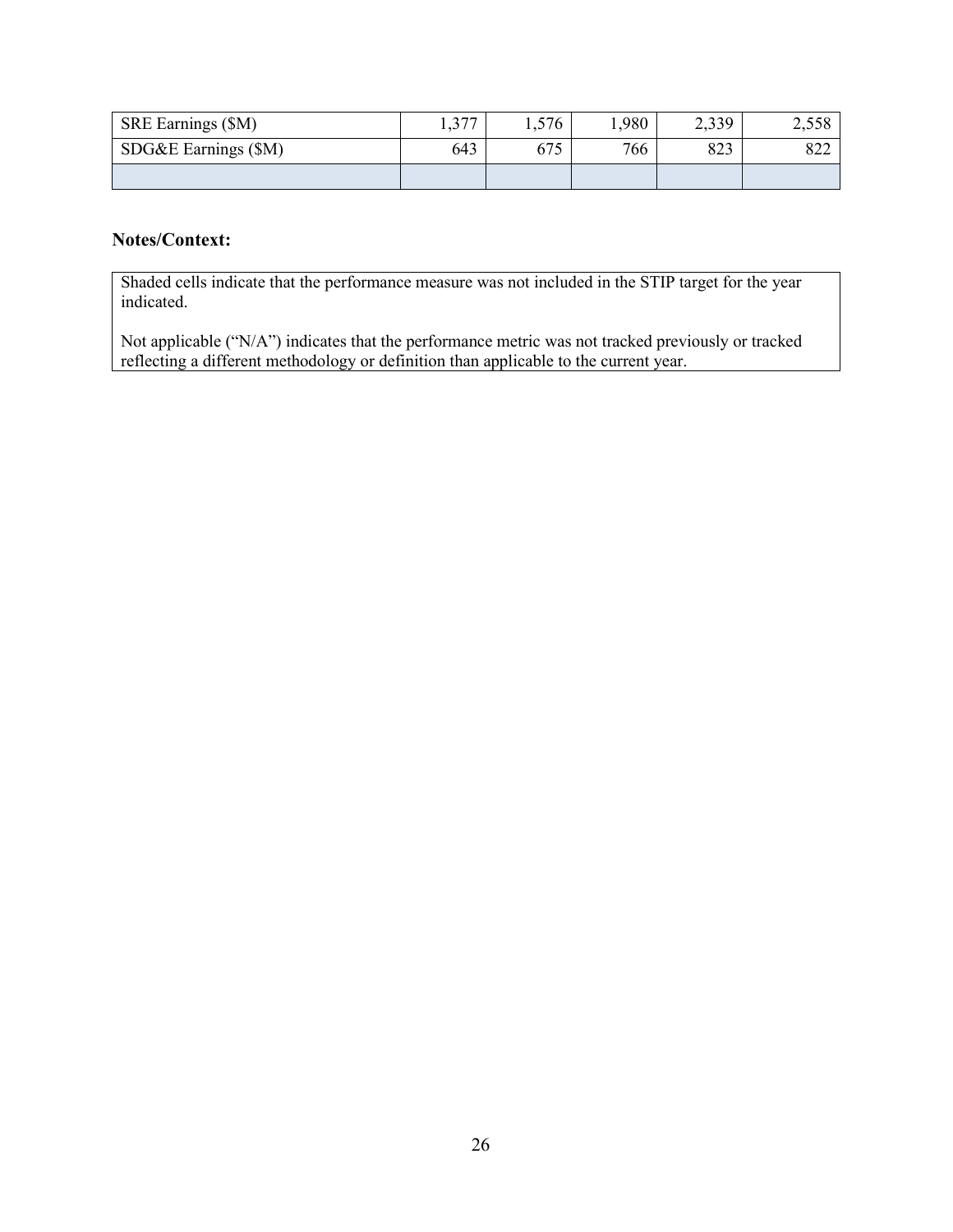## **Section 3g: 2021 STIP Adjustments**

**Instructions:** Provide a detailed explanation of any increases and decreases in STIP compensation in 2021 due to failure to meet safety or other targets. Separately describe any adjustments to STIP compensation levels made by the Compensation Committee or executive management and the amount and reason for the reduction. Detail any adjustments made to increase compensation beyond the levels warranted by the actual performance (in any metric classification) and the reasons for the adjustments.

## **i) Actual performance lower than target due to failure to meet safety target(s):**

Wildfire Risk Events: Target at 411; Actual performance at 466 (fewer is better). Actual performance was within range, but STIP compensation was reduced below target for this goal.

### **ii) Actual performance lower than target due to failure to meet other target(s):**

System Average Interruption Duration Index (SAIDI): Target at 65.5 min; Actual at 70.1 min (fewer is better). Actual measurement below minimum and no STIP compensation paid associated with this goal. SDG&E Listens Survey: Target at 80%; Actual at 76.6% (higher is better). Actual performance was within range, but STIP compensation was reduced below target for this goal.

## **iii) Any additional deductions made by the Compensation Committee or Executive Management:**

N/A

### **iv) Any upward adjustments:**

N/A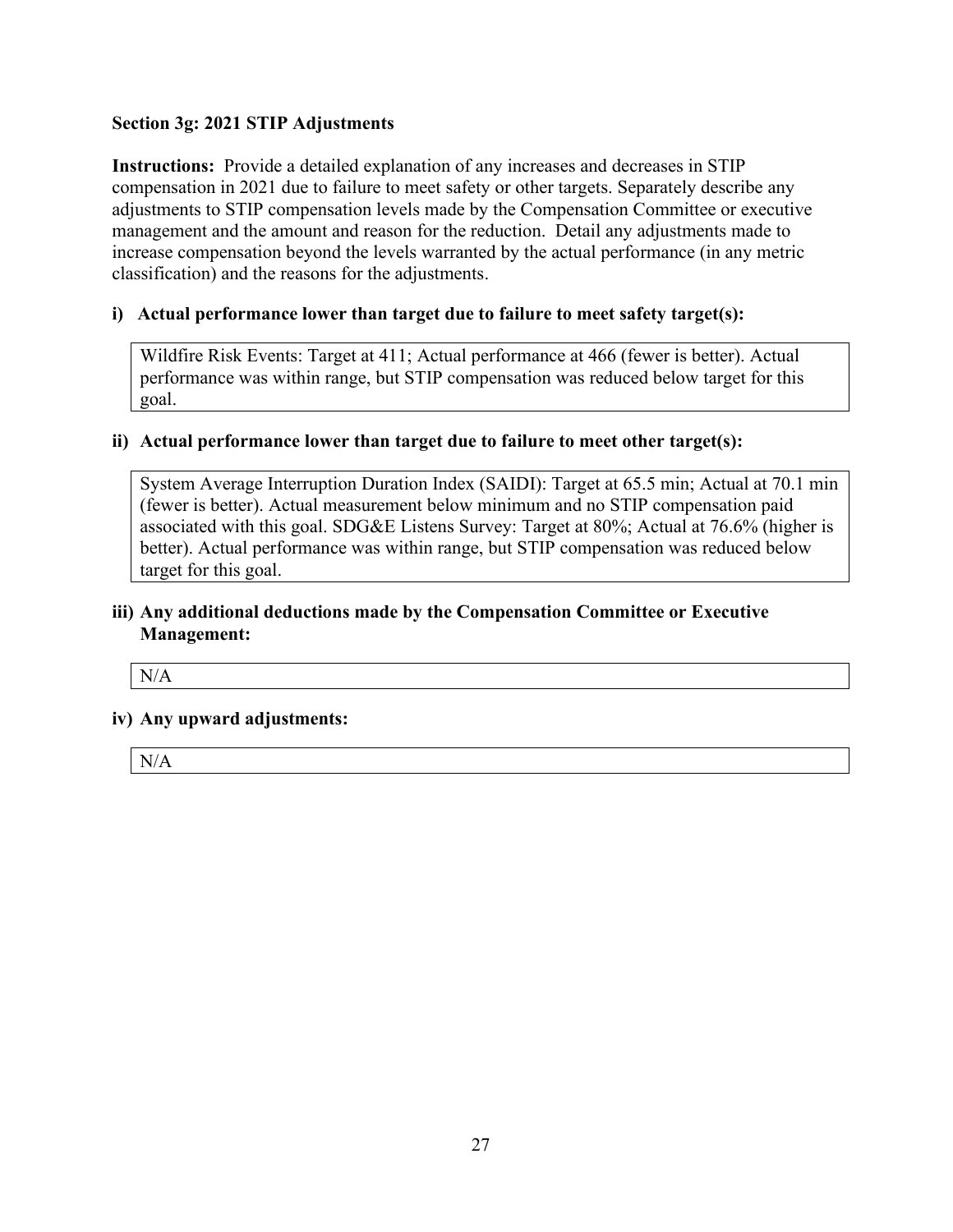# **Section 4: Long-Term Incentive Program (LTIP)**

## **Section 4a: LTIP Structure**

**Instructions:** Provide name, title/function, grant date and estimated award percentage of TIC for each executive officer listed in Table 1.1 that receives or is expected to receive direct compensation under a LTIP for the applicable years. For purposes of calculating the Grant Value as a percentage of TIC, use the grant value of the compensation as determined for accounting purposes. Grant value is the value that is disclosed in proxy statement summary compensation tables for executive officers who are proxy officers. For purposes of calculating Earned Value as a percentage of TIC, use the value at the date of vesting. Percentages must be specified for each executive officer and not a range for various position levels. Provide a table for each executive officer. Make copies of the Table 4a.1 table as necessary.

|                                          | 2021 Performance Year      | 2022 Performance Year  |
|------------------------------------------|----------------------------|------------------------|
|                                          | Grant Date Fair Value as a | Target Value as a % of |
| LTI Type                                 | $%$ of TIC                 | <b>TIC</b>             |
| <b>Stock Grant</b>                       | N/A                        | N/A                    |
| <b>Stock Option</b>                      | N/A                        | N/A                    |
| Restricted Stock Unit (RSU)              | 24%                        | 23%                    |
| Performance Share Unit (PSU)/Performance |                            |                        |
| Restricted Stock Unit (PRSU)             | 50%                        | 51%                    |
| Cash Performance Payment                 | N/A                        | N/A                    |
| Other                                    | N/A                        | N/A                    |
|                                          |                            |                        |
|                                          | 2021 Performance Year      | 2022 Performance Year  |
|                                          | Grant Date Fair Value as a | Target Value as a % of |
| LTI Type                                 | $%$ of TIC                 | <b>TIC</b>             |
| <b>Stock Grant</b>                       | N/A                        | N/A                    |
| <b>Stock Option</b>                      | N/A                        | N/A                    |
| Restricted Stock Unit (RSU)              | 23%                        | 23%                    |
| Performance Share Unit (PSU)/Performance |                            |                        |
| Restricted Stock Unit (PRSU)             | 50%                        | 51%                    |
| Cash Performance Payment                 | N/A                        | N/A                    |
| Other                                    | N/A                        | N/A                    |

## **Table 4a.1 2021 and 2022 LTIP Grants**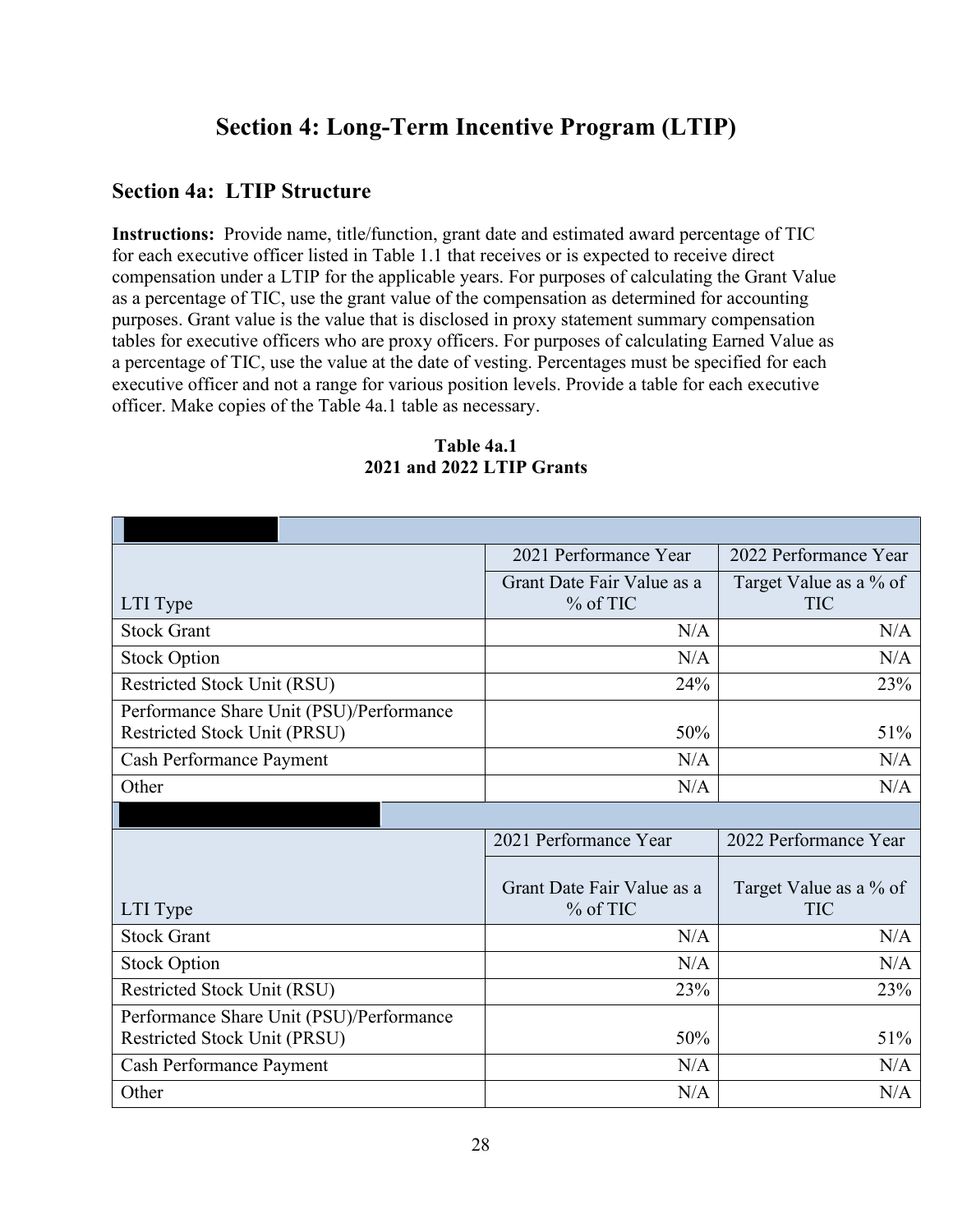|                                                                          | 2021 Performance Year                    | 2022 Performance Year                |
|--------------------------------------------------------------------------|------------------------------------------|--------------------------------------|
| LTI Type                                                                 | Grant Date Fair Value as a<br>$%$ of TIC | Target Value as a % of<br><b>TIC</b> |
| <b>Stock Grant</b>                                                       | N/A                                      | N/A                                  |
| <b>Stock Option</b>                                                      | N/A                                      | N/A                                  |
| Restricted Stock Unit (RSU)                                              | 23%                                      | 22%                                  |
| Performance Share Unit (PSU)/Performance<br>Restricted Stock Unit (PRSU) | 49%                                      | 50%                                  |
| <b>Cash Performance Payment</b>                                          | N/A                                      | N/A                                  |
| Other                                                                    | N/A                                      | N/A                                  |
|                                                                          |                                          |                                      |
|                                                                          |                                          |                                      |
|                                                                          | 2021 Performance Year                    | 2022 Performance Year                |
| LTI Type                                                                 | Grant Date Fair Value as a<br>% of TIC   | Target Value as a % of<br><b>TIC</b> |
| <b>Stock Grant</b>                                                       | N/A                                      | N/A                                  |
| <b>Stock Option</b>                                                      | N/A                                      | N/A                                  |
| Restricted Stock Unit (RSU)                                              | 21%                                      | 20%                                  |
| Performance Share Unit (PSU)/Performance<br>Restricted Stock Unit (PRSU) | 44%                                      | 45%                                  |
| Cash Performance Payment                                                 | N/A                                      | N/A                                  |

**If "Other" LTIP Type indicated, provide explanation:** 

 $N/A$ 

## **i) Is any LTIP compensation not at risk?**

Yes:  $\square$  No:  $\square$ 

## **Describe/Explain:**

Payouts for PSUs are based on a performance range.

SDG&E's LTIP compensation is equity-based and at risk because the value the grant recipient will ultimately receive will depend on SDG&E's performance and the performance of its parent company, Sempra. At any point in time, this stock can lose value, even all its value.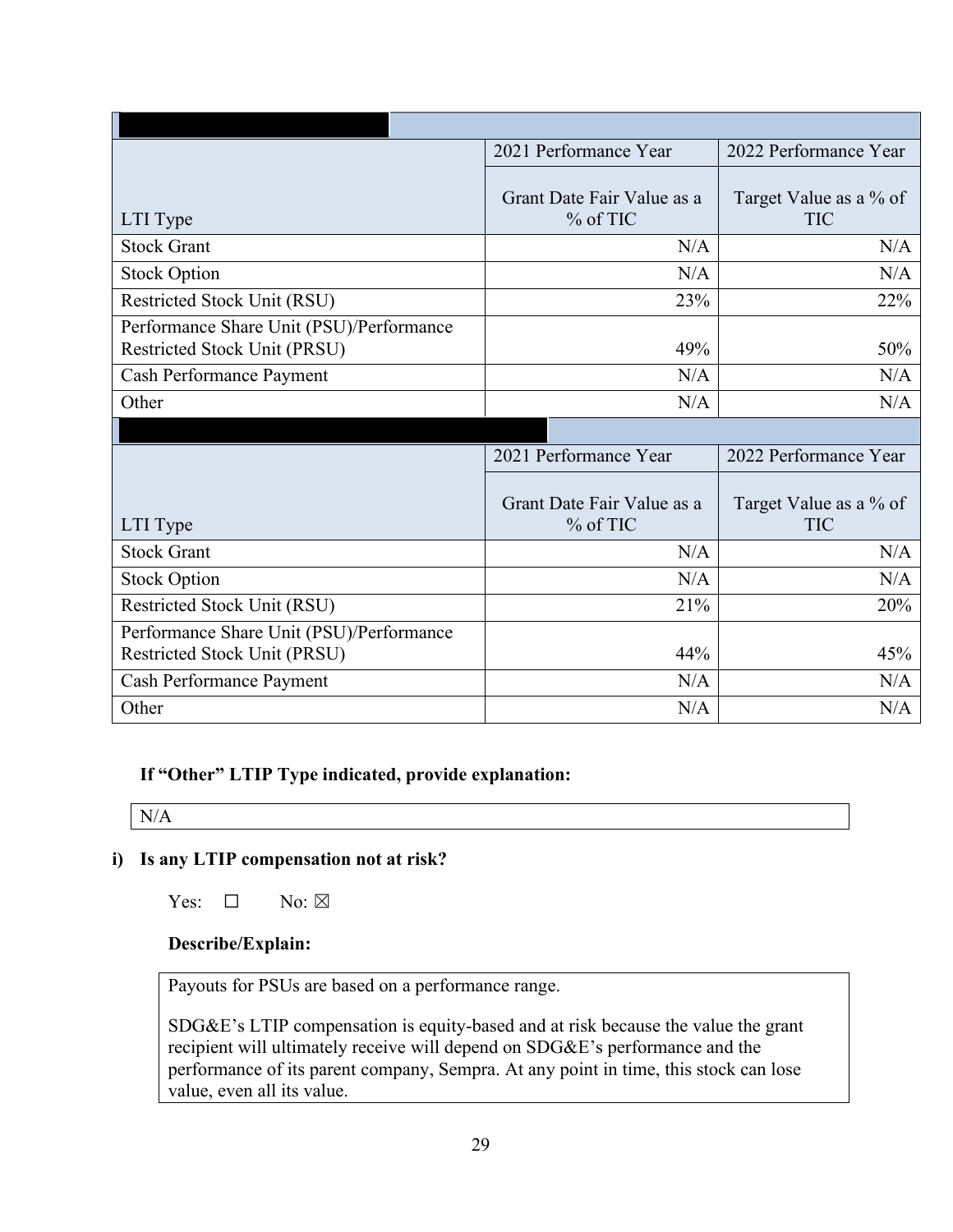**ii) Were the 2021 LTIP payouts determined based on a performance range (i.e., below minimum/threshold, minimum/threshold, target, maximum)?** Check one:

Yes:  $\boxtimes$  No:  $\square$ 

**iii) Did the electrical corporation use one range for all 2021 LTIP metrics or differing ranges based on the category of metric)?** Check one:

One range for all metrics:  $\Box$  Multiple ranges:  $\boxtimes$ 

### **iv) Provide the 2021 LTIP metric range(s):**

| Table 4a.2                                                        |                   |  |
|-------------------------------------------------------------------|-------------------|--|
| <b>2021 LTIP Performance Range(s)</b>                             |                   |  |
| <b>Metric</b><br><b>Performance Range</b>                         |                   |  |
| Sempra total shareholder<br>return vs. S&P 500<br>Utilities Index | See Table 1 below |  |
| Sempra total shareholder<br>return vs. S&P 500 Index              | See Table 1 below |  |
| Sempra Earnings Per<br><b>Share Growth</b>                        | See Table 2 below |  |

## **Table 4a.2 2021 LTIP Performance Range(s)**

| <b>Table 1</b>                                                                           |                                                                |  |
|------------------------------------------------------------------------------------------|----------------------------------------------------------------|--|
| Sempra Total<br>Shareholder Return<br>Percentile Ranking vs.<br>Peer Group <sup>15</sup> | Percentage of Number<br>of Restricted Stock<br>Units that Vest |  |
| 90 <sup>th</sup>                                                                         | 200%                                                           |  |
| 80 <sup>th</sup>                                                                         | 175%                                                           |  |
| 70 <sup>th</sup>                                                                         | 150%                                                           |  |
| $60^{\text{th}}$                                                                         | 125%                                                           |  |
| 50 <sup>th</sup>                                                                         | 100%                                                           |  |
| 40 <sup>th</sup>                                                                         | 70%                                                            |  |
| 35 <sup>th</sup>                                                                         | 55%                                                            |  |
| 30 <sup>th</sup>                                                                         | 40%                                                            |  |
| 25 <sup>th</sup>                                                                         | 25%                                                            |  |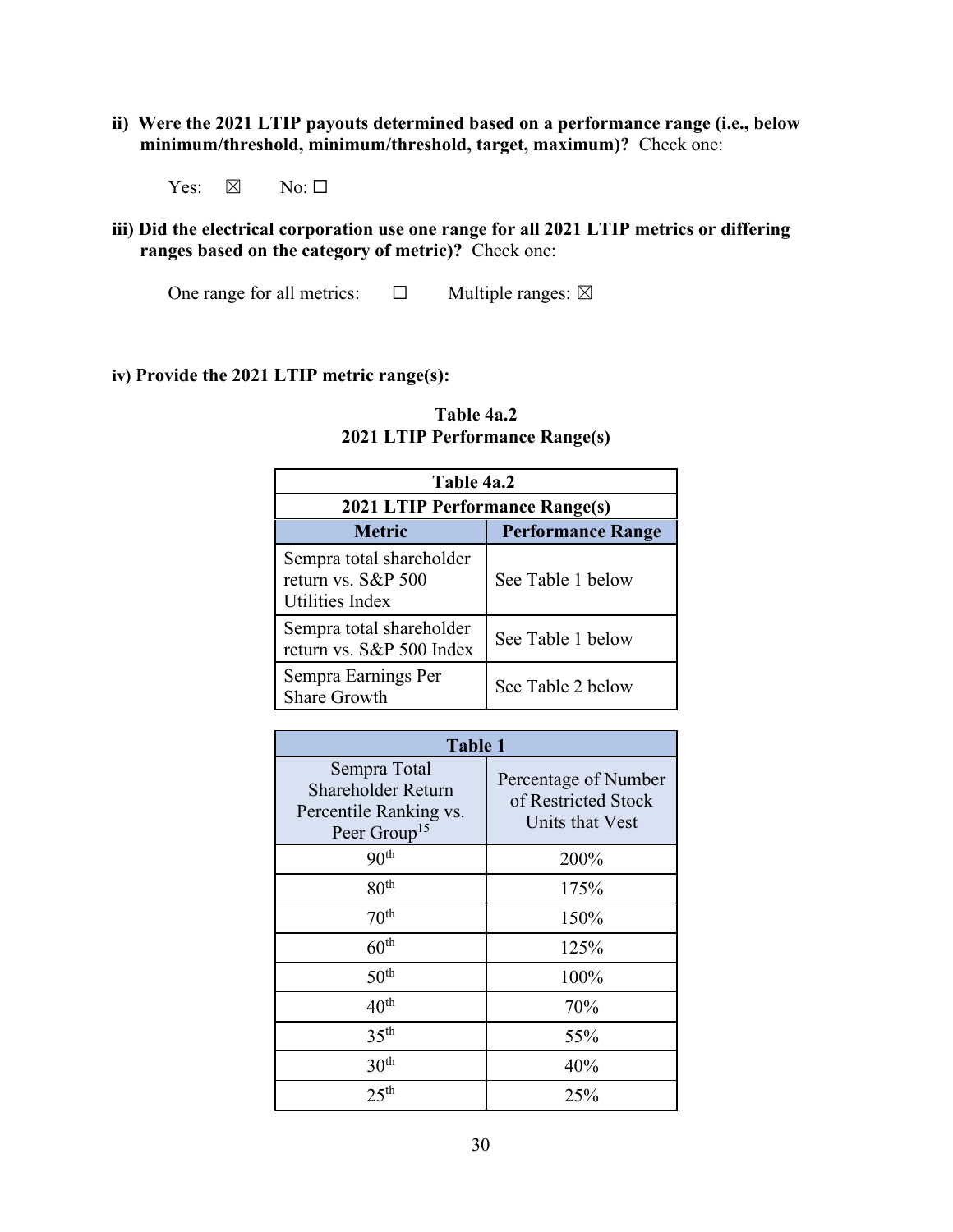| Below 25 <sup>th</sup>                     | $0\%$                                                                        |
|--------------------------------------------|------------------------------------------------------------------------------|
|                                            |                                                                              |
| Table 2                                    |                                                                              |
| Sempra Earnings Per<br><b>Share Growth</b> | Percentage of Target<br>Number of Restricted<br><b>Stock Units that Vest</b> |
| $2020 - 2023$                              |                                                                              |
| 7.90%                                      | 200%                                                                         |
| 6.90%                                      | 150%                                                                         |
| 6.40%                                      | 100%                                                                         |
| 4.20%                                      | 25%                                                                          |
| Below $4.2\%$                              | $0\%$                                                                        |

## **Describe the interpolation method between categories (e.g., straight line):**

Straight line.

## **v) Provide the 2022 LTIP metric range(s):**

| <b>Metric</b>                                                        | <b>Performance Range</b> |
|----------------------------------------------------------------------|--------------------------|
| Sempra total shareholder<br>return vs. $S\&P 500$<br>Utilities Index | See Table 1 below        |
| Sempra total shareholder<br>return vs. S&P 500 Index                 | See Table 1 below        |
| Sempra Earnings Per<br><b>Share Growth</b>                           | See Table 2 below        |

## **Table 4a.3 2022 LTIP Performance Range(s)**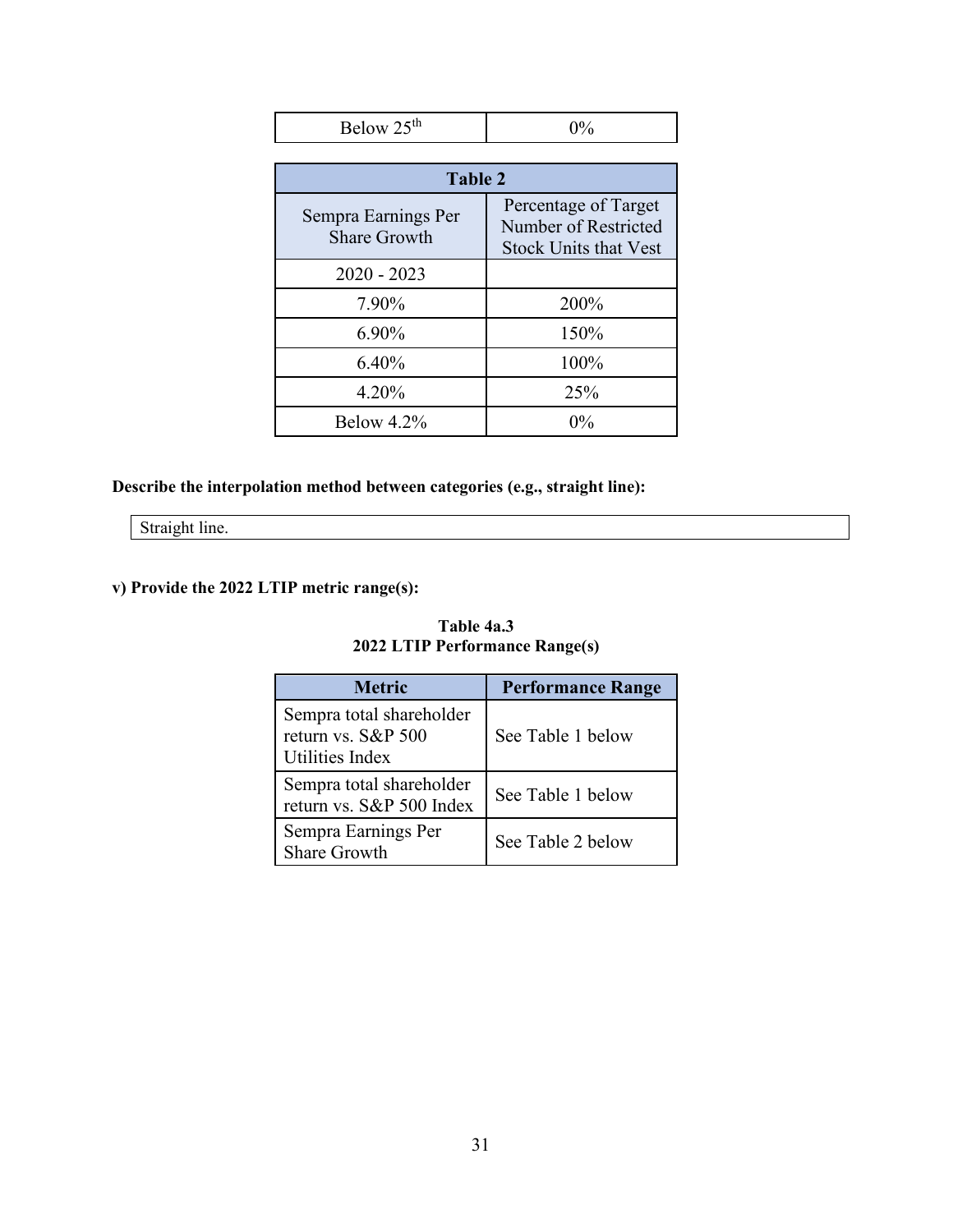| <b>Table 1</b>                                                                           |                                                                |  |
|------------------------------------------------------------------------------------------|----------------------------------------------------------------|--|
| Sempra Total<br>Shareholder Return<br>Percentile Ranking vs.<br>Peer Group <sup>15</sup> | Percentage of Number<br>of Restricted Stock<br>Units that Vest |  |
| 90 <sup>th</sup>                                                                         | 200%                                                           |  |
| 80 <sup>th</sup>                                                                         | 175%                                                           |  |
| 70 <sup>th</sup>                                                                         | 150%                                                           |  |
| $60^{\rm th}$                                                                            | 125%                                                           |  |
| 50 <sup>th</sup>                                                                         | 100%                                                           |  |
| $40^{\text{th}}$                                                                         | 70%                                                            |  |
| 35 <sup>th</sup>                                                                         | 55%                                                            |  |
| 30 <sup>th</sup>                                                                         | 40%                                                            |  |
| 25 <sup>th</sup>                                                                         | 25%                                                            |  |
| Below 25 <sup>th</sup>                                                                   | 0%                                                             |  |

| <b>Table 2</b>                             |                                                                              |  |
|--------------------------------------------|------------------------------------------------------------------------------|--|
| Sempra Earnings Per<br><b>Share Growth</b> | Percentage of Target<br>Number of Restricted<br><b>Stock Units that Vest</b> |  |
| $2021 - 2024$                              |                                                                              |  |
| 8.60%                                      | 200%                                                                         |  |
| 7.60%                                      | 150%                                                                         |  |
| 6.30%                                      | 100%                                                                         |  |
| 5.00%                                      | 25%                                                                          |  |
| Below $5.0\%$                              | $0\%$                                                                        |  |

**Describe the interpolation method between categories (e.g., straight line):** Straight line

## **i) Use of Any Performance Triggers**

**Does the electrical corporation's 2022 LTIP use any performance triggers (e.g., must achieve annual earnings per share of at least XYZ before any LTIP payments are made)?** Check one:

Yes:  $\Box$  No:  $\boxtimes$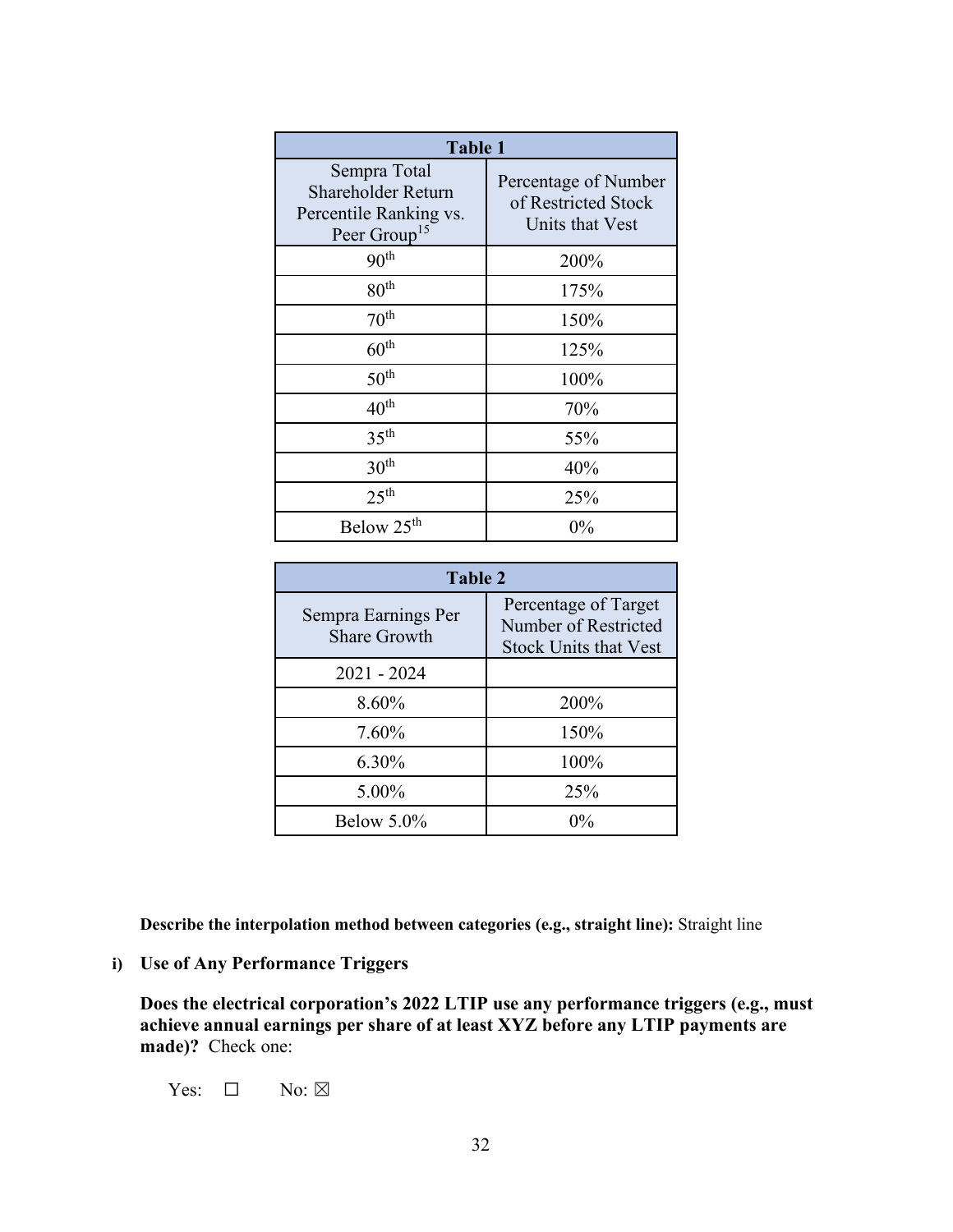**If "Yes", please describe any performance triggers:** 

**vii) Use of Any Automatic Deductions**

**Does the electrical corporation's 2022 LTIP have any automatic deductions (e.g., Failure to achieve WMP targets results in X% reduction, Catastrophic wildfire results in zeroing out all safety metrics)?** Check one:

Yes: □ No⊠

**If "Yes", please describe all automatic deductions:**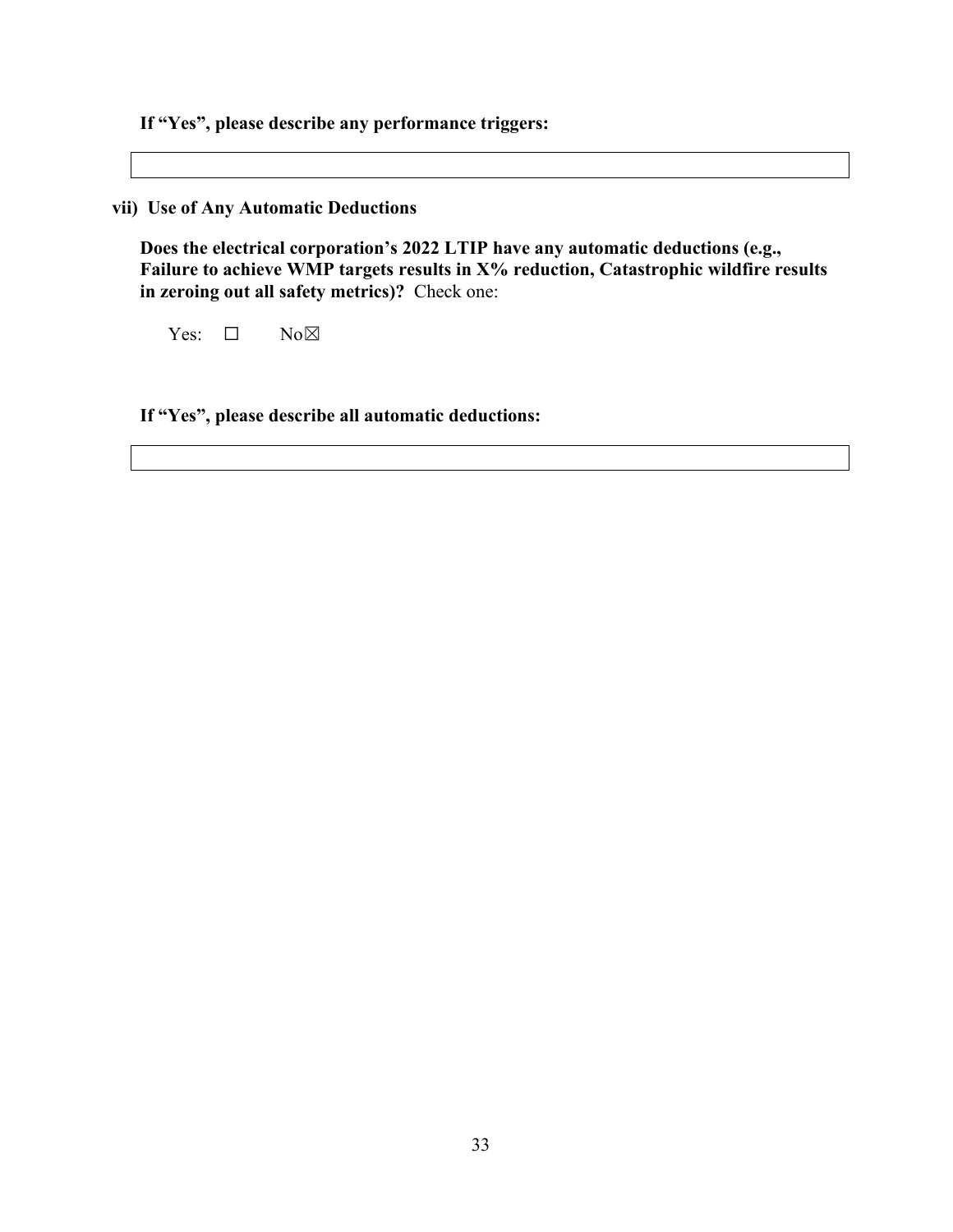# **Section 4b: LTIP General Eligibility**

## **Table 4b.1 LTIP Eligibility**

**Instructions:** Provide a general description of the executive officers eligible for the electrical corporation's long-term incentive program. Add additional lines as needed.

| All executive officers of SDG&E participate in Sempra's LTIP. Target values of<br>annual LTIP awards are based on a percentage of salary. 2022 targets are set forth<br>below: |      |
|--------------------------------------------------------------------------------------------------------------------------------------------------------------------------------|------|
|                                                                                                                                                                                | 190% |
|                                                                                                                                                                                | 160% |
|                                                                                                                                                                                | 120% |
|                                                                                                                                                                                | 80%  |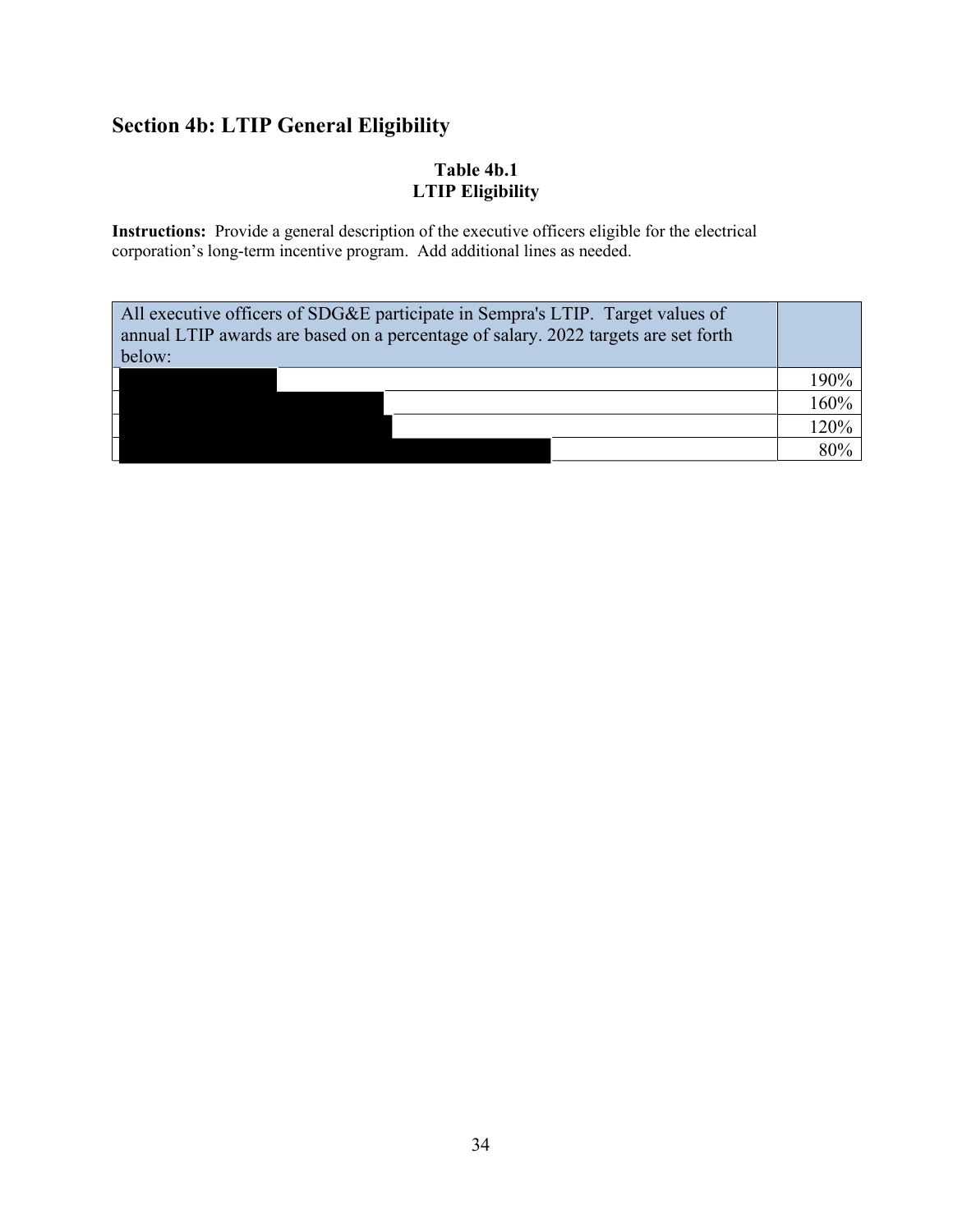# **Section 4c: LTIP Measures, Weighting and Award Basis**

**Instructions:** For each LTIP Type, indicate weighting and basis of award. If basis of award differs amongst position or person, copy Table 4c.1 and Table 4c.2 as necessary and indicate who the table applies to in space provided at the top of the table. Add additional tables if LTIP varies for certain officer classifications.

| Table 4c.1                                    |  |  |
|-----------------------------------------------|--|--|
| 2021 LTIP Measures, Weighting and Award Basis |  |  |

| <b>Executive Title/ Function and Name: All Executive Officers</b> |                |                                                                                                                                                                                                                                                                                                                                                                                                                                                                   |
|-------------------------------------------------------------------|----------------|-------------------------------------------------------------------------------------------------------------------------------------------------------------------------------------------------------------------------------------------------------------------------------------------------------------------------------------------------------------------------------------------------------------------------------------------------------------------|
| <b>LTI</b> Type                                                   | 2021<br>Weight | 2021 Performance Year LTIP Award Basis                                                                                                                                                                                                                                                                                                                                                                                                                            |
| <b>Stock Grant</b>                                                | N/A            |                                                                                                                                                                                                                                                                                                                                                                                                                                                                   |
| <b>Stock Option</b>                                               | N/A            |                                                                                                                                                                                                                                                                                                                                                                                                                                                                   |
| <b>RSU</b>                                                        | One-third      |                                                                                                                                                                                                                                                                                                                                                                                                                                                                   |
| <b>PSU/PRSU</b>                                                   | Two-<br>thirds | Performance-Based Restricted Stock Units (weighted at<br>$\bullet$<br>two-thirds collectively)<br>One-third based on 3-year relative total shareholder<br>$\bullet$<br>return (TSR) – Half based on 3-year relative TSR vs.<br>S&P 500 Utilities Index $-$ Half based on 3-year relative<br>TSR vs. S&P 500 Index<br>One-third based on 3-year EPS CAGR with payout scale<br>$\bullet$<br>set based on forward consensus estimates of S&P 500<br>Utilities peers. |
| Cash                                                              | N/A            |                                                                                                                                                                                                                                                                                                                                                                                                                                                                   |
| <b>Weighting Total:</b>                                           | 100%           |                                                                                                                                                                                                                                                                                                                                                                                                                                                                   |

| Table 4c.2 |                                               |  |
|------------|-----------------------------------------------|--|
|            | 2022 LTIP Measures, Weighting and Award Basis |  |

| <b>Executive Title/ Function and Name: All Executive Officers</b> |                |                                        |
|-------------------------------------------------------------------|----------------|----------------------------------------|
| <b>LTI</b> Type                                                   | 2022<br>Weight | 2022 Performance Year LTIP Award Basis |
| <b>Stock Grant</b>                                                | N/A            |                                        |
| <b>Stock Option</b>                                               | N/A            |                                        |
| <b>RSU</b>                                                        | One-third      |                                        |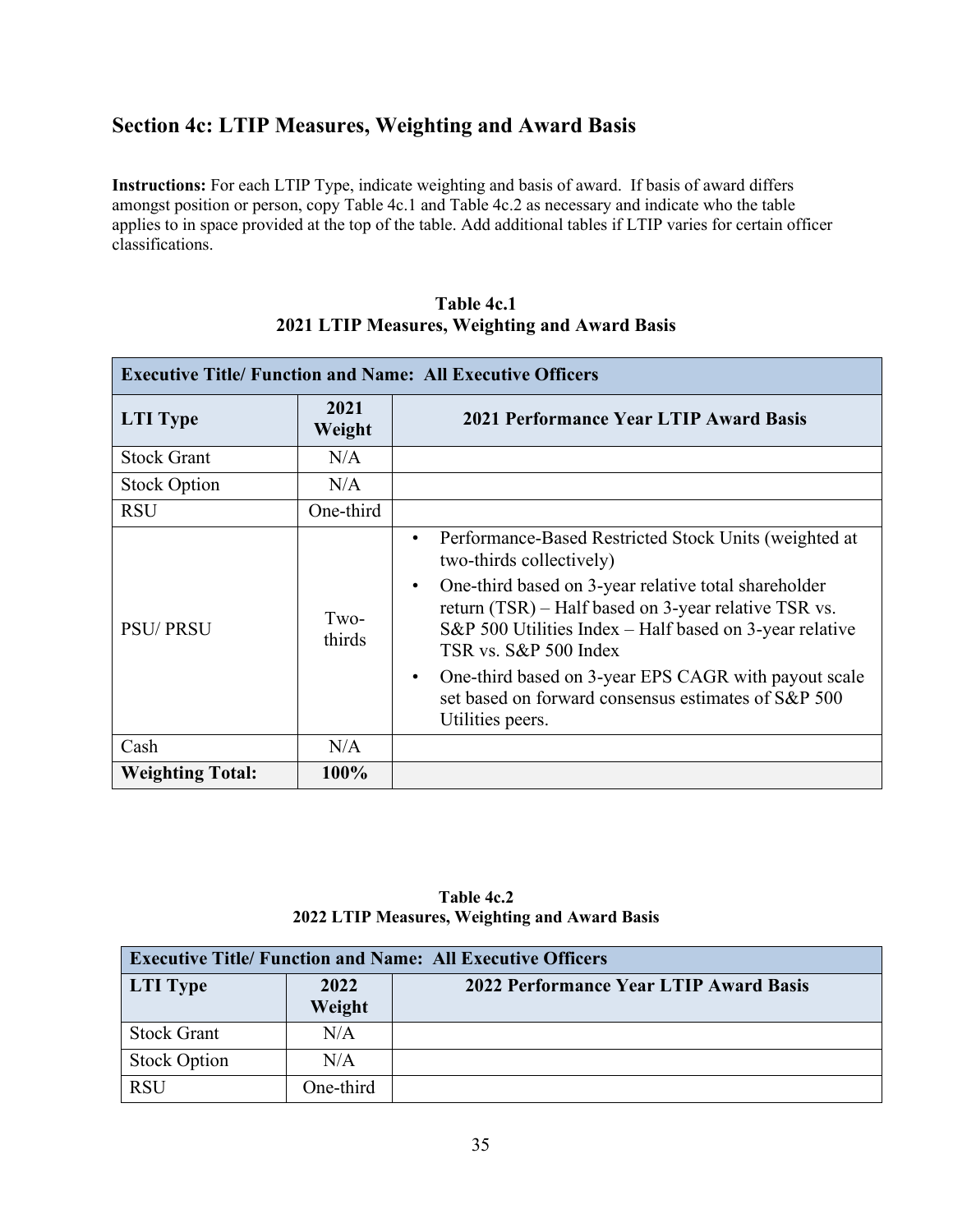| <b>Executive Title/ Function and Name: All Executive Officers</b> |                |                                                                                                                                                                                                  |  |  |  |
|-------------------------------------------------------------------|----------------|--------------------------------------------------------------------------------------------------------------------------------------------------------------------------------------------------|--|--|--|
| <b>LTI</b> Type                                                   | 2022<br>Weight | 2022 Performance Year LTIP Award Basis                                                                                                                                                           |  |  |  |
| <b>PSU/PRSU</b>                                                   | Two-thirds     | Performance-Based Restricted Stock Units (weighted at<br>$\bullet$<br>two-thirds collectively)                                                                                                   |  |  |  |
|                                                                   |                | One-third based on 3-year relative total shareholder<br>return (TSR) – Half based on 3-year relative TSR vs.<br>S&P 500 Utilities Index – Half based on 3-year relative<br>TSR vs. S&P 500 Index |  |  |  |
|                                                                   |                | One-third based on 3-year EPS CAGR with payout scale<br>set based on forward consensus estimates of S&P 500<br>Utilities peers.                                                                  |  |  |  |
| Cash                                                              | N/A            |                                                                                                                                                                                                  |  |  |  |
| Other                                                             |                |                                                                                                                                                                                                  |  |  |  |
| <b>Weighting Total:</b>                                           | 100%           |                                                                                                                                                                                                  |  |  |  |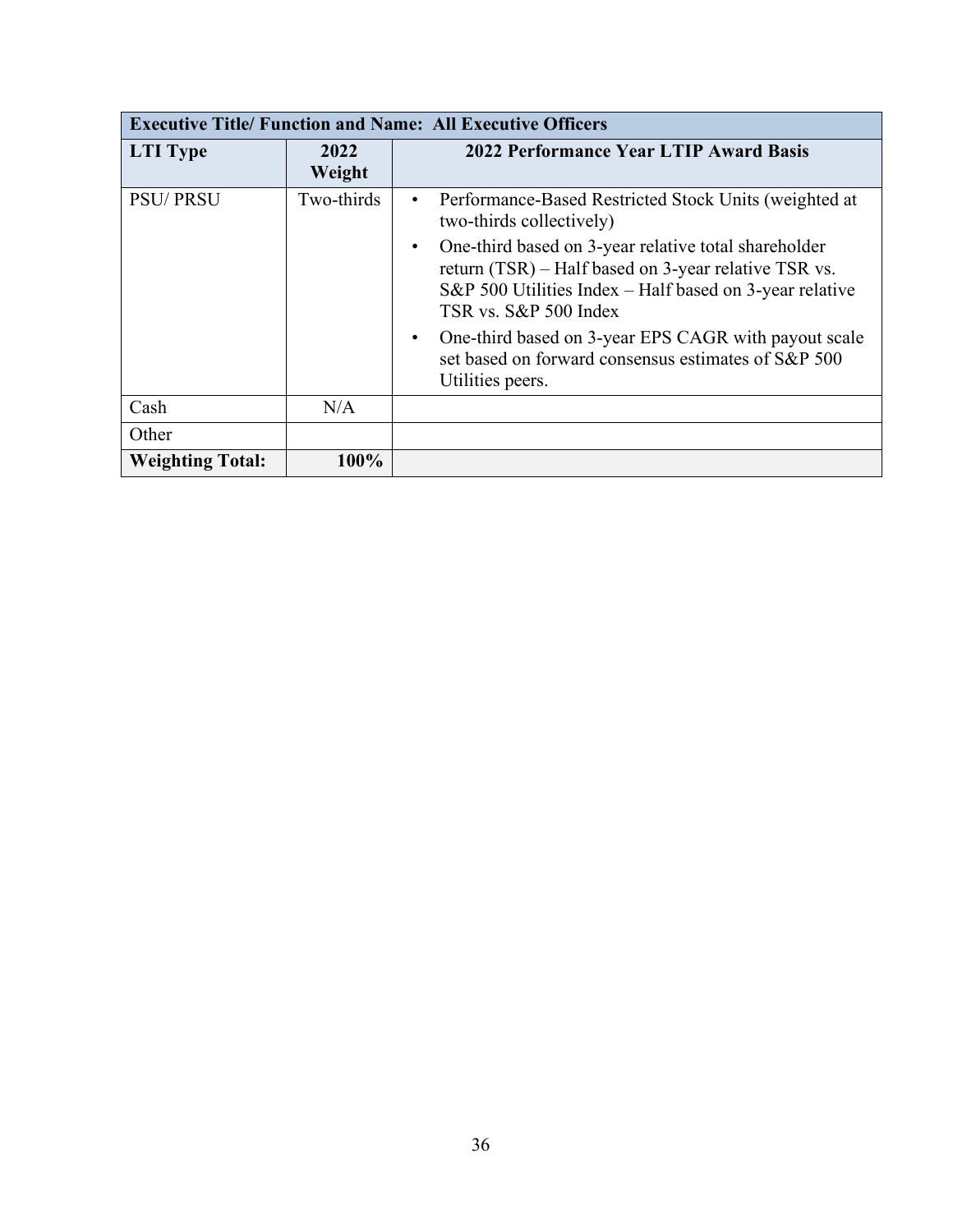## **Section 4d: 2022 LTIP Measures, Definitions and Calculations**

**Instructions:** Provide detailed definitions and calculations for the 2022 LTIP metrics. For each metric, provide a detailed definition of the metric, any adjustments or exclusions, the basis for the definition and the actual calculation such that if Energy Safety requested the source data/ inputs, it would be able to derive the reported results. Also provide the weight given to the metric and the minimum, target, and maximum values for the metric.

| <b>Measure/Metric</b>                                                            | <b>Detailed</b><br><b>Definition</b>                                                                                                                                                                                                                                      | <b>Calculation</b><br><b>Methodology</b>                                                                                                                                                                                                                                                                                                                                                                               | Any<br>Adjustment/<br><b>Exclusions</b> | Weight    | Min. | <b>Target</b>  | Max. |
|----------------------------------------------------------------------------------|---------------------------------------------------------------------------------------------------------------------------------------------------------------------------------------------------------------------------------------------------------------------------|------------------------------------------------------------------------------------------------------------------------------------------------------------------------------------------------------------------------------------------------------------------------------------------------------------------------------------------------------------------------------------------------------------------------|-----------------------------------------|-----------|------|----------------|------|
| <b>Relative Total</b><br>Shareholder<br>Return vs. S&P<br>500 Utilities<br>Index | Measures<br>TSR over<br>the three-<br>year<br>performance<br>period for<br>Sempra<br>relative to<br>the S&P<br>500 Utilities<br>Index peers,<br>excluding<br>water<br>companies.<br>Peers are<br>based on the<br>constituents<br>of the index<br>as of the<br>grant date. | <b>TSR</b><br>percentile<br>ranking for<br>the<br>performance<br>period (based<br>on the 30-day<br>average<br>closing stock<br>price<br>immediately<br>preceding the<br>start of the<br>performance<br>period<br>compared to<br>the 30-day<br>average<br>closing stock<br>price<br>immediately<br>preceding the<br>end of the<br>performance<br>period) of<br>Sempra<br>Energy's<br>cumulative<br>total<br>shareholder | N/A                                     | One-sixth |      | See 4a.2 above |      |
|                                                                                  |                                                                                                                                                                                                                                                                           | return                                                                                                                                                                                                                                                                                                                                                                                                                 |                                         |           |      |                |      |

## **Table 4d.1 2022 LTIP Measures**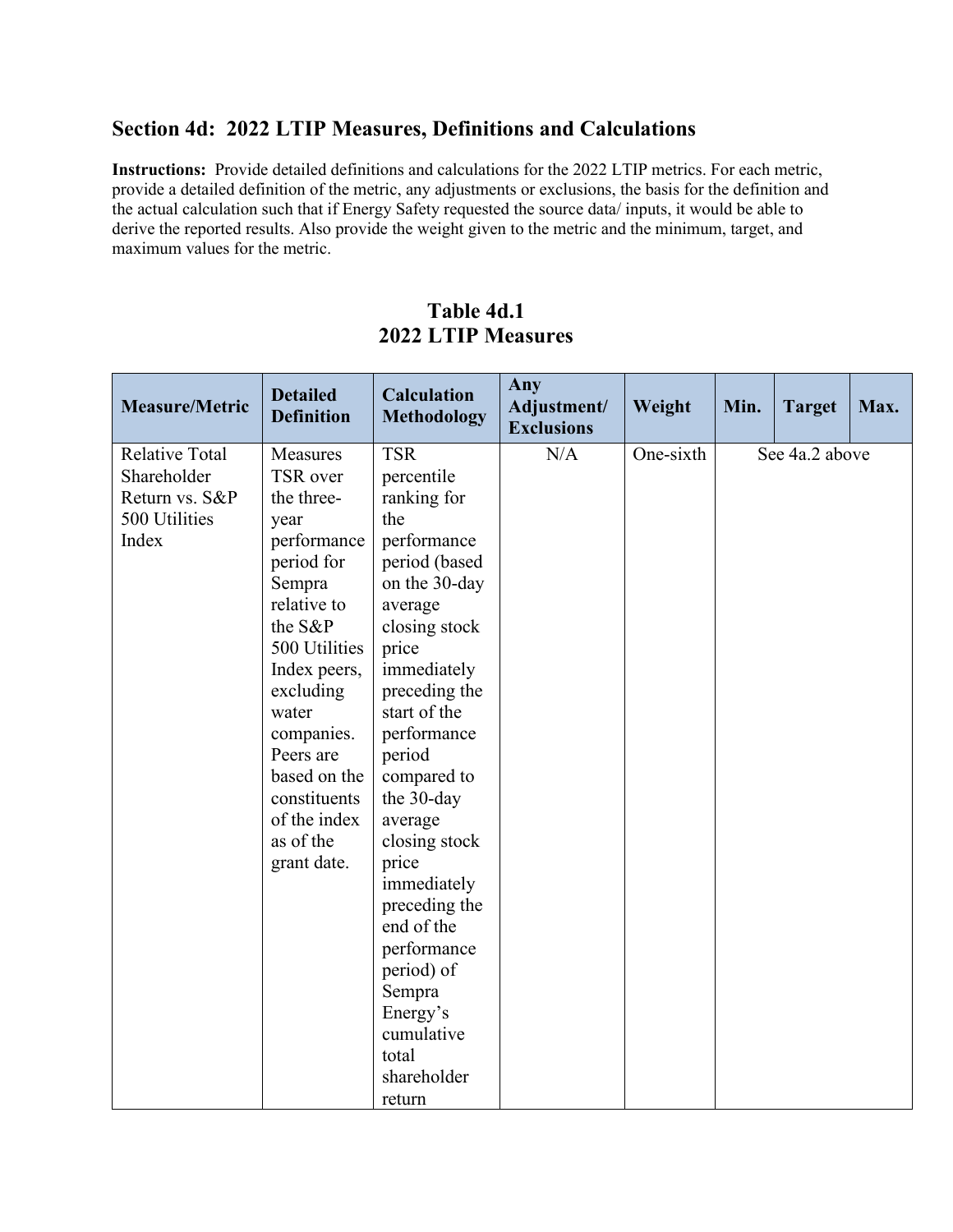|                       |                              | (consisting of                |     |           |                |  |
|-----------------------|------------------------------|-------------------------------|-----|-----------|----------------|--|
|                       |                              | per share                     |     |           |                |  |
|                       |                              | appreciation                  |     |           |                |  |
|                       |                              | in common                     |     |           |                |  |
|                       |                              | stock plus                    |     |           |                |  |
|                       |                              | reinvested                    |     |           |                |  |
|                       |                              | dividends and                 |     |           |                |  |
|                       |                              | other                         |     |           |                |  |
|                       |                              | distributions                 |     |           |                |  |
|                       |                              | paid on                       |     |           |                |  |
|                       |                              | common                        |     |           |                |  |
|                       |                              | stock) among                  |     |           |                |  |
|                       |                              | the companies                 |     |           |                |  |
|                       |                              | (ranked by                    |     |           |                |  |
|                       |                              | cumulative                    |     |           |                |  |
|                       |                              | total                         |     |           |                |  |
|                       |                              | shareholder                   |     |           |                |  |
|                       |                              |                               |     |           |                |  |
|                       |                              | returns) in the               |     |           |                |  |
|                       |                              | S&P 500                       |     |           |                |  |
|                       |                              | Utilities Index               |     |           |                |  |
|                       |                              | (excluding                    |     |           |                |  |
|                       |                              | water                         |     |           |                |  |
|                       |                              | companies)                    |     |           |                |  |
| <b>Relative Total</b> | Measures                     | <b>TSR</b>                    | N/A | One-sixth | See 4a.2 above |  |
| Shareholder           | TSR over                     | percentile                    |     |           |                |  |
| Return vs. S&P        | the three-                   |                               |     |           |                |  |
|                       |                              | ranking for                   |     |           |                |  |
| 500 Index             | year                         | the                           |     |           |                |  |
|                       | performance                  | performance                   |     |           |                |  |
|                       | period for                   | period (based                 |     |           |                |  |
|                       | Sempra                       | on the 30-day                 |     |           |                |  |
|                       | relative to                  | average                       |     |           |                |  |
|                       | the S&P                      | closing stock                 |     |           |                |  |
|                       | 500 Index                    |                               |     |           |                |  |
|                       |                              | price                         |     |           |                |  |
|                       | peers. Peers<br>are based on | immediately                   |     |           |                |  |
|                       | the                          | preceding the<br>start of the |     |           |                |  |
|                       | constituents                 |                               |     |           |                |  |
|                       |                              | performance                   |     |           |                |  |
|                       | of the index                 | period                        |     |           |                |  |
|                       | as of the                    | compared to                   |     |           |                |  |
|                       | grant date.                  | the 30-day                    |     |           |                |  |
|                       |                              | average                       |     |           |                |  |
|                       |                              | closing stock                 |     |           |                |  |
|                       |                              | price                         |     |           |                |  |
|                       |                              | immediately                   |     |           |                |  |
|                       |                              | preceding the<br>end of the   |     |           |                |  |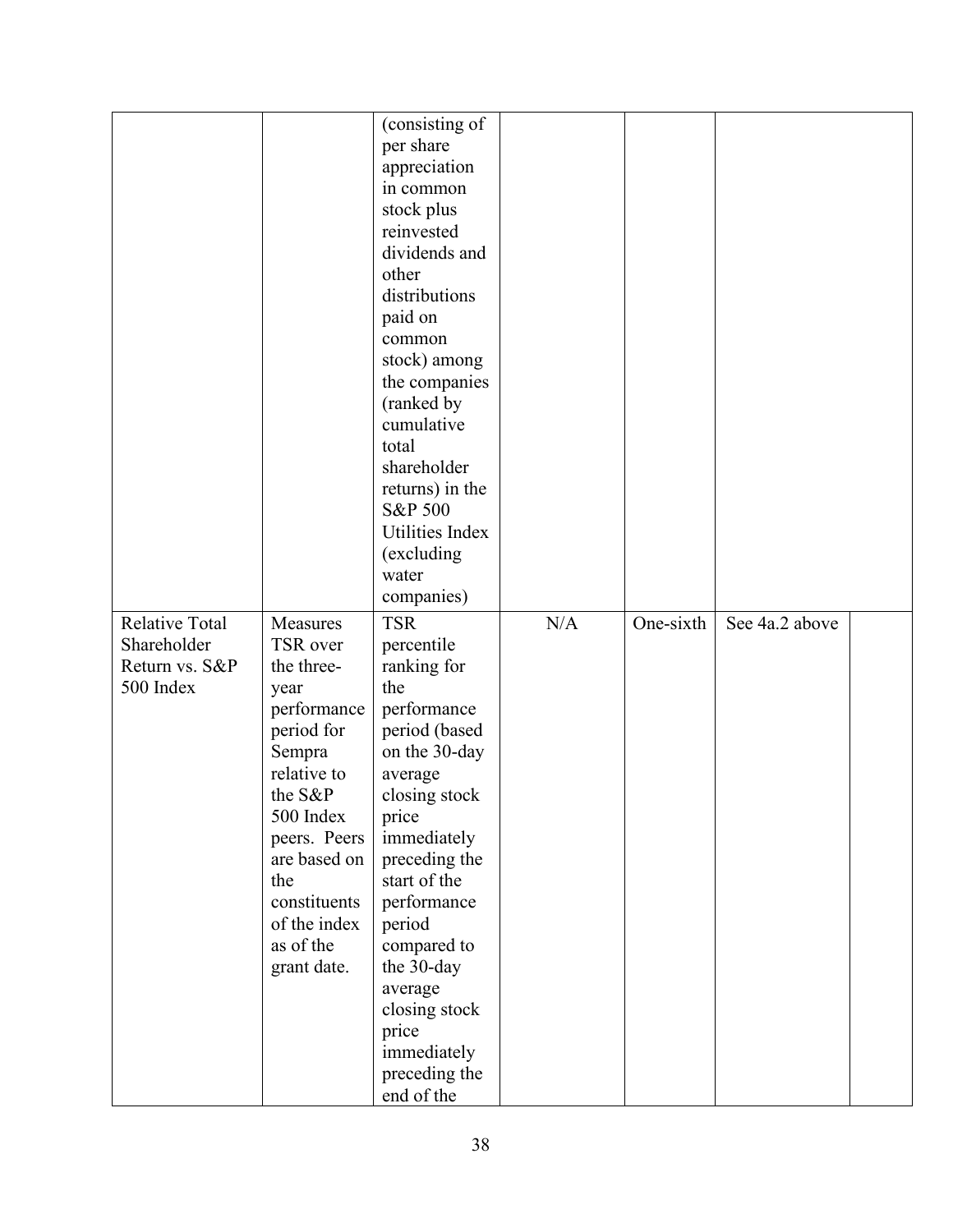|                              |                                                                                                          | performance<br>period) of<br>Sempra<br>Energy's<br>cumulative<br>total<br>shareholder<br>return<br>(consisting of<br>per share<br>appreciation<br>in common<br>stock plus<br>reinvested<br>dividends and<br>other<br>distributions<br>paid on<br>common<br>stock) among<br>the companies<br>(ranked by<br>cumulative<br>total<br>shareholder<br>returns) in the<br>S&P 500<br>Index |                                                                                                                                                                                                                                         |           |                |  |
|------------------------------|----------------------------------------------------------------------------------------------------------|-------------------------------------------------------------------------------------------------------------------------------------------------------------------------------------------------------------------------------------------------------------------------------------------------------------------------------------------------------------------------------------|-----------------------------------------------------------------------------------------------------------------------------------------------------------------------------------------------------------------------------------------|-----------|----------------|--|
| Earnings per<br>share growth | Measures<br>the three-<br>year<br>compound<br>annual<br>growth rate<br>(CAGR) of<br>Sempra's<br>earnings | Based on the<br>compound<br>annual growth<br>rate of<br>Sempra 2021<br>and 2024<br>earnings per<br>share.                                                                                                                                                                                                                                                                           | See<br>adjustments<br>listed under<br>3d for Sempra<br>earnings.<br>Comparability<br>adjustments<br>may be<br>applied for<br>items such as<br>acquisitions<br>and<br>divestitures.<br>Excludes<br>stock<br>buybacks not<br>contemplated | One-third | See 4a.2 above |  |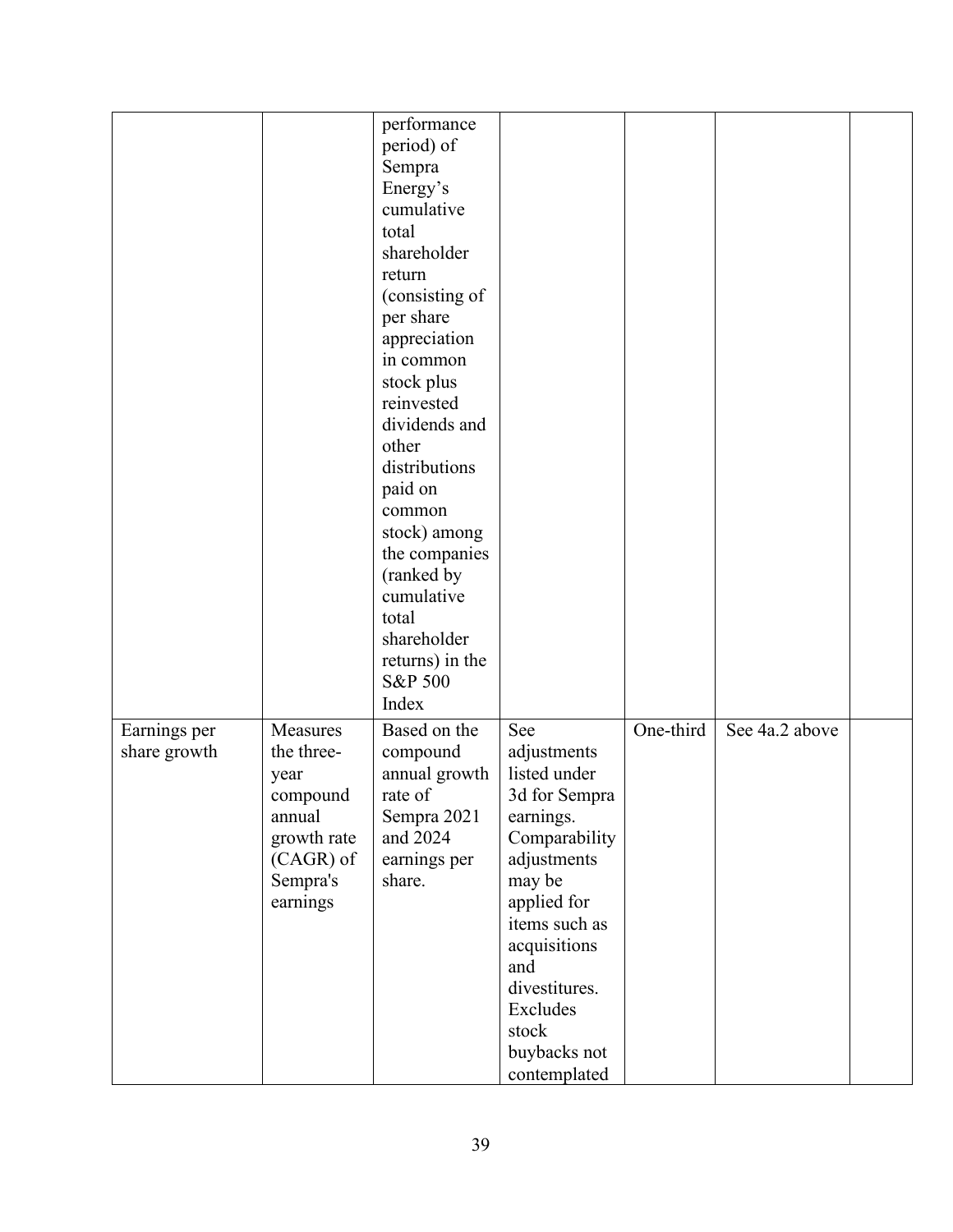|  | as of the date<br>of grant. |  |  |
|--|-----------------------------|--|--|
|  |                             |  |  |
|  |                             |  |  |
|  |                             |  |  |

## **Section 4e: Historical LTIP Data**

**Instructions:** Provide historical performance data (five years) for 2022 LTIP metrics. If data is lacking, or should be considered in a certain context, explain in the Notes/Context field provided why there is no data for a given year(s) and the relevant context. Add rows as necessary.

| Table 4e.1                                       |
|--------------------------------------------------|
| <b>LTIP Metric Historical Actual Performance</b> |

| <b>Metric/Measure</b>                                                                                                                           | 2017                      | 2018                      | 2019                      | 2020                      | 2021                      |
|-------------------------------------------------------------------------------------------------------------------------------------------------|---------------------------|---------------------------|---------------------------|---------------------------|---------------------------|
|                                                                                                                                                 | <b>Granted</b> in<br>2015 | <b>Granted</b> in<br>2016 | <b>Granted</b> in<br>2017 | <b>Granted</b> in<br>2018 | <b>Granted</b> in<br>2019 |
| TSR vs. S&P 500 Utilities<br>Index (applicable for awards)<br>granted in 2017, 2018 and<br>2019)                                                |                           |                           | 125%                      | 115%                      | 64%                       |
| TSR vs. S&P 500 Index<br>(applicable for awards)<br>granted in 2017, 2018 and<br>2019)                                                          |                           |                           | 169%                      | 103%                      | $2\%$                     |
| TSR vs. S&P 500 Utilities<br>Index and S&P 500 Index in<br>integrated award design<br>(applicable for awards)<br>granted in $2015$ and $2016$ ) | $0\%$                     | $0\%$                     |                           |                           |                           |
| <b>EPS Growth</b>                                                                                                                               | 200%                      | 200%                      | 200%                      | 200%                      | 200%                      |

### **Notes/Context:**

Table above reflects the payout percentage for the awards as noted in the column headers.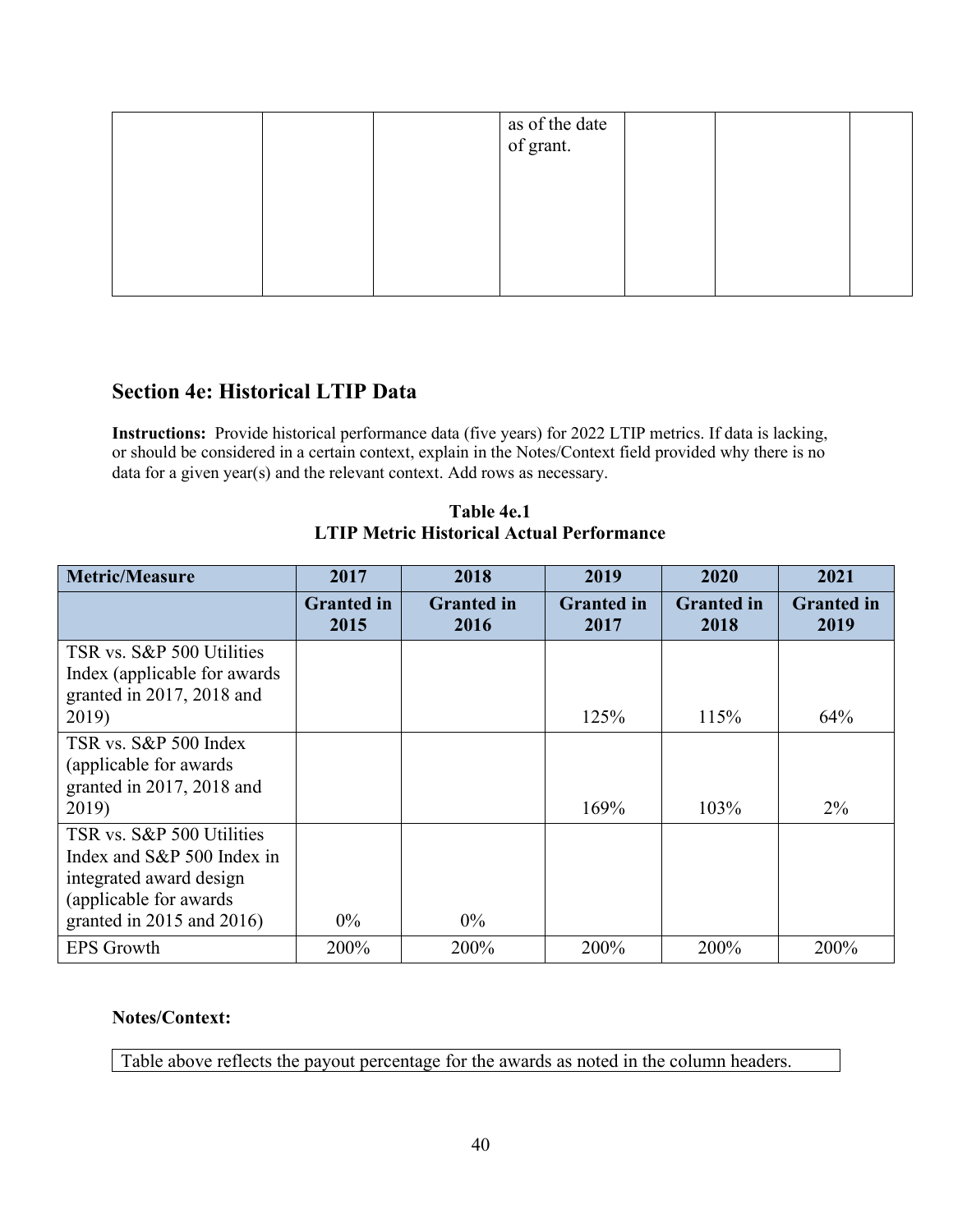### **Section 4f: 2021 LTIP Adjustments**

**Instructions:** Provide a detailed explanation of any increases and decreases in 2021 LTIP compensation due to failing to meet safety or other targets. Separately describe any adjustments to LTIP compensation levels made by the Compensation Committee or executive management and the amount and reason for the reduction. Detail any adjustments made to increase compensation beyond the levels warranted by the corporation's actual performance (in any metric classification) and the reasons for the adjustments.

### **i) Actual performance lower than target due to failure to meet safety target(s):**

## **ii) Actual performance lower than target due to failure to meet other target(s):**

As shown in the table above, the payout for the total shareholder return-based awards granted in 2015 and 2016 was zero and the payout for the total shareholder return-based awards granted in 2019 was below target.

### **iii) Any additional deductions made by the Compensation Committee or Executive Management:**

N/A

### **iv) Any upward adjustments:**

| $\rm N/$ |  |  |  |
|----------|--|--|--|
|          |  |  |  |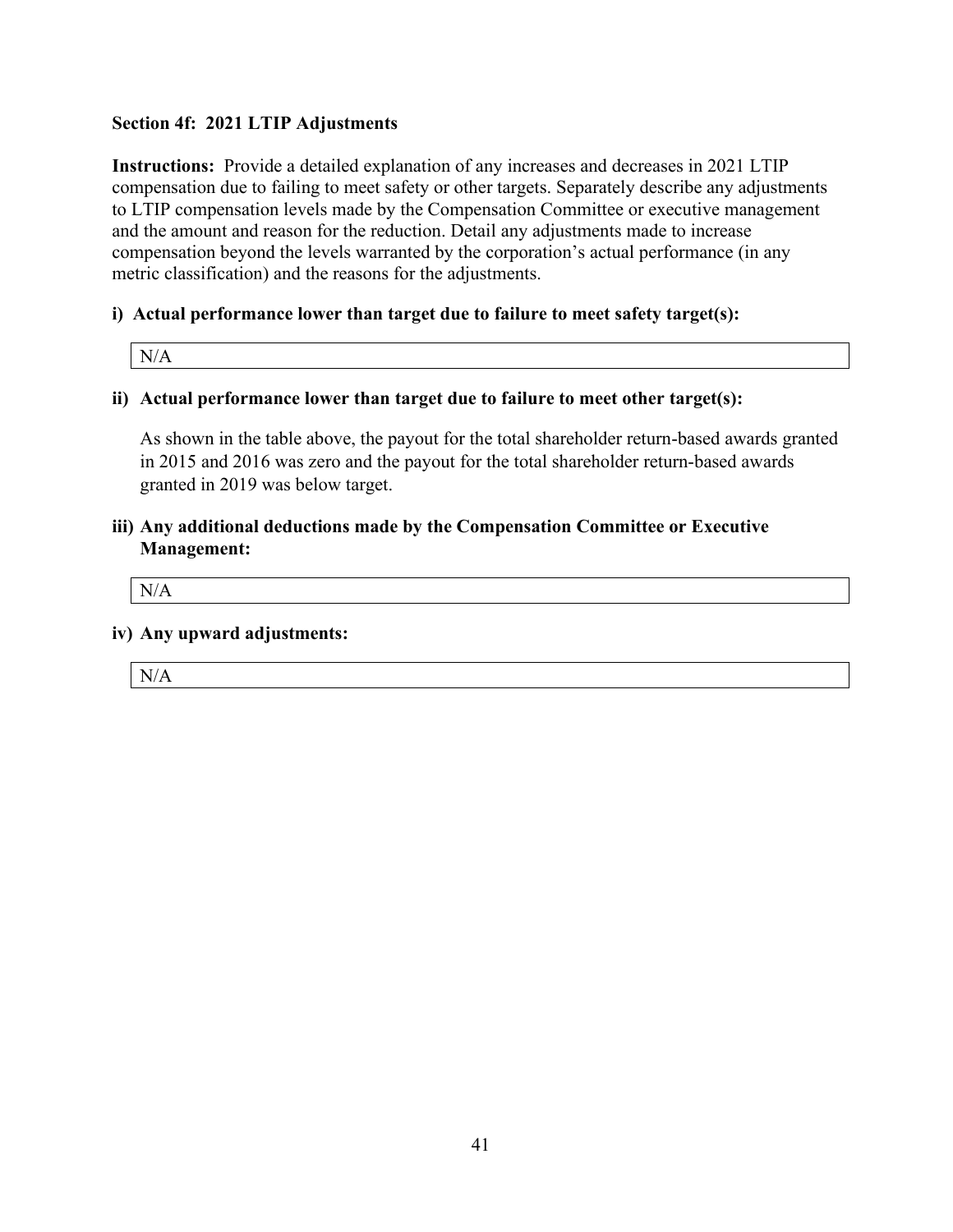# **Section 4g: LTIP Prior Year Actuals**

**Instructions:** For any prior year LTIP programs that vested in 2021, provide details of projected and actual payouts/performance.

| <b>LTIP</b><br>Program<br><b>Name</b> | <b>Performance Measure</b>                              | Projected % of<br><b>TIC</b> at Time of<br>Grant | Actual % of TIC<br>at Vesting Date        |
|---------------------------------------|---------------------------------------------------------|--------------------------------------------------|-------------------------------------------|
| <b>2018 PSU</b>                       | Total Shareholder Return vs. S&P 500 Utilities<br>Index | 25%                                              | 37%                                       |
| <b>2018 PSU</b>                       | Total Shareholder Return vs. S&P 500 Index              | 11%                                              | 14%                                       |
| <b>2018 PSU</b>                       | <b>EPS Growth</b>                                       | 15%                                              | 37%                                       |
| <b>2018 RSU</b>                       | Cliff                                                   | 22%                                              | 28%                                       |
| 2019 RSU                              | Second installment                                      | $7\%$                                            | 8%                                        |
| <b>2020 RSU</b>                       | First installment                                       | $7\%$                                            | 6%                                        |
|                                       |                                                         |                                                  |                                           |
|                                       |                                                         |                                                  |                                           |
| <b>LTIP</b><br>Program<br><b>Name</b> | <b>Performance Measure</b>                              | Projected % of<br><b>TIC</b> at Time of<br>Grant | <b>Actual % of TIC</b><br>at Vesting Date |
| 2018 PSU                              | Total Shareholder Return vs. S&P 500 Utilities<br>Index | 22%                                              | 32%                                       |
| <b>2018 PSU</b>                       | Total Shareholder Return vs. S&P 500 Index              | 9%                                               | 12%                                       |
| <b>2018 PSU</b>                       | <b>EPS</b> Growth                                       | 12%                                              | 32%                                       |
| <b>2018 RSU</b>                       | Cliff                                                   | 19%                                              | 24%                                       |
| 2019 RSU                              | Second installment                                      | 6%                                               | 7%                                        |

**Table 4g.1 LTIP Program Vesting in 2021**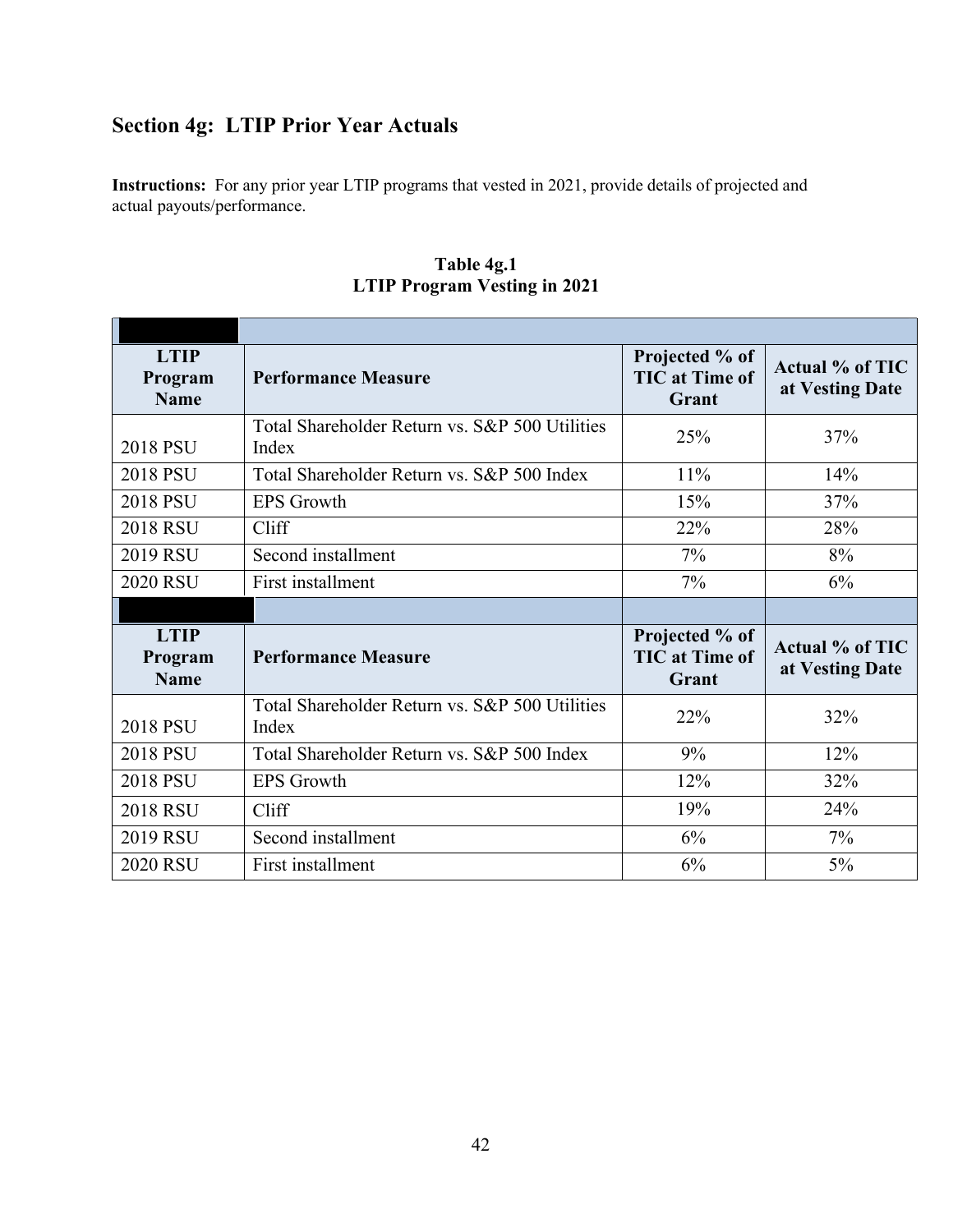| <b>LTIP</b><br>Program<br><b>Name</b> | <b>Performance Measure</b>                              | Projected % of<br><b>TIC</b> at Time of<br>Grant | <b>Actual % of TIC</b><br>at Vesting Date |
|---------------------------------------|---------------------------------------------------------|--------------------------------------------------|-------------------------------------------|
| 2018 PSU                              | Total Shareholder Return vs. S&P 500 Utilities<br>Index | 21%                                              | 31%                                       |
| <b>2018 PSU</b>                       | Total Shareholder Return vs. S&P 500 Index              | 9%                                               | 12%                                       |
| 2018 PSU                              | <b>EPS</b> Growth                                       | 12%                                              | 31%                                       |
| <b>2018 RSU</b>                       | Cliff                                                   | 18%                                              | 23%                                       |
| 2019 RSU                              | Second installment                                      | 6%                                               | $7\%$                                     |
| <b>2020 RSU</b>                       | First installment                                       | 6%                                               | $5\%$                                     |
|                                       |                                                         |                                                  |                                           |
|                                       |                                                         |                                                  |                                           |
| <b>LTIP</b><br>Program<br><b>Name</b> | <b>Performance Measure</b>                              | Projected % of<br><b>TIC</b> at Time of<br>Grant | <b>Actual % of TIC</b><br>at Vesting Date |
| <b>2018 PSU</b>                       | Total Shareholder Return vs. S&P 500 Utilities<br>Index | 20%                                              | 29%                                       |
| <b>2018 PSU</b>                       | Total Shareholder Return vs. S&P 500 Index              | 8%                                               | 11%                                       |
| <b>2018 PSU</b>                       | <b>EPS</b> Growth                                       | 11%                                              | 28%                                       |
| <b>2018 RSU</b>                       | Cliff                                                   | 17%                                              | 21%                                       |
| 2019 RSU                              | Second installment                                      | $5\%$                                            | 6%                                        |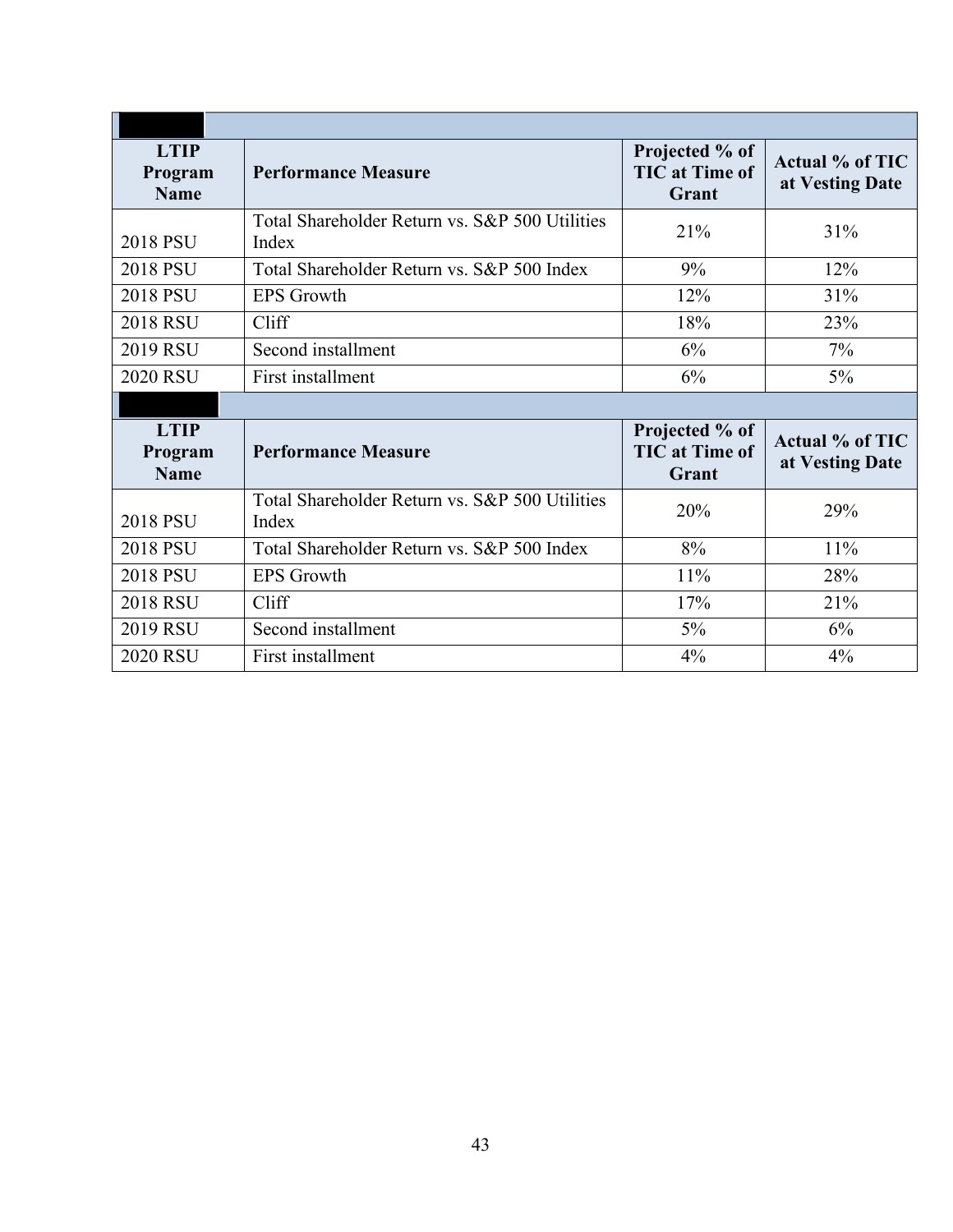# **Section 5: Fixed versus Incentive Compensation**

**Instructions:** In Table 5.1, for each executive officer with new or amended contracts, provide the executive title and function, the executive name (if the executive is classified as an Officer of the Company per the Company's website), the target percentage of Base Salary, Short-Term Incentives (STIP), Long-Term Incentives (LTIP), and Indirect and Ancillary Compensation as a proportion of Total Compensation (TC) for the appropriate 2022 filing year. See the definition of the proceeding terms in **Attachment 2**.

For purposes of calculating the percentage of TC, use the grant value of the compensation as determined for accounting purposes. Grant value is the value that is disclosed in proxy statement summary compensation tables for executive officers who are proxy officers. Percentages must be specified for each executive officer and not a range for various position levels.

**SDG&E' Objection to Sections 5, 6, and 7:** SDG&E objects to the Energy Safety's inclusion of the information requested in Sections 5, 6, and 7 on several grounds. First, Energy Safety has impermissibly expanded its review of executive compensation based on an overly broad definition of "new or amended contracts," that exceeds the intent of AB 1054 and the statutory language of Public Utilities Code Section 8389(e)(6). While Energy Safety fails to define "new or amended contracts" in the 2022 Guidelines, Energy Safety seems to interpret that *any change* to an individual's compensation or the composition/calculation of that compensation somehow creates a new or amended contract. This is contrary to the statutory construction of Section 8389(e)(6)(A), which is triggered when the electrical corporation "has established a compensation structure for any new or amended contracts for executive officers." "Established" clearly implies that a compensation structure is set up, initiated, or introduced at the *beginning* of a new compensation commitment for an executive officer.<sup>[2](#page-43-0)</sup>

The ongoing revision of compensation year-to-year, including foreseeable salary increases, modifications to STIP and LTIP structures, and other minor changes, does not trigger the statutory language of Section 8389(e)(6)(A), because these do not *re-establish* a contract. This provision is only triggered if an executive officer and the electrical corporation enter into a "new or amended contract" for a new "compensation structure." These contracts would also be limited to the compensation that is subject to the new or amended contract. As this situation is not applicable to any executive officers for SDG&E in 2022, Sections 5-7 do not apply to SDG&E.

Subject to and without waiver of the foregoing objections, SDG&E has completed Sections 5-7.

<span id="page-43-0"></span><sup>2</sup> Merriam-Webster Dictionary's definitions of establish (verb) include: "to bring into existence," "bring about," "to institute (something, such as law) permanently by enactment or agreement." *See*, https://www.merriamwebster.com/dictionary/establish.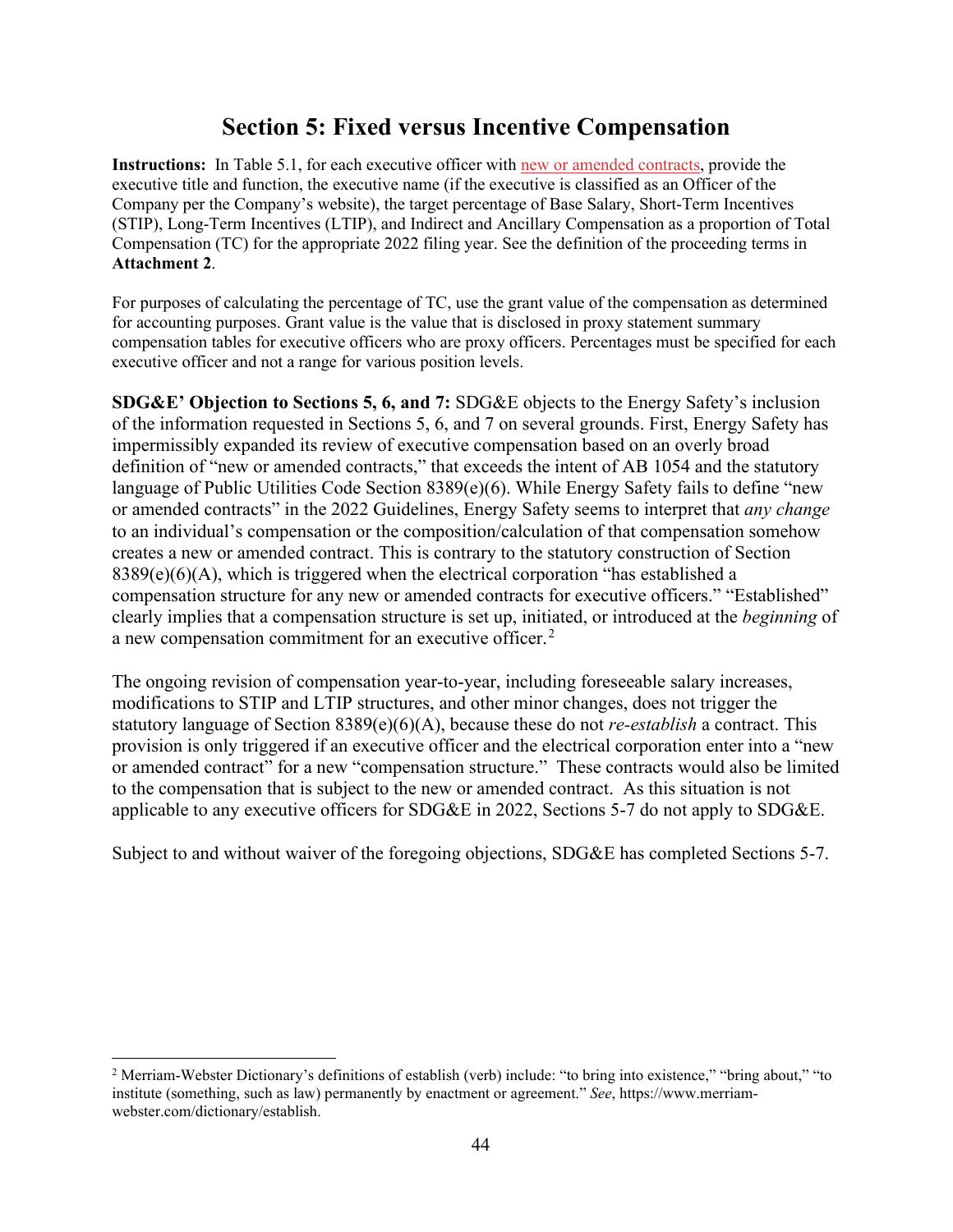**Table 5.1 Fixed versus Incentive Compensation at the Target Level**

| <b>Executive Title/</b><br><b>Function and Name</b><br>(where applicable) | <b>Target Base</b><br>Salary as a<br><b>Percent of</b><br><b>TC</b> | <b>Target STIP</b><br>as a Percent<br>of TC | <b>Target LTIP</b><br>as a Percent<br>of TC | <b>Indirect and</b><br>Ancillary<br><b>Compensation</b><br>as a Percent of<br><b>TC</b> |
|---------------------------------------------------------------------------|---------------------------------------------------------------------|---------------------------------------------|---------------------------------------------|-----------------------------------------------------------------------------------------|
| <b>Electrical Corporation Actual Data</b>                                 |                                                                     |                                             |                                             |                                                                                         |
|                                                                           | 24%                                                                 | 17%                                         | 49%                                         | 10%                                                                                     |
|                                                                           | 30%                                                                 | 18%                                         | 51%                                         | $1\%$                                                                                   |
|                                                                           | 35%                                                                 | 18%                                         | 46%                                         | $1\%$                                                                                   |
|                                                                           | 43%                                                                 | 19%                                         | 36%                                         | $2\%$                                                                                   |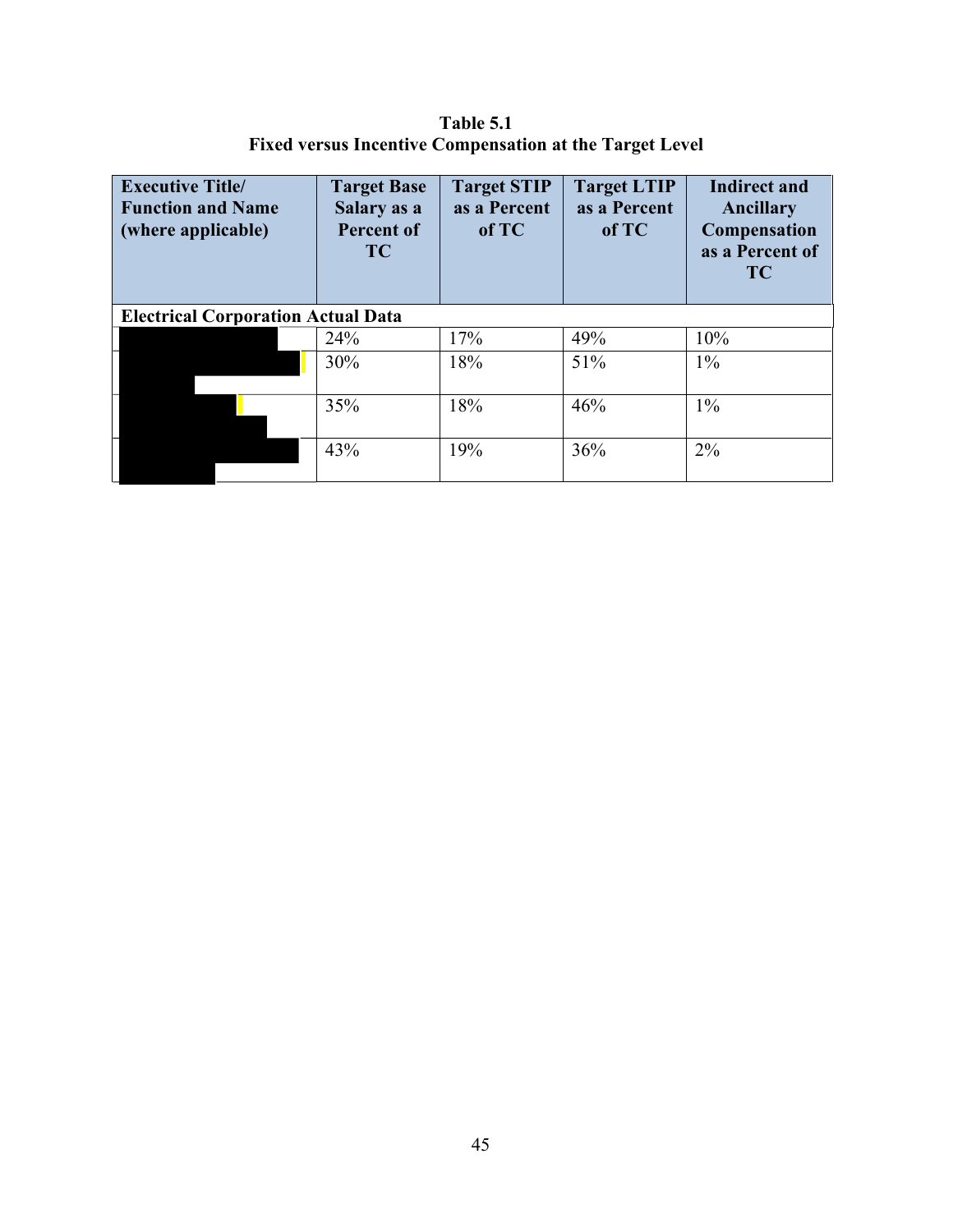# **Section 6: Indirect or Ancillary Compensation**

**Instructions:** Please list all indirect and ancillary compensation provided to executive officers with new or amended contracts. See **Appendix A** for the definition of and a list of typical indirect or ancillary compensation. If the electrical corporation provides indirect or ancillary compensation, provide the current estimated proportion of TC for each executive officer. For purposes of calculating the percentage of TC, use the grant value of the compensation as determined for accounting purposes. Grant value is the value that is disclosed in proxy statement summary compensation tables for executive officers who are proxy officers. Percentages must be specified for each executive officer and not a range for various position levels. Add rows as necessary. Add explanatory notes as appropriate

#### **Table 6.1 Indirect or Ancillary Compensation Example**

**SDG&E Objection:** SDG&E restates its prior objections to the inclusion of SERP benefits—or any retirement benefits—in Energy Safety's review of Executive Compensation under Public Utilities Code Section 8389. By their very definition, retirement benefits are paid after an executive has left the company and begun retirement, and thus the individual no longer has the ability to affect the company's performance. Energy Safety's inclusion of SERP benefits in its review of "indirect or ancillary compensation" under Section 8389(e)(6)(iv) exceeds the intention of the statute and the scope of Energy Safety's jurisdiction. Moreover, as described below, SDG&E's SERP is partially based on the beneficiary's prior STIP compensation and is thus partially at-risk. The request is also unduly burdensome. SDG&E includes the information below subject to and without waiver of the foregoing objections.

| Title                                          | Indirect of<br>Ancillary<br>Compensation<br>Element | Eligibility<br>Requirements          | Frequency<br>(One-time,<br>Annual,<br>Other) | Current<br>Estimated<br>Proportion of TC                              |
|------------------------------------------------|-----------------------------------------------------|--------------------------------------|----------------------------------------------|-----------------------------------------------------------------------|
| <b>CEO</b>                                     | <b>Executive Benefit</b><br>Program Allowance       | CEO only                             | Annual                                       | Approximately<br>$1\%$                                                |
| <b>CEO</b>                                     | Supplemental<br>Disability                          | CEO only                             | Annual                                       | Less than $1\%$                                                       |
| All Executive<br>Officers Except<br><b>CEO</b> | Personal Liability<br>Insurance                     | All Executive<br>Officers Except CEO | Annual                                       | Less than $1\%$                                                       |
| All Executive<br>Officers                      | Medjet                                              | All Executive<br>Officers            | Annual                                       | Less than $1\%$                                                       |
| All Executive<br>Officers Except<br><b>CEO</b> | <b>Financial Planning</b>                           | All Executive<br>Officers Except CEO | Annual                                       | Less than $1\%$ for<br>Folkmann and<br>Day, Less than<br>2% for Bille |
| <b>CEO</b>                                     | Supplemental<br>Retirement                          | All Executive<br>Officers            | Annual                                       | Approximately<br>8%                                                   |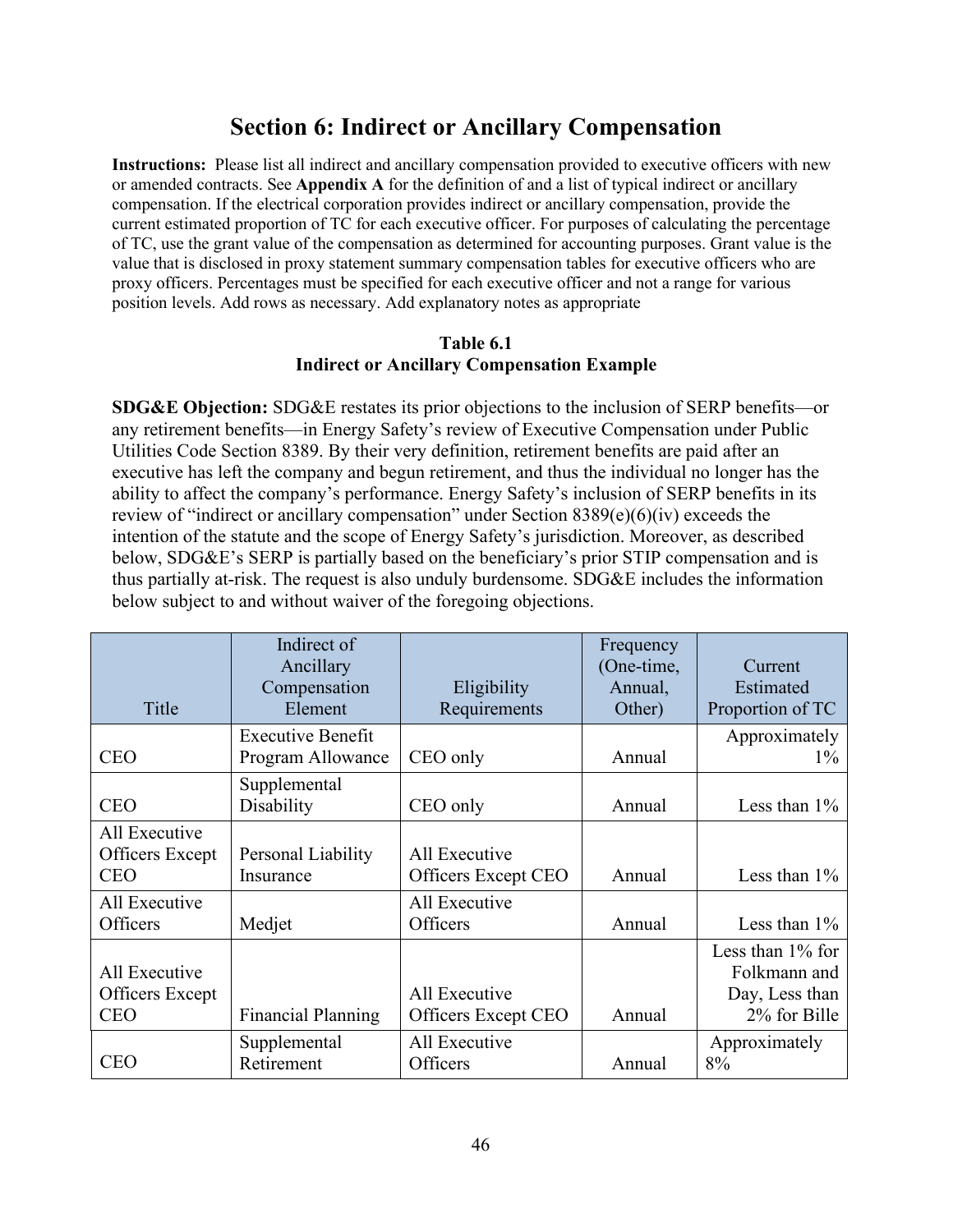## **i) Availability of Supplemental Retirement Plans**

**Does the electrical corporation have supplemental retirement plans for non-Executive Officers?** Check one:

 $Yes: \ \boxtimes \ \cong \text{No} \cdot \Box$ 

## **If "Yes", please describe the eligibility requirements for the plan(s):**

Participation in the SERP is subject to approval by the Compensation and Talent Development Committee of the Sempra Board of Directors and the SDG&E Board.

## **ii) Structure of Supplemental Retirement Plans**

**If supplemental retirement plans are available, please describe:** 

- **The eligibility requirements for participation in the plan(s).**
- **The award basis for plan(s) (e.g., years of service, company stock performance over the period of service, etc.).**
- **The type of payment made (e.g., cash, stock, combination of cash and stock).**
- **The award schedule for the plan(s).**

The Supplemental Executive Retirement Plan (SERP) is a defined benefit plan that considers age at retirement, years of service and final average pay (average base salary for the two consecutive years of highest base salary prior to retirement plus the average of the three highest annual bonus (STIP) awards in the 10 years prior to retirement). SDG&E's CEO currently participates in the SERP but is not yet vested in the SERP's defined benefit. For purposes of calculating TC, the SERP value is the sum of the projected 2022 annual service cost and interest cost based on ASC 715 guidelines used in the company's financial reporting.

Participation in the SERP, and ultimate compensation attributable to SERP participation, remains both a) variable and b) at risk due to a number of factors, including vesting, length of company service, fluctuations in interest rate, and company financial and safety performance—as STIP at-risk compensation is a component of the calculation of SERP benefits. For these reasons, SDG&E submits that SERP benefits are inaccurately included in Energy Safety's definition of "indirect and ancillary compensation" as well as "total direct compensation."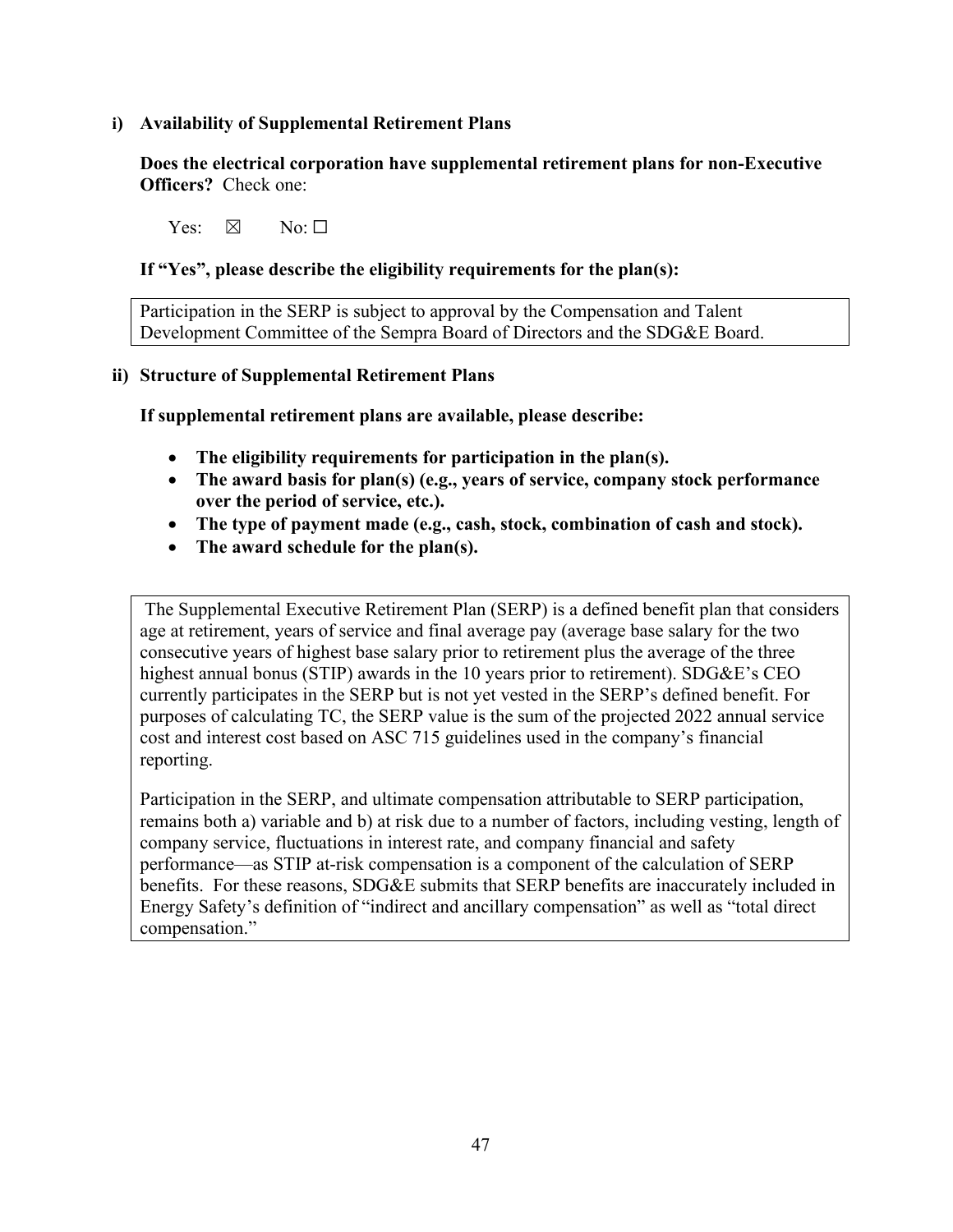# **Section 7: Long-Term Incentive Program (LTIP)**

**Instructions:** Provide name, title/function, grant date, vesting schedule and estimated award percentage of TC for each executive officer with any new or amended contracts that receives or is expected to receive direct compensation under a LTIP for the applicable years. For purposes of calculating the Grant Value as a percentage of TC, use the grant value of the compensation as determined for accounting purposes. Grant value is the value that is disclosed in proxy statement summary compensation tables for executive officers who are proxy officers. For purposes of calculating Earned Value as a percentage of TC, use the value at the date of vesting. Percentages must be specified for each executive officer and not a range for various position levels. Provide a table for each executive officer. Make copies of the Table 7a.1 table as necessary.

## **Section 7a: LTIP Structure**

|                                                                                                    |                      | 2021 Performance Year                                                                                                                                                 |                                                                | <b>2022 Performance Year</b>        |                                                                                                                                                             |                                             |
|----------------------------------------------------------------------------------------------------|----------------------|-----------------------------------------------------------------------------------------------------------------------------------------------------------------------|----------------------------------------------------------------|-------------------------------------|-------------------------------------------------------------------------------------------------------------------------------------------------------------|---------------------------------------------|
| <b>LTI</b> Type                                                                                    | Grant<br><b>Date</b> | <b>Vesting</b><br><b>Schedule</b>                                                                                                                                     | Grant<br><b>Date Fair</b><br>Value as<br>$a\%$ of<br><b>TC</b> | Anticipated<br>Grant<br><b>Date</b> | <b>Vesting</b><br><b>Schedule</b>                                                                                                                           | <b>Target</b><br>Value<br>as a $%$<br>of TC |
| <b>Stock Grant</b>                                                                                 | N/A                  | N/A                                                                                                                                                                   | N/A                                                            | N/A                                 | N/A                                                                                                                                                         | N/A                                         |
| <b>Stock</b><br>Option                                                                             | N/A                  | N/A                                                                                                                                                                   | N/A                                                            | N/A                                 | N/A                                                                                                                                                         | N/A                                         |
| Restricted<br><b>Stock Unit</b><br>(RSU)                                                           | 1/4/2021             | Vests ratably<br>over three<br>years                                                                                                                                  | 16%                                                            | 1/3/2022                            | Vests ratably<br>over three years                                                                                                                           | 15%                                         |
| Performance<br>Share Unit<br>$(PSU)$ /<br>Performance<br>Restricted<br><b>Stock Unit</b><br>(PRSU) | 1/4/2021             | <b>Vests</b><br>following<br>completion of<br>three-year<br>performance<br>period, subject<br>to performance<br>(see 4c for<br>performance<br>measure<br>information) | 34%                                                            | 1/3/2022                            | Vests following<br>completion of<br>three-year<br>performance<br>period, subject<br>to performance<br>(see 4c for<br>performance<br>measure<br>information) | 34%                                         |

## **Table 7a.1 2021 and 2022 LTIP Grants**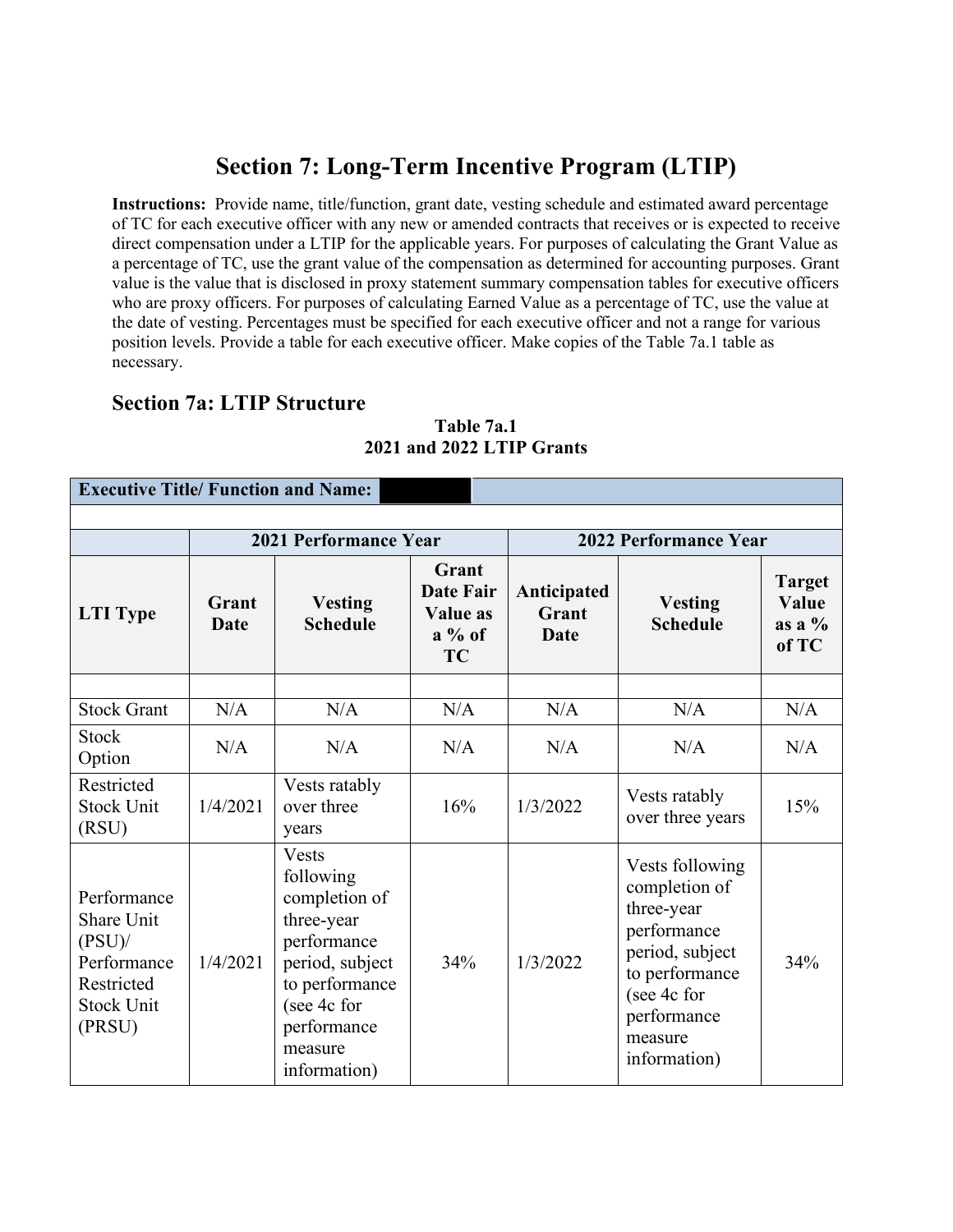| Cash<br>Performance<br>Payment                                                                     | N/A           | N/A                                                                                                                                                                   | N/A                                                            | N/A                                 | N/A                                                                                                                                                         | N/A                                         |
|----------------------------------------------------------------------------------------------------|---------------|-----------------------------------------------------------------------------------------------------------------------------------------------------------------------|----------------------------------------------------------------|-------------------------------------|-------------------------------------------------------------------------------------------------------------------------------------------------------------|---------------------------------------------|
| Other                                                                                              | N/A           | N/A                                                                                                                                                                   | N/A                                                            | N/A                                 | N/A                                                                                                                                                         | N/A                                         |
| <b>Executive Title/ Function and Name:</b>                                                         |               |                                                                                                                                                                       |                                                                |                                     |                                                                                                                                                             |                                             |
|                                                                                                    |               |                                                                                                                                                                       |                                                                |                                     |                                                                                                                                                             |                                             |
|                                                                                                    |               | 2021 Performance Year                                                                                                                                                 |                                                                |                                     | 2022 Performance Year                                                                                                                                       |                                             |
| <b>LTI</b> Type                                                                                    | Grant<br>Date | <b>Vesting</b><br><b>Schedule</b>                                                                                                                                     | Grant<br><b>Date Fair</b><br>Value as<br>$a\%$ of<br><b>TC</b> | Anticipated<br>Grant<br><b>Date</b> | <b>Vesting</b><br><b>Schedule</b>                                                                                                                           | <b>Target</b><br>Value<br>as a $%$<br>of TC |
| <b>Stock Grant</b>                                                                                 | N/A           | N/A                                                                                                                                                                   | N/A                                                            | N/A                                 | N/A                                                                                                                                                         | N/A                                         |
| <b>Stock</b><br>Option                                                                             | N/A           | N/A                                                                                                                                                                   | N/A                                                            | N/A                                 | N/A                                                                                                                                                         | N/A                                         |
| Restricted<br><b>Stock Unit</b><br>(RSU)                                                           | 1/4/2021      | Vests ratably<br>over three<br>years                                                                                                                                  | 16%                                                            | 1/3/2022                            | Vests ratably<br>over three years                                                                                                                           | 16%                                         |
| Performance<br>Share Unit<br>$(PSU)$ /<br>Performance<br>Restricted<br><b>Stock Unit</b><br>(PRSU) | 1/4/2021      | <b>Vests</b><br>following<br>completion of<br>three-year<br>performance<br>period, subject<br>to performance<br>(see 4c for<br>performance<br>measure<br>information) | 35%                                                            | 1/3/2022                            | Vests following<br>completion of<br>three-year<br>performance<br>period, subject<br>to performance<br>(see 4c for<br>performance<br>measure<br>information) | 35%                                         |
| Cash<br>Performance<br>Payment                                                                     | N/A           | N/A                                                                                                                                                                   | N/A                                                            | N/A                                 | N/A                                                                                                                                                         | N/A                                         |
| Other                                                                                              | N/A           | N/A                                                                                                                                                                   | N/A                                                            | N/A                                 | N/A                                                                                                                                                         | N/A                                         |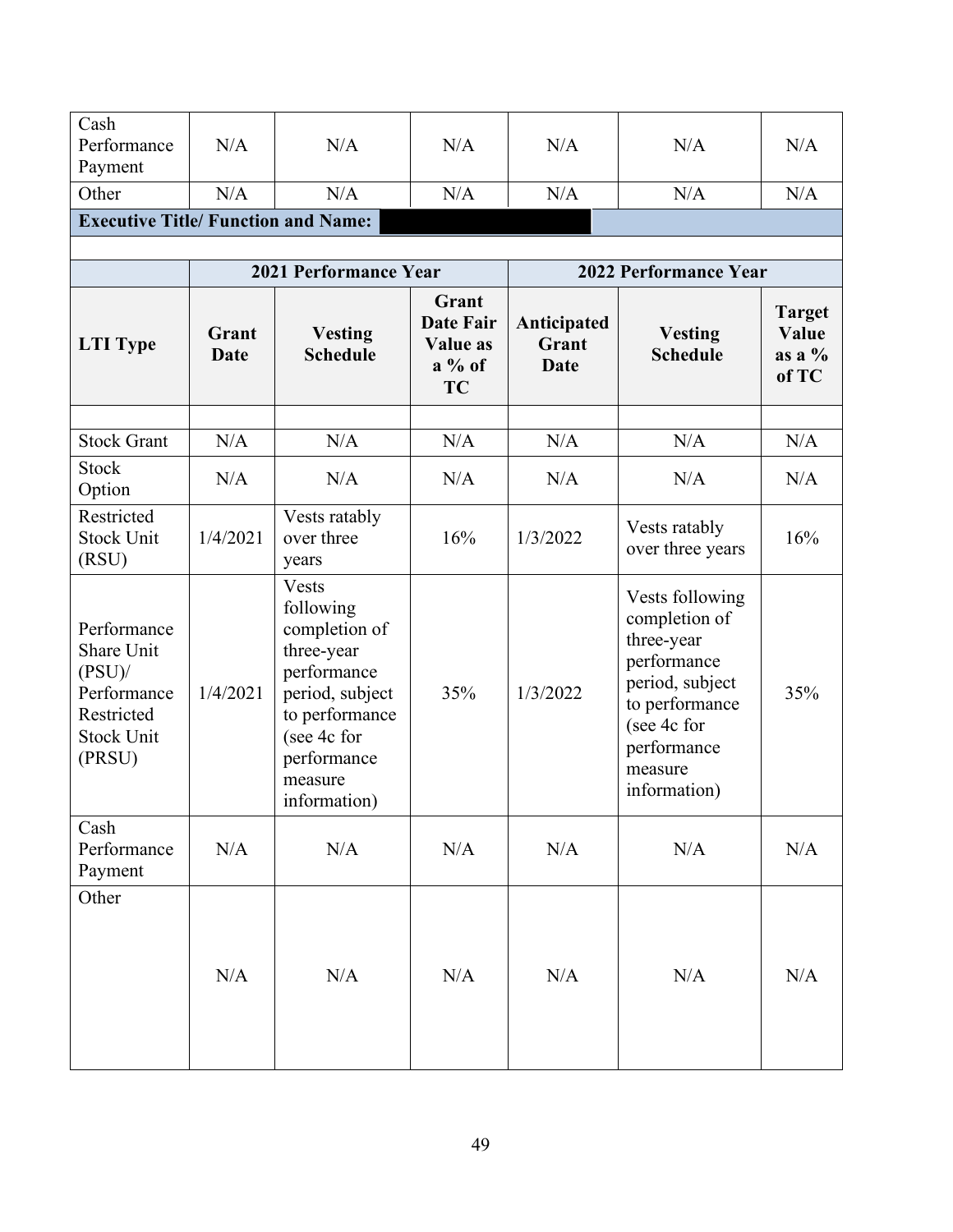| <b>Executive Title/ Function and Name:</b>                                                         |                      |                                                                                                                                                                       |                                                                |                                     |                                                                                                                                                             |                                             |
|----------------------------------------------------------------------------------------------------|----------------------|-----------------------------------------------------------------------------------------------------------------------------------------------------------------------|----------------------------------------------------------------|-------------------------------------|-------------------------------------------------------------------------------------------------------------------------------------------------------------|---------------------------------------------|
|                                                                                                    |                      | 2021 Performance Year                                                                                                                                                 |                                                                |                                     | 2022 Performance Year                                                                                                                                       |                                             |
| <b>LTI Type</b>                                                                                    | Grant<br>Date        | <b>Vesting</b><br><b>Schedule</b>                                                                                                                                     | Grant<br>Date Fair<br><b>Value as</b><br>$a\%$ of<br><b>TC</b> | Anticipated<br>Grant<br><b>Date</b> | <b>Vesting</b><br><b>Schedule</b>                                                                                                                           | <b>Target</b><br>Value<br>as a $%$<br>of TC |
| <b>Stock Grant</b>                                                                                 | N/A                  | N/A                                                                                                                                                                   | N/A                                                            | N/A                                 | N/A                                                                                                                                                         | N/A                                         |
| <b>Stock</b><br>Option                                                                             | N/A                  | N/A                                                                                                                                                                   | N/A                                                            | N/A                                 | N/A                                                                                                                                                         | N/A                                         |
| Restricted<br><b>Stock Unit</b><br>(RSU)                                                           | 1/4/2021             | Vests ratably<br>over three<br>years                                                                                                                                  | 14%                                                            | 1/3/2022                            | Vests ratably<br>over three years                                                                                                                           | 14%                                         |
| Performance<br>Share Unit<br>$(PSU)$ /<br>Performance<br>Restricted<br><b>Stock Unit</b><br>(PRSU) | 1/4/2021             | <b>Vests</b><br>following<br>completion of<br>three-year<br>performance<br>period, subject<br>to performance<br>(see 4c for<br>performance<br>measure<br>information) | 31%                                                            | 1/3/2022                            | Vests following<br>completion of<br>three-year<br>performance<br>period, subject<br>to performance<br>(see 4c for<br>performance<br>measure<br>information) | 31%                                         |
| Cash<br>Performance<br>Payment                                                                     | N/A                  | N/A                                                                                                                                                                   | N/A                                                            | N/A                                 | N/A                                                                                                                                                         | N/A                                         |
| Other                                                                                              | $\rm N/A$            | N/A                                                                                                                                                                   | $\rm N/A$                                                      | $\rm N/A$                           | N/A                                                                                                                                                         | N/A                                         |
| <b>Executive Title/ Function and Name:</b>                                                         |                      |                                                                                                                                                                       |                                                                |                                     |                                                                                                                                                             |                                             |
|                                                                                                    |                      | 2021 Performance Year                                                                                                                                                 |                                                                |                                     | 2022 Performance Year                                                                                                                                       |                                             |
| <b>LTI</b> Type                                                                                    | Grant<br><b>Date</b> | <b>Vesting</b><br><b>Schedule</b>                                                                                                                                     | Grant<br>Date Fair<br><b>Value as</b><br>$a\%$ of<br><b>TC</b> | Anticipated<br>Grant<br><b>Date</b> | <b>Vesting</b><br><b>Schedule</b>                                                                                                                           | <b>Target</b><br>Value<br>as a $%$<br>of TC |
| <b>Stock Grant</b>                                                                                 | N/A                  | N/A                                                                                                                                                                   | N/A                                                            | N/A                                 | N/A                                                                                                                                                         | N/A                                         |
| <b>Stock</b><br>Option                                                                             | N/A                  | N/A                                                                                                                                                                   | N/A                                                            | N/A                                 | N/A                                                                                                                                                         | N/A                                         |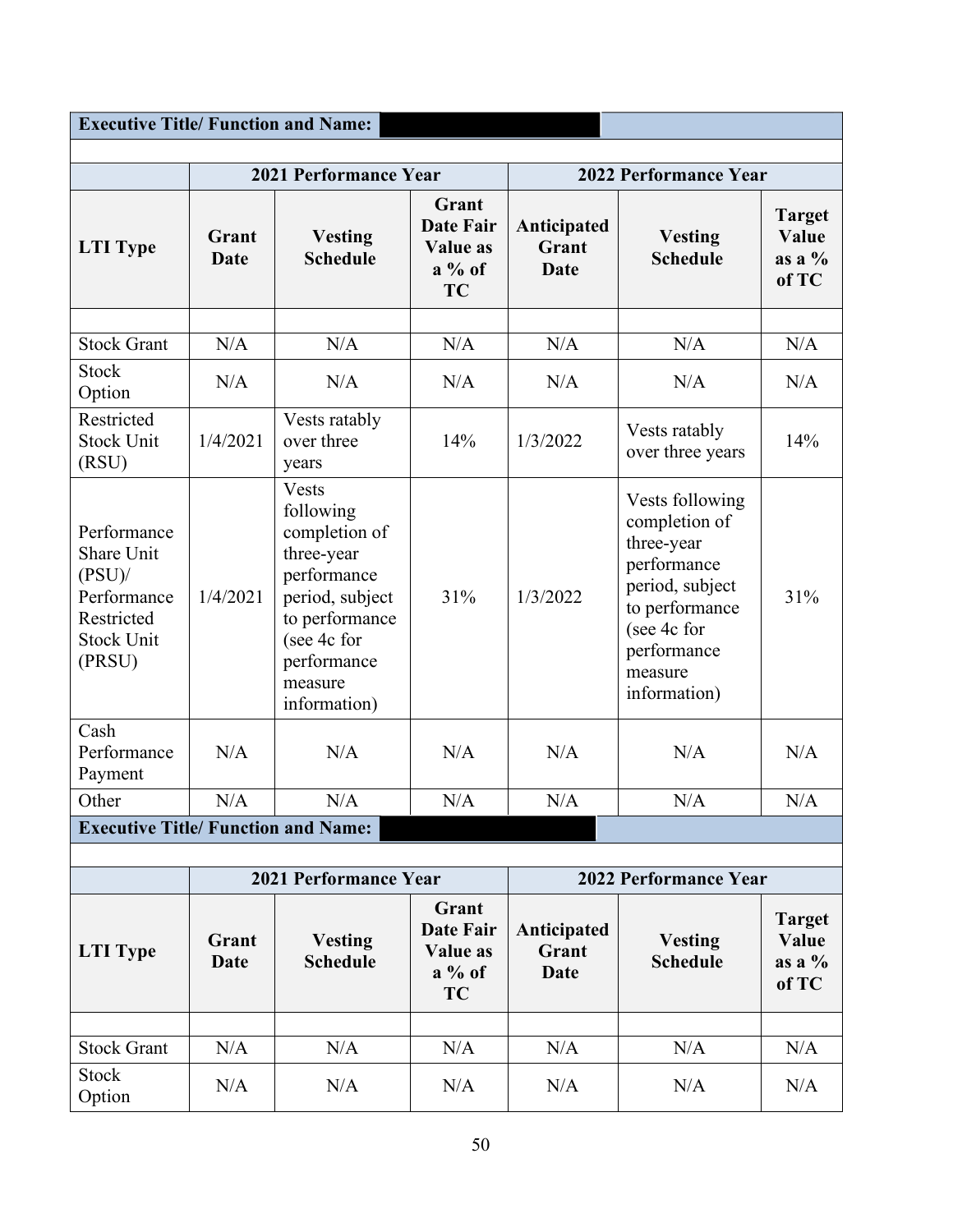| Restricted<br><b>Stock Unit</b><br>(RSU)                                                           | 1/4/2021 | Vests ratably<br>over three<br>years                                                                                                                                  | 11% | 1/3/2022 | Vests ratably<br>over three years                                                                                                                           | 11% |
|----------------------------------------------------------------------------------------------------|----------|-----------------------------------------------------------------------------------------------------------------------------------------------------------------------|-----|----------|-------------------------------------------------------------------------------------------------------------------------------------------------------------|-----|
| Performance<br>Share Unit<br>$(PSU)$ /<br>Performance<br>Restricted<br><b>Stock Unit</b><br>(PRSU) | 1/4/2021 | <b>Vests</b><br>following<br>completion of<br>three-year<br>performance<br>period, subject<br>to performance<br>(see 4c for<br>performance<br>measure<br>information) | 24% | 1/3/2022 | Vests following<br>completion of<br>three-year<br>performance<br>period, subject<br>to performance<br>(see 4c for<br>performance<br>measure<br>information) | 25% |
| Cash<br>Performance<br>Payment                                                                     | N/A      | N/A                                                                                                                                                                   | N/A | N/A      | N/A                                                                                                                                                         | N/A |
| Other                                                                                              | N/A      | N/A                                                                                                                                                                   | N/A | N/A      | N/A                                                                                                                                                         | N/A |

**If "Other" LTIP Type indicated, provide explanation:**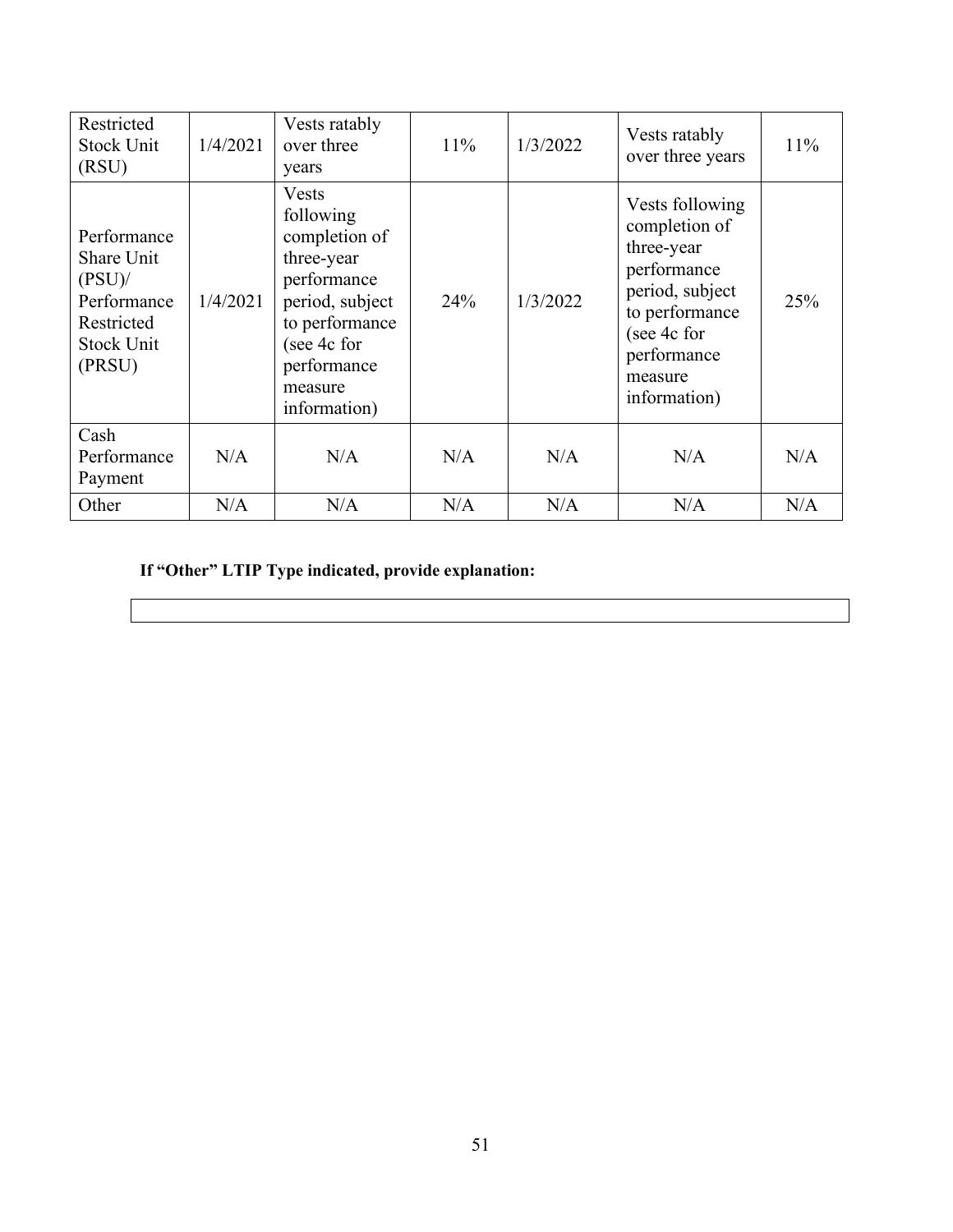## **ii) Is any LTIP compensation not at risk?**

Yes:  $\square$  No: X

## **Describe/Explain:**

SDG&E's LTIP compensation is equity based and at risk because the value the grant recipient will ultimately receive will depend on the performance of the Company and its corporate parent, Sempra. A company's stock can lose value, even all its value. LTIP compensation is also at risk because it is subject to time-based vesting conditions.

**iii) Were the 2021 LTIP payouts determined based on a performance range (i.e., below minimum/threshold, minimum/threshold, target, maximum)?** Check one:

Yes:  $X$  No:  $\Box$ 

**iv) Did the electrical corporation use one range for all 2021 LTIP metrics or differing ranges based on the category of metric)?** Check one:

One range for all metrics:  $□$  Multiple ranges: X

## **v) Provide the 2021 LTIP metric range(s):**

| <b>Metric</b>                                                            | <b>Performance Range</b> |
|--------------------------------------------------------------------------|--------------------------|
| Sempra total shareholder<br>return vs. S&P 500<br><b>Utilities Index</b> | See Table 1 below        |
| Sempra total shareholder<br>return vs. S&P 500 Index                     | See Table 1 below        |
| Sempra Earnings Per<br><b>Share Growth</b>                               | See Table 2 below        |

**Table 7a.2 2021 LTIP Performance Range(s)**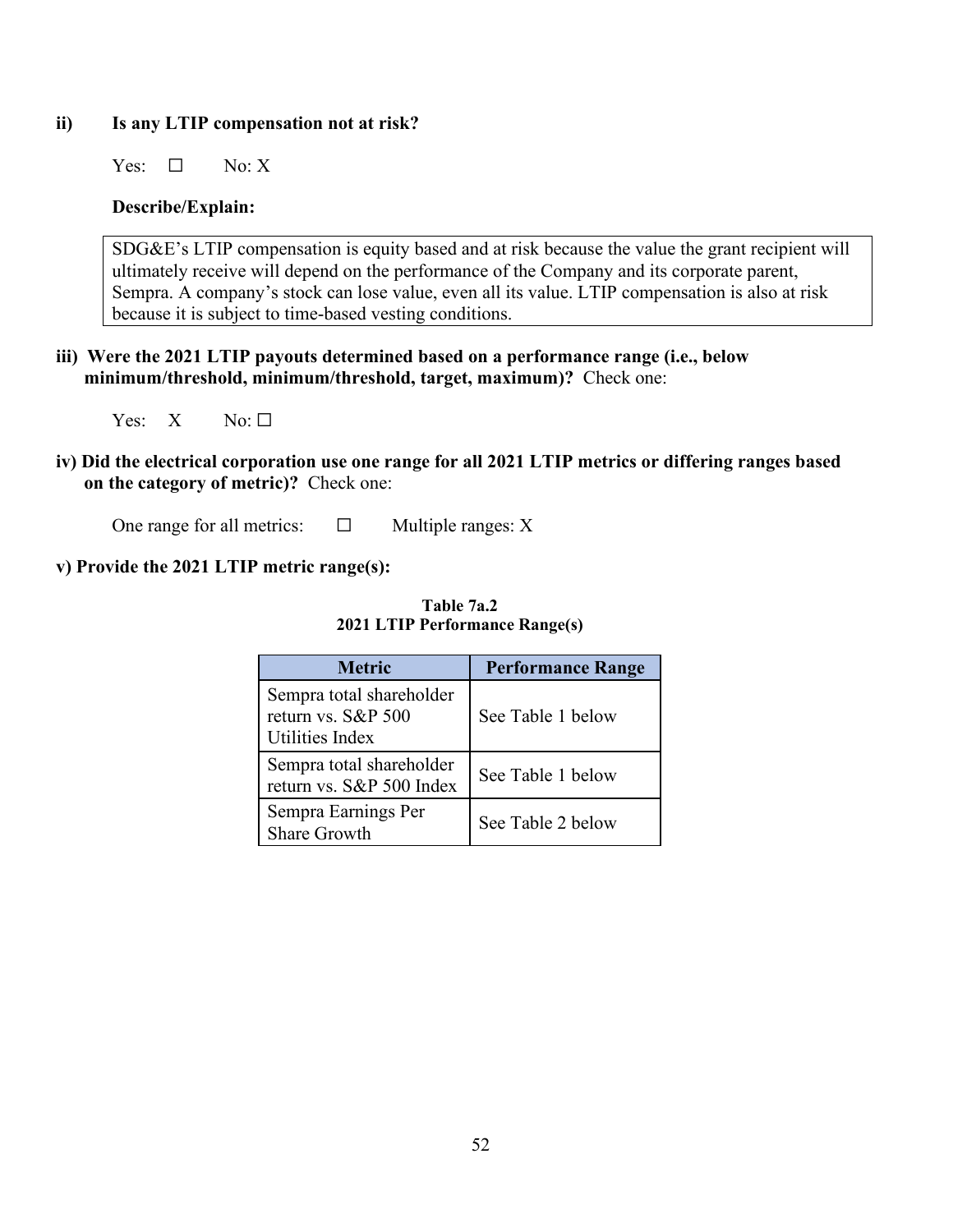| <b>Table 1</b>                                                                                  |                                                                |  |
|-------------------------------------------------------------------------------------------------|----------------------------------------------------------------|--|
| Sempra Total<br><b>Shareholder Return</b><br>Percentile Ranking vs.<br>Peer Group <sup>15</sup> | Percentage of Number<br>of Restricted Stock<br>Units that Vest |  |
| 90 <sup>th</sup>                                                                                | 200%                                                           |  |
| 80 <sup>th</sup>                                                                                | 175%                                                           |  |
| 70 <sup>th</sup>                                                                                | 150%                                                           |  |
| $60^{\text{th}}$                                                                                | 125%                                                           |  |
| 50 <sup>th</sup>                                                                                | 100%                                                           |  |
| 40 <sup>th</sup>                                                                                | 70%                                                            |  |
| 35 <sup>th</sup>                                                                                | 55%                                                            |  |
| 30 <sup>th</sup>                                                                                | 40%                                                            |  |
| 25 <sup>th</sup>                                                                                | 25%                                                            |  |
| Below 25 <sup>th</sup>                                                                          | $0\%$                                                          |  |

| Table 2                                    |                                                                              |  |
|--------------------------------------------|------------------------------------------------------------------------------|--|
| Sempra Earnings Per<br><b>Share Growth</b> | Percentage of Target<br>Number of Restricted<br><b>Stock Units that Vest</b> |  |
| $2020 - 2023$                              |                                                                              |  |
| 7.90%                                      | 200%                                                                         |  |
| 6.90%                                      | 150%                                                                         |  |
| 6.40%                                      | 100%                                                                         |  |
| 4.20%                                      | 25%                                                                          |  |
| Below $4.2\%$                              | $0\%$                                                                        |  |

**Describe the interpolation method between categories (e.g., straight line):** straight line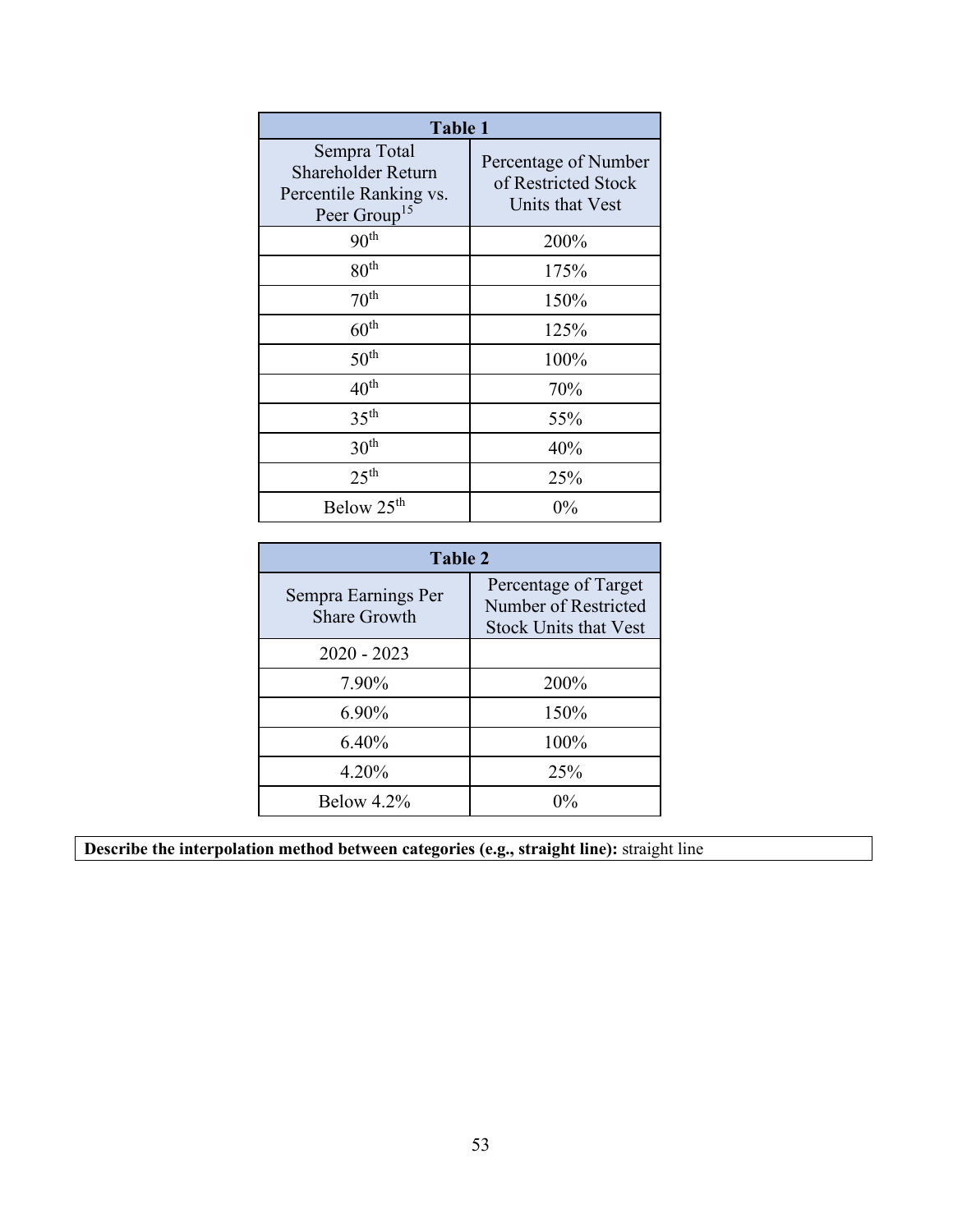## **vi) Provide the 2022 LTIP metric range(s):**

| <b>Metric</b>                                                            | <b>Performance Range</b> |
|--------------------------------------------------------------------------|--------------------------|
| Sempra total shareholder<br>return vs. S&P 500<br><b>Utilities Index</b> | See Table 1 below        |
| Sempra total shareholder<br>return vs. S&P 500 Index                     | See Table 1 below        |
| Sempra Earnings Per<br><b>Share Growth</b>                               | See Table 2 below        |

### **Table 7a.3 2022 LTIP Performance Range(s)**

| Table 1                                                                                  |                                                                |  |
|------------------------------------------------------------------------------------------|----------------------------------------------------------------|--|
| Sempra Total<br>Shareholder Return<br>Percentile Ranking vs.<br>Peer Group <sup>15</sup> | Percentage of Number<br>of Restricted Stock<br>Units that Vest |  |
| 90 <sup>th</sup>                                                                         | 200%                                                           |  |
| 80 <sup>th</sup>                                                                         | 175%                                                           |  |
| $70^{\text{th}}$                                                                         | 150%                                                           |  |
| 60 <sup>th</sup>                                                                         | 125%                                                           |  |
| 50 <sup>th</sup>                                                                         | 100%                                                           |  |
| $40^{\text{th}}$                                                                         | 70%                                                            |  |
| 35 <sup>th</sup>                                                                         | 55%                                                            |  |
| 30 <sup>th</sup>                                                                         | 40%                                                            |  |
| 25 <sup>th</sup>                                                                         | 25%                                                            |  |
| Below 25 <sup>th</sup>                                                                   | $0\%$                                                          |  |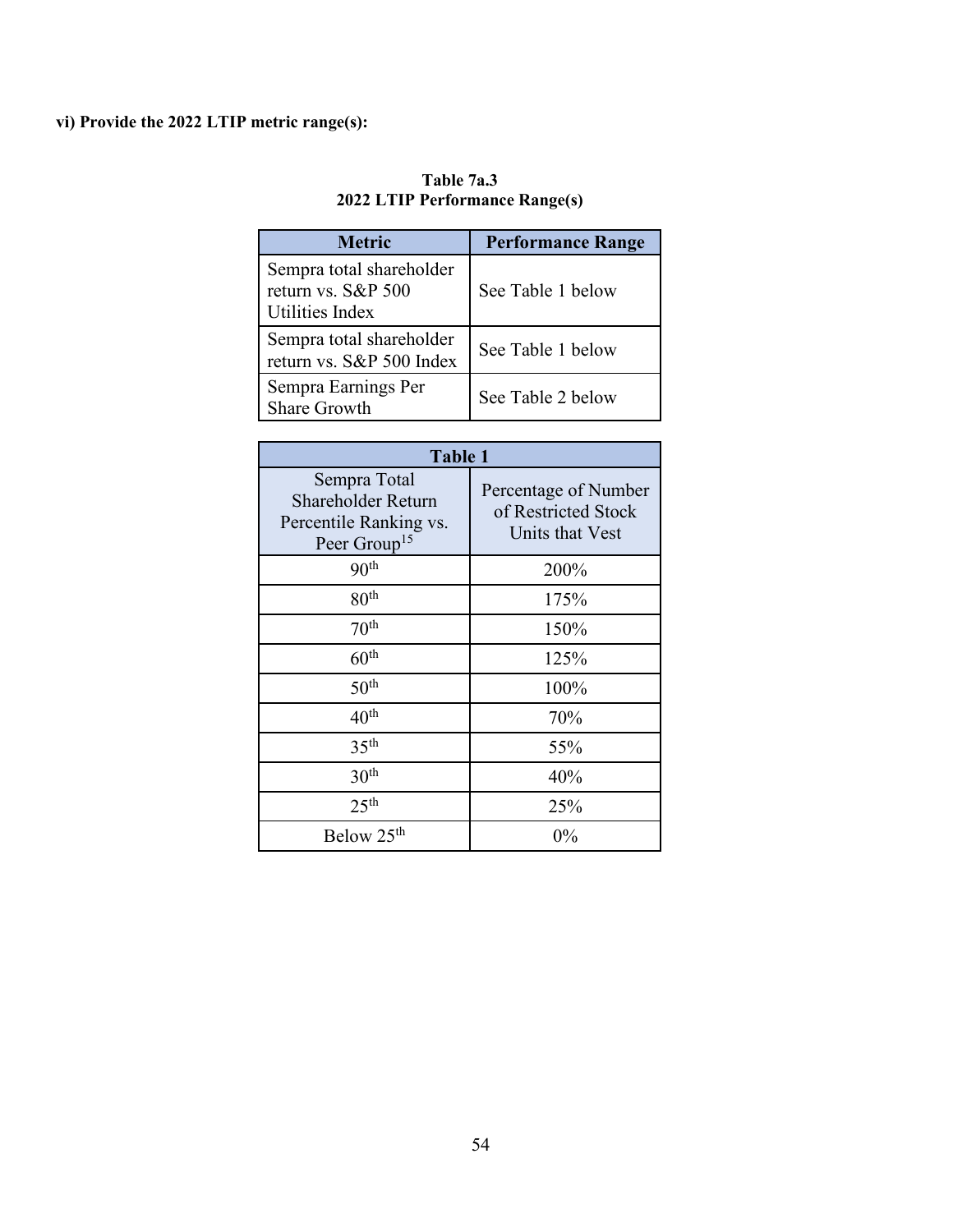| Table 2                                    |                                                                              |  |
|--------------------------------------------|------------------------------------------------------------------------------|--|
| Sempra Earnings Per<br><b>Share Growth</b> | Percentage of Target<br>Number of Restricted<br><b>Stock Units that Vest</b> |  |
| $2021 - 2024$                              |                                                                              |  |
| 8.60%                                      | 200%                                                                         |  |
| 7.60%                                      | 150%                                                                         |  |
| 6.30%                                      | 100%                                                                         |  |
| 5.00%                                      | 25%                                                                          |  |
| Below $5.0\%$                              | $0\%$                                                                        |  |

**Describe the interpolation method between categories (e.g., straight line):** Straight line

#### **i) Use of Any Performance Triggers**

**Does the electrical corporation's 2022 LTIP use any performance triggers (e.g., must achieve annual earnings per share of at least XYZ before any LTIP payments are made)?** Check one:

Yes:  $\Box$  No: X

**If "Yes", please describe any performance triggers:** 

#### **vii) Use of Any Automatic Deductions**

**Does the electrical corporation's 2022 LTIP have any automatic deductions (e.g., Failure to achieve WMP targets results in X% reduction, Catastrophic wildfire results in zeroing out all safety metrics)?** Check one:

Yes:  $\square$  No: X

#### **If "Yes", please describe all automatic deductions:**